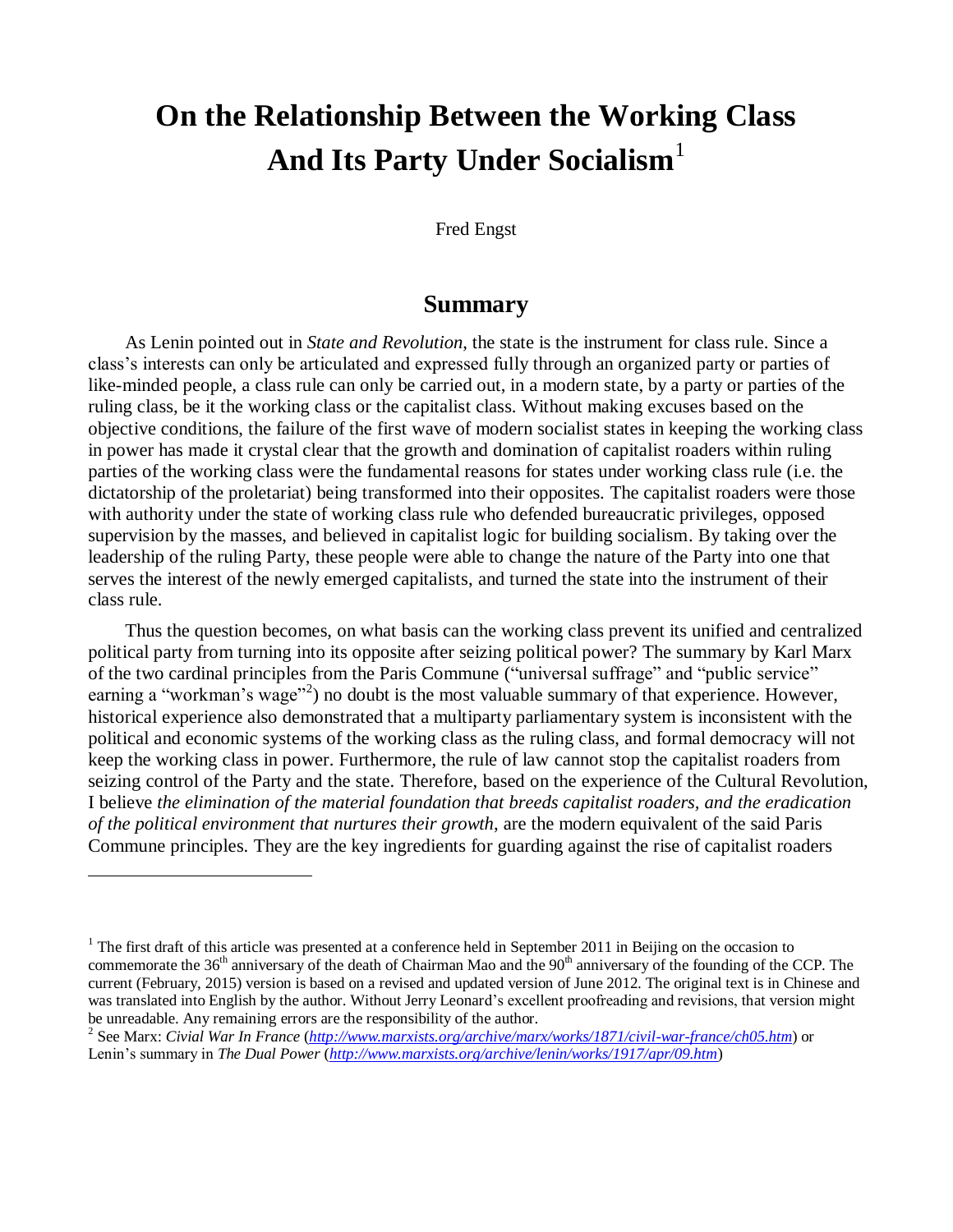under states of working class rule. Toward this end, one must make a strict distinction, on the one hand, between bureaucratic perks and privileges, and on the other, the privileges associated with regular "bourgeois rights." This distinction promotes the ability to decouple one's political standing away from one's economic standing within the distributional system, so as to prevent the bureaucracy from becoming an interest group. In addition, it is necessary to put into practice the formation of semiindependent, spontaneous mass organizations, such as those that emerged during the Cultural Revolution in China, as the main method of democratic supervision exercised by the working class masses over their leaders. To accomplish the latter, the working class needs to correctly handle factionalism within its rank in daily practices, and it need to correctly delineate boundaries on both the local party's leadership role and the rights of rank and file worker's oversight role in terms of organizational structure.

# Table of Contents

#### **Foreword**

#### **I. A Rough Summary of the Historical Experience of the State of Working Class Rule and the Cultural Revolution**

- **1. Defects in the Traditional Theory of the Party**
- **2. The Challenge by the Capitalist Roaders**
- **3. Means of Struggle Within the Party**
- **4. The Practice of the Cultural Revolution**

#### **II. Naiveté of Emulating Capitalist Democracy and the Rule of Law**

**1. A Multiparty Parliamentary System is the Denial of a State of Working Class Rule**

A. Differences in Substances Between Democracy Under a Private Enterprise System vs. the one Under Ownership by the Whole People

- B. A Multiparty Parliamentary System Necessarily Denies the Overall Interests of the Working Class
- C. The Relationship Between Democratic Centralism and Planned Economy
- D. Aims of a State of the Working Class Rule

#### **2. Formal Democracy Will Not Keep the Working Class In Power**

- A. Ownership System Dictates the Contents of Democracy
- B. Capitalist Democracy Is, At Its Best, "One-Dollar-One-Vote"

#### **3. The Rule of Law Cannot Stop the Ascendance of the Capitalist Roaders**

- A. Rules Are Not Binding to the Rule Makers
- B. Binding Rules Reflect Class Struggle
- C. Rules are Tools for Struggle, Not the Goals of the Struggle

#### **III. Two Key Ingredients for Guarding Against the Capitalist Roaders**

#### **1st. Eradicating Bureaucratic Privileges: The Material Basis That Breeds Capitalist Roaders**

- A. Bureaucratic Privileges Were the Hotbeds for Breeding Capitalist Roaders
- B. Defining Bureaucratic Privileges
- C. The Rise of Bureaucratic Privileges
- D. The Significance of Abolishing Bureaucratic Privileges

#### **2nd. Destroying the Political Environment That Nourishes the Capitalist Roaders**

A. To Recognize on a Theoretical Level the Dialectical Relationship Between the Leadership of the Party and the Democratic Supervision by the Rank-and-File Workers over the Party Leaders

B. To Take the Kind of Cultural Revolution Style Mass Organizations as the Main Form of Checks and Supervision of Those in Power by the Rank-and-File Workers

C. To Have a Correct Understanding of Factionalism and the Ability to Handle Factionalism Within the Working Class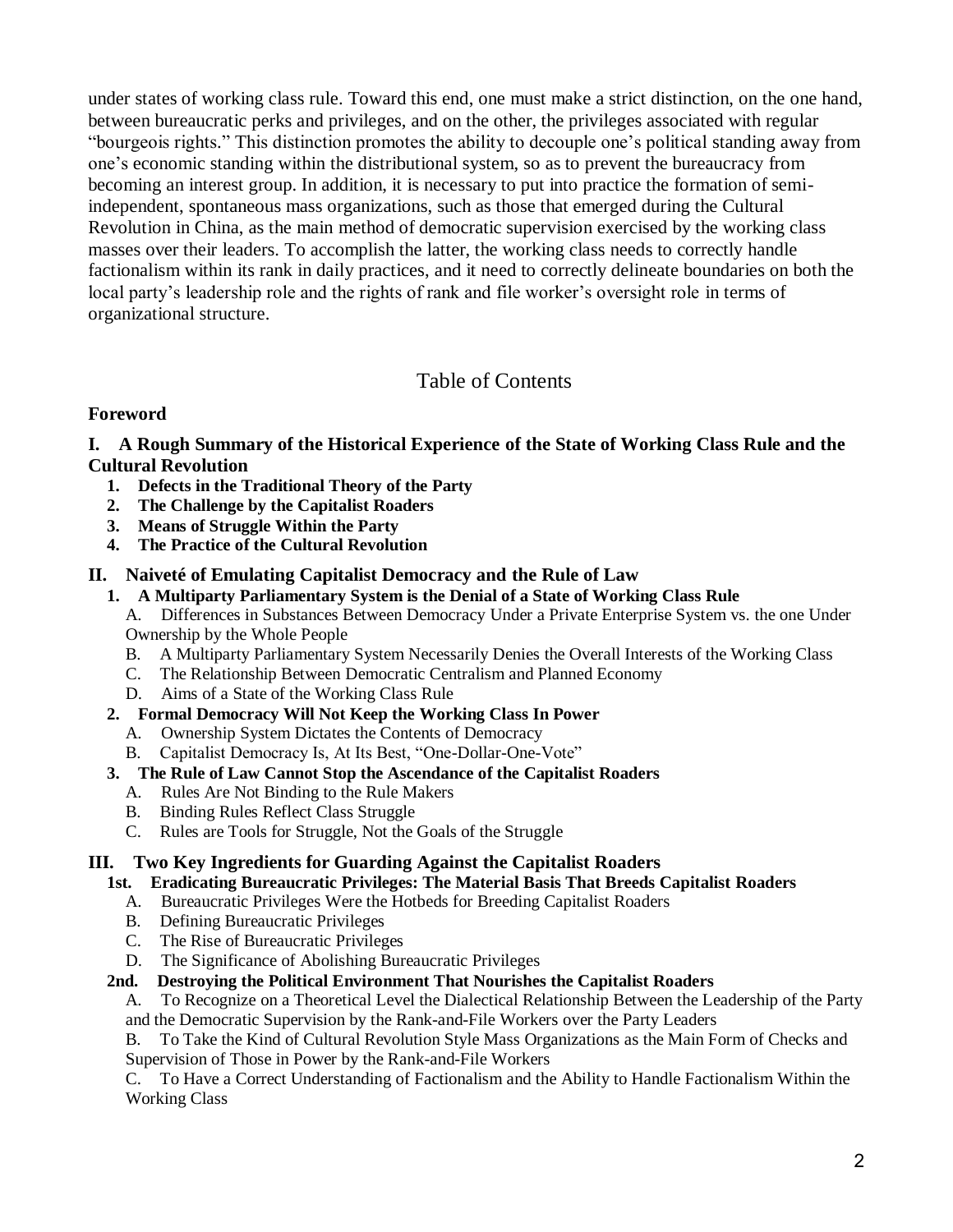D. To Set Boundaries on Both the Leadership Role of the Local Party Committees and the Oversight Role of the Rank And File Workers

#### **Conclusion**

l

# **Foreword**

A state of working class rule (i.e., the dictatorship<sup>3</sup> of the proletariat) is realized or actualized through its own political party. Previous Marxist-Leninist theories about party building were based on summarizing the experiences of the working class fighting for political power. After the Party comes to power, however, the position of the Party undergoes a fundamental transformation. This transformation results in at least two problems. On the one hand, the vast majority of opportunists in society try their hardest to wiggle their way into the ruling party, and thus a more diffuse and less definite worldview comes to be reflected in the Party. On the other hand, as Marx once said, it is "their social being that determines their consciousness," which means in these circumstances that the changes in the economic and social status of the Party leaders must have a detrimental impact on their thinking. As a result, the working class parties that were in power around the world – some may even say without exception – turned into political parties of the (bureaucratic) capitalists.

The main reason for this change is that the capitalist roaders inside the Party (those in the Party with authority, who defended their bureaucratic privileges, opposed supervision by the broad masses, and relied on capitalist logic to build socialism) have taken over the leadership of the Party and have seized control of the state. Faced with this reality, the working class must re-summarize the ways and means of achieving its class rule through its own political party, and it must modify and supplement its theories of the relationship between the working class and its party under a state of working class rule.

The subject of this essay thus requires us to compare and contrast the two different social systems (i.e., capitalism and socialism). First, I will summarize the historical experience of the state of working class rule in China. Then, delve into the true nature of the political system of capitalism to show that it is not possible to resolve the kinds of problems that a state of working class power faces if it employs political solutions and systems that were created by the capitalists and for the capitalist class. On this groundwork, the essay will analyze the material basis and political environment for the emergence and

<sup>&</sup>lt;sup>3</sup> The word "dictatorship" sounds bad in today's language, but its usage is aimed at telling the real truth about a system. Under the capitalist system, mystifying phrases such as "private property is sacred" avoid saying that the property of a private (i.e., capitalist) enterprise is sacred. The question of course is, "sacred" for whom, for which class? If one believes in the capitalist system, then there is no oppression under this system, only protection. But on the contrary, for those who don't worship capitalism but oppose it, this "sacred" system *is* oppressive and deadly. Whenever the working class under capitalism tries to free itself from the system of wage slavery, it has to face the overwhelming might of the state that protects the interests of the capitalists and the system in its totality. On the other hand, in socialism under the state of working class rule, ownership by the whole people is considered sacred. If one believes in *this* system – socialism – then it is certainly not oppressive, as in the case of workers forming their own organizations during the Cultural Revolution in order to freely voice their concerns about how best to run an enterprise or even the state itself. Yet under these social and political conditions, for those who hung onto the belief in capitalistic "free enterprise" and wanted to subvert the system of ownership by the whole people so that they could set up businesses for themselves, this system was seen as "oppressive." Of course those who held such aspirations did not, at least openly, enjoy the freedom to do as they wished.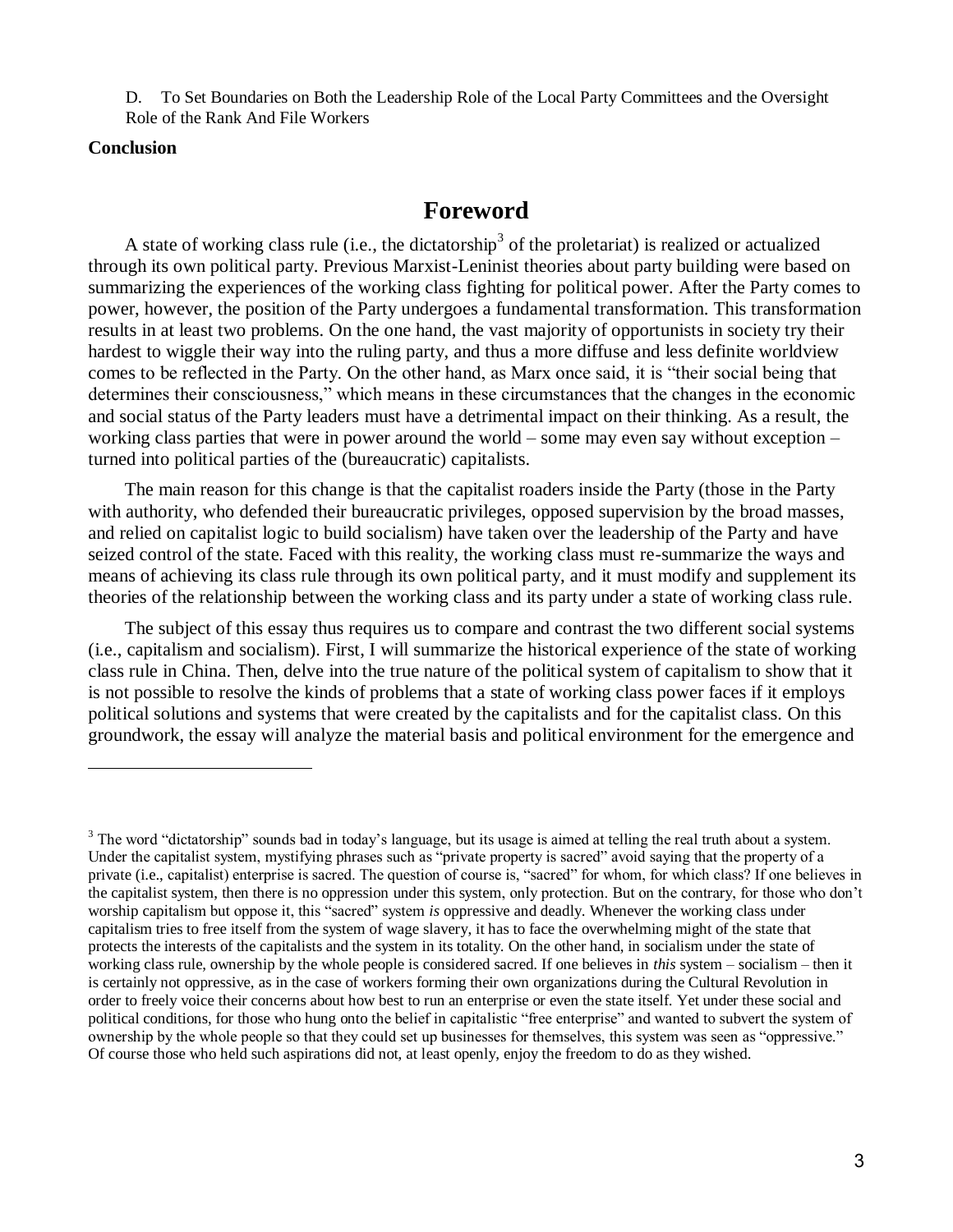growth of the capitalist roaders. Armed with this understanding, the future state of working class rule will have a better chance of success.

# **I. A Rough Summary of the Historical Experience of the State of Working Class Rule and the Cultural Revolution**

Since the working class cannot be the ruling class without its party, I will start with the role of the Party.

#### **1. Defects in the Traditional Theory of the Party**

 $\overline{a}$ 

Traditional Leninist theory emphasizes the leadership role of the Party. A centralized and unified leadership of the Party becomes the precondition for the success of a revolution. This is because when the working class is not in power, it is only possible to overcome the forces of capitalism and *obtain* political power by having all mass organizations of workers under the centralized and unified leadership of its political party. The correctness of this theory has been verified by the victories of the October Revolution and the Chinese revolution, for example.

Similarly, once the working class is in power, if there is not a group of devoted people to defend the long-term and overriding interests of the class, the state of working class rule will soon be overturned, due partially to the predominance of the capitalist and petty capitalist ideology among members of the working class. This group of devoted people makes up the political party of the working class. When conflicts arise between personal interests and the interests of the working class under socialism, the political party of the working class is the organization of the class that safeguards the overall interests of this class.

However, Lenin's theory of party building was based on the struggle against a capitalist state, not one based on the struggle against those people *inside* the Party with authority who tried to take the capitalist road under socialism, i.e., capitalist roaders. The fact is that after seizing state power, the status of the political party of the working class changes from a revolutionary party into a party in power. Under these conditions, the original theory of party building – with an emphasis on the mass line rather than an emphasis on the supervision of the Party by the broad masses of the people – becomes ineffective. Parties of the working class around the world have basically, sooner or later, turned sour after they have gained state power. In practically all cases, they change from revolutionary parties into their opposites. That is to say, they become the oppressors of the working class, and they become "party-state" bureaucratic capitalist parties, further exposed defects of the traditional theory.

Faced with this historical reality, it is insufficient to simply resort to a one-sided stress on the leading role of the Party, as Deng Xiaoping did, for example, in his so-called "four perseverances,"<sup>4</sup> which effectively downplayed or altogether ruled out the supervision of the Party by the broad masses.

<sup>4</sup> Deng Xiaoping's "four perseverances" are as follow: perseverance of the socialist road, perseverance of people's democratic dictatorship, perseverance of the leadership of the Party, and perseverance of Marxism, Leninism and Mao Zedong's thought.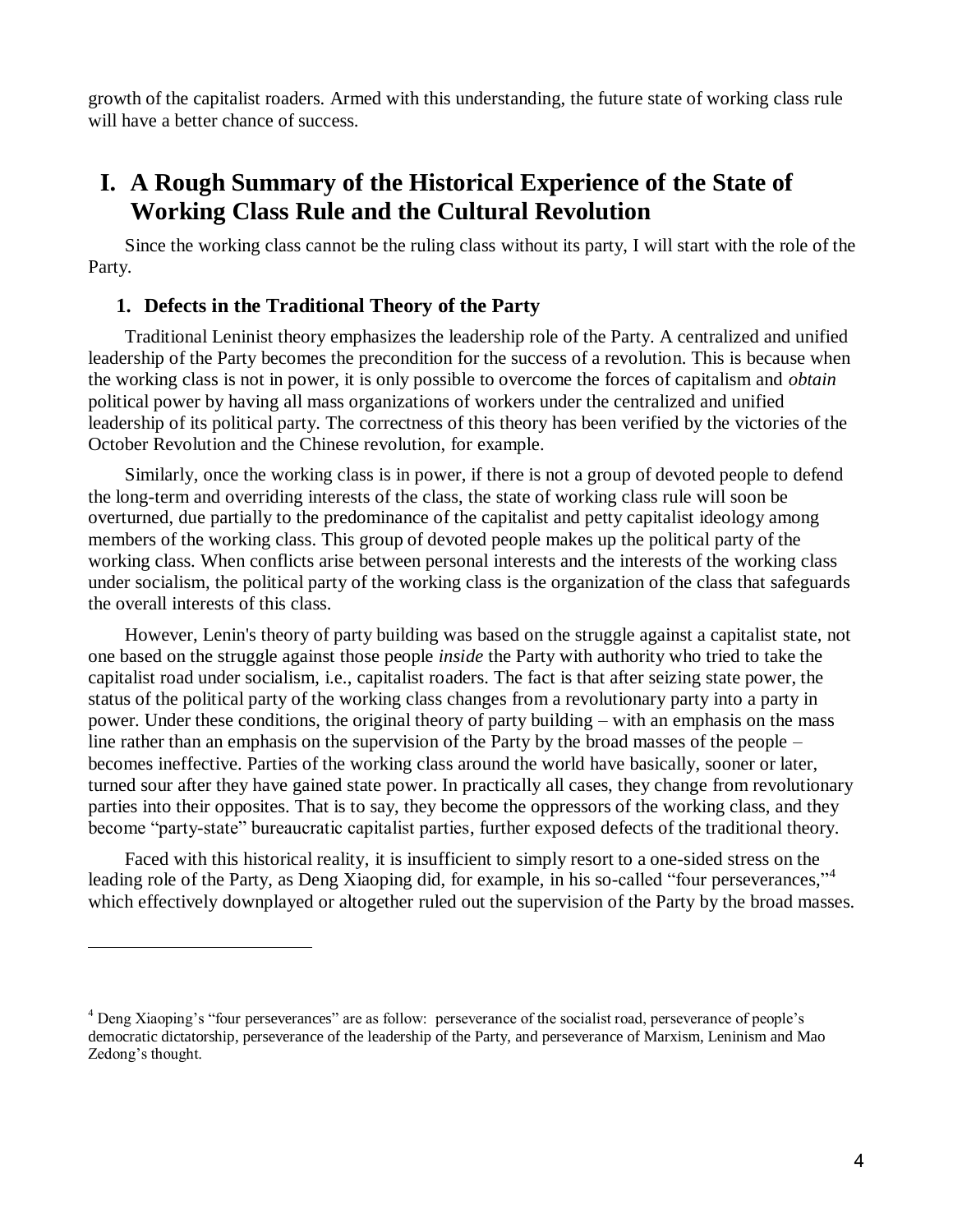As in Deng's case, such leadership will most likely become a fascist leadership fundamentally oriented toward the repression of the working class, as predicted by Mao in his speech to the Seven Thousand Cadres Meeting in early  $1962^5$ .

To answer why the parties of the working class around the world have degenerated and reversed themselves after acquiring state power, we, the Marxist-Leninist-Maoists, should not simply be looking for answers by reading original writings from Marx, Lenin or Mao. That is not sufficient. We also need to start from current realities of these states, such as the Chinese regime being a capitalist state, and we should attempt to trace the origin of this change and analyze its evolution in accordance with the theoretical guidance of Marxism-Leninism and Maoism.<sup>6</sup> This, I believe, is the dialectical materialist's approach.

By observing the process of transformation of a state, such as in the case of China, we can clearly see that the main reason for this change was that the capitalist roaders inside the Party took over the leadership and seized control of the state.

## **2. The Challenge by the Capitalist Roaders**

The rise of capitalist roaders is an extraordinary challenge to the traditional theory of the Party. As for defining who were the capitalist roaders, an analysis of the history of 30 years before and after Deng Xiaoping (this outstanding teacher by negative example) came to power in China can help us. The original definition for the capitalist roaders was "those in the Party with authority taking the capitalist road." However, a "capitalist road" under a state of working class rule was not all that clear. It now appears that the capitalist roaders were those people in the Party with authority who applied capitalist logic in building socialism.

For example, on the question of which way forward for agriculture collective movement in the 1950's, the three years of difficulties from 1959-1961 were clearly caused by the "communist wind"<sup>7</sup> and the "exaggeration wind"<sup>8</sup> pushed by Liu Shaoqi<sup>9</sup> and Deng Xiaoping in 1958. But their proposed solution in 1962 was to decollectivize! In industry, for example, it was obvious that the problem with workers in some places who lacked enthusiasm for their work had to do with their leaders who were divorced from the masses and had their noses in the air. The solutions proposed by capitalist roaders,

<sup>&</sup>lt;sup>5</sup> See http://www.massline.org/PekingReview/PR1978/PR1978-27-MaoTalk.pdf

<sup>&</sup>lt;sup>6</sup> Maoism refers to the theory and practice that Mao developed after the success of the Chinese revolution and the socialist transformation that were completed by 1956, and particularly the theories and practices leading up to and including the Cultural Revolution. This represented a major advance in Marxist-Leninist theory. By contrast, "Mao Zedong Thought" refers to the theories and practices Mao developed during the Chinese revolution by applying Marxism-Leninism to the Chinese conditions.

 $<sup>7</sup>$  The "communist wind," which developed during the early collectivization movement at the village level, refers to the</sup> sweeping practice of raising the accounting scale from a work-team of 30-40 families, which pooled their resources and shared their income together, to a level that encompasses a whole township or county with thousands or more families.  $8$  The "exaggeration wind" refers to the practice of boasting production figures up to 10 times the reality, which led to a

higher agricultural taxation to the State.

<sup>&</sup>lt;sup>9</sup> Chairman of the People's Republic of China and Vice Chairman of the Party before the Cultural Revolution.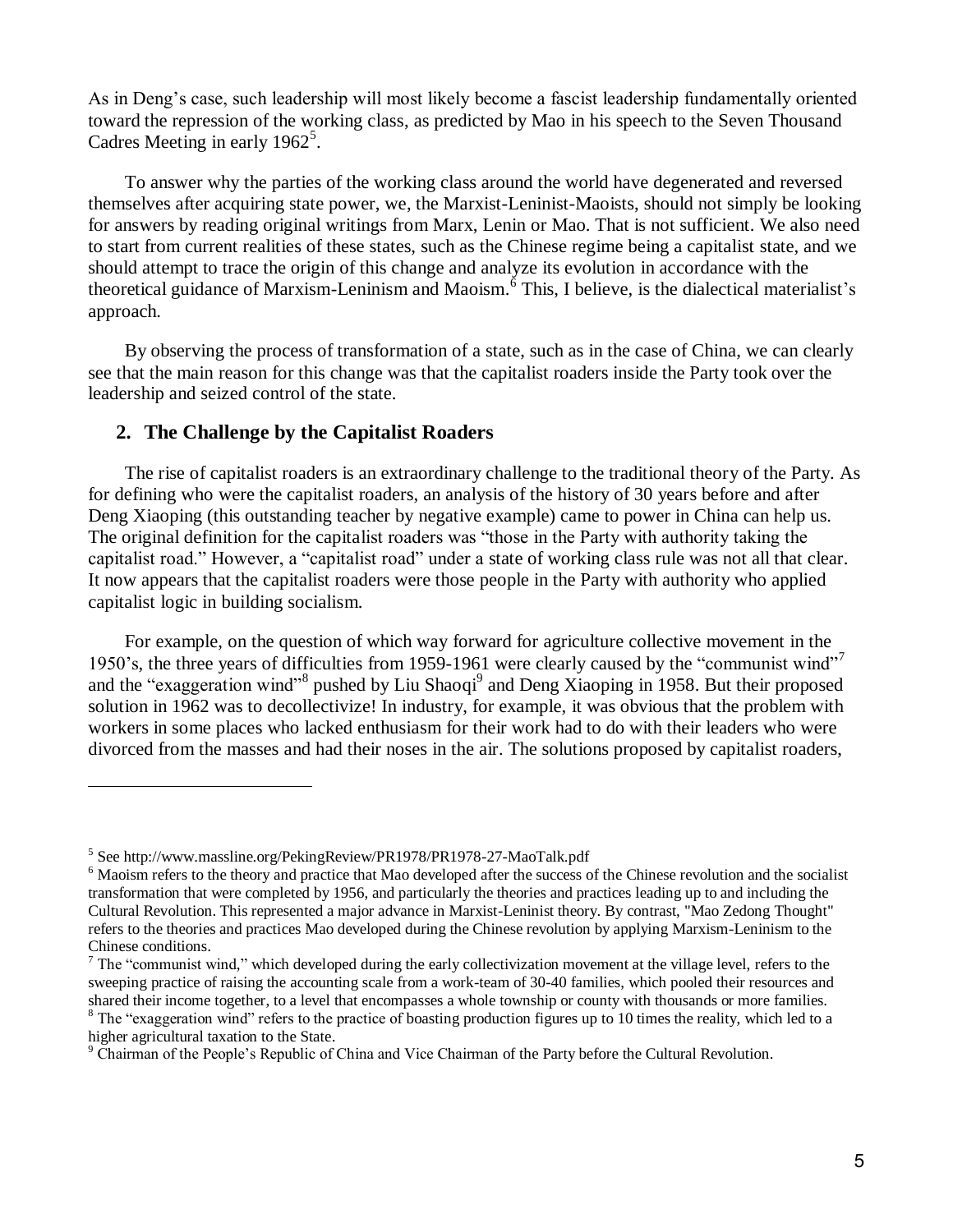however, were to use material incentives and to impose strict workplace discipline to force workers to toe the line!

The reason for this line of thinking among the capitalist roaders was because, deep down, in their bones, their world outlooks were still capitalistic. They believed only in themselves, looked down on the masses, acted as either saviors of the world or judged others by how they themselves would behave. Instead of believing in the masses, relying upon the masses, and mobilizing the masses, they mistrusted the masses, detached themselves from the masses, and tried to manipulate them.

This orientation among the capitalist roaders can be seen initially, as Mao did, as a problem of understanding that could possibly be overcome with more education. If that was all, then this might only be a non-antagonistic contradiction among the people, rather than an antagonistic contradiction between the working class and the capitalist class. The more important problem, however, was that the capitalist roaders did not see themselves as the servant of the people. Instead, they saw themselves as the savior of the people, the righteous inheritor of power, and took credit for overthrowing the old system when it was obviously the accomplishment of the people working together. They tried to make mass movements into instruments for their ascendance to power, and make themselves the new rulers. They loved to ride roughshod over the masses and enjoyed their privileges. More than just using capitalist logic in building socialism, other characteristics of capitalist roaders are that they defend their bureaucratic privileges and opposed the supervision by the masses. This changed the nature of the contradiction between them and the masses.

In reality, the emergence of bureaucratic privileges was the starting point of the capitalist roaders' exploitation of surplus value; and having the masses lose their power of supervision over the bureaucrats marked the coming to power of the capitalists. This is because the nature of a state depended on the line, the policies, and the practices put forward by the power-holders in the state. So the difference between a socialist road and a capitalist road boils down to the nature of the state, i.e., on behalf of which class it was serving and working for.

Based on this, we can summarize some key characteristics of capitalist roaders: *they were those in power under the state of working class rule who defended bureaucratic privileges, opposed supervision by the masses, and believed in capitalist logic for building socialism*. I shall postpone until later a more elaborate argument for this conclusion, especially the corrosive nature of bureaucratic privileges and the importance of supervision by the masses. Before we move on, however, we must also distinguish between conscious and unconscious capitalist roaders, and in turn we must distinguish between those who where guilty of being capitalist roaders and those who were unrepentant capitalist roaders. One result of the Cultural Revolution was to turn people like Deng Xiaoping, who may not necessarily have been a conscious capitalist roader, into unrepentant capitalist roaders.<sup>10</sup>

l

 $10<sup>10</sup>$  It now appears that, due to the lack of experience and theoretical understanding, most of the Party cadres had, to varying degrees, committed the error of being capitalist roaders. This was not only true in China, but the errors were especially more extensive in the case of Stalin's period in the Soviet Union. Stalin himself was seriously guilty of committing the error of being a capitalist roader, although without him realizing it, one might say. He did not believe in the masses and preferred to act on their behalf. To control and manage the vast bureaucracy, he was left with only the means of bureaucratic privileges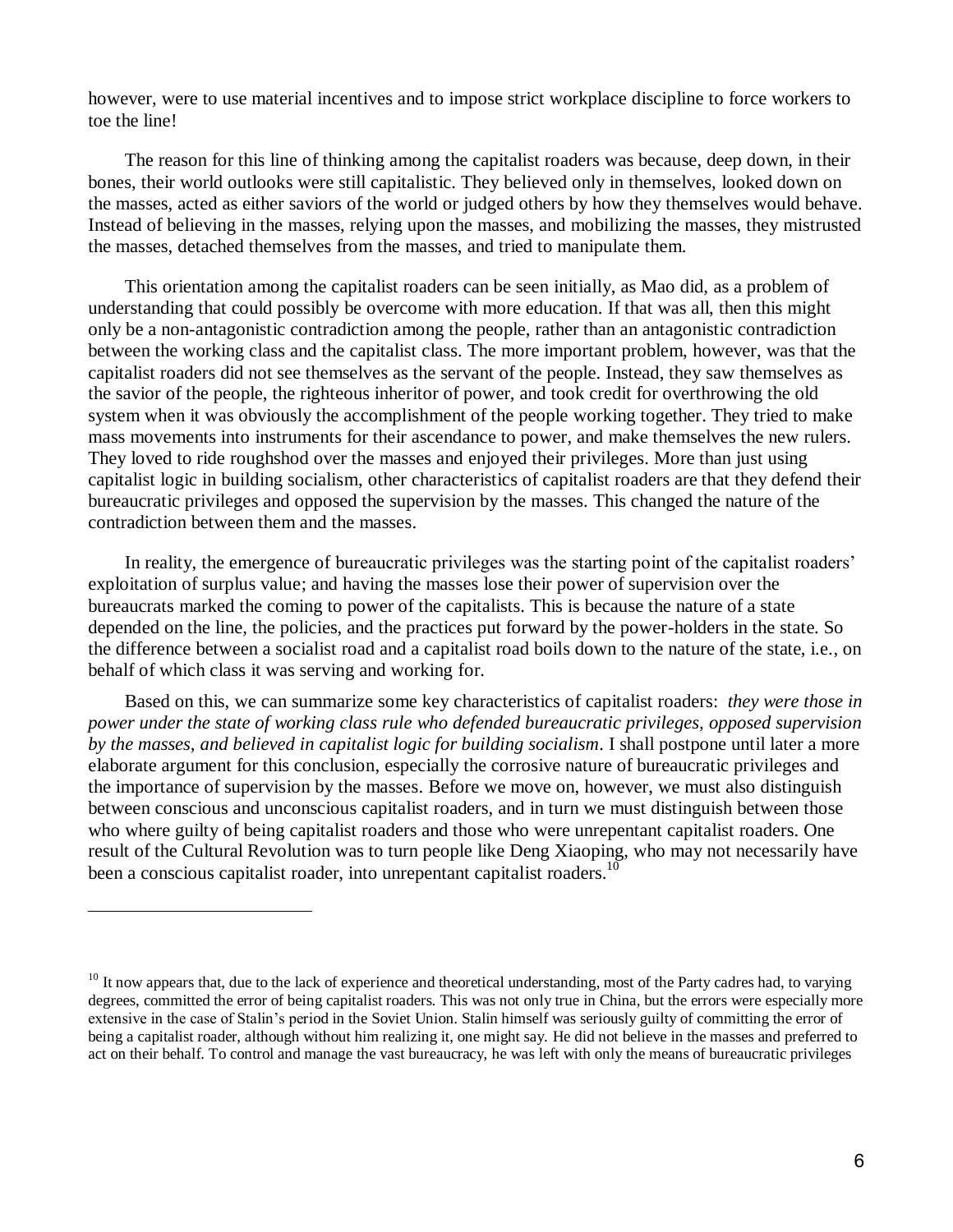Mao's understanding of the capitalist roaders was shaped and perfected by his struggle against them. Ever since the completion of the socialist transformation in 1956, Mao, being an acute observer, soon noticed that there were two distinct kinds of contradictions within a socialist society. He put forward his timely writing *On the Correct Handling of the Contradictions Among the People* and spent nearly 20 years of his remaining life finding solutions to this problem.

By the time he recognized the dangerous nature of the capitalist roaders around 1962, they were already quite powerful and relatively well-entrenched. Mao launched the Cultural Revolution to fight a heroic battle, and he risked his own life and reputation for this last chance to save the Party. Mao tried to resolve this fundamental problem of how to prevent the political party of the working class from turning towards its opposite, or revolutionaries become rulers. He did it by observing and guiding the mass movement during the Cultural Revolution, as a way to discern the *objective laws* of this phenomenon. But he was too busy dealing with the complex struggle at the time, on top of his advanced age and illness, and was not in a position to formulate and articulate a systematic summary. This task fell on the shoulders of the later generations.

#### **3. Means of Struggle Within the Party**

 $\overline{a}$ 

To summarize the historical lessons of working class rule, we should learn from Mao. Like the failure of the Red Army led by Mao in their first attempt to capture the city of Changsha in 1927, the Red Army commanders could have analyzed the specific battle plan and made corrective actions for their next attack. But Mao's summary did not deal with these kinds of details. Mao saw the disparity of strength between the two sides and quickly changed the direction of the armed struggle. He abandoned plans to attack major cities and embarked on a strategy of using the countryside to encircle the cities. Similarly, when summarizing the experiences of the Cultural Revolution, we should not get bogged down in specifics. Instead, we should learn from Mao, and we should try to identify *regularities and patterns* so as to develop a coherent theory of working class revolution under socialism, particularly the objective laws of inner party struggle within the Party of the working class.

Mao's summary of how to properly handle inner-party struggle as non-antagonistic contradictions among the people, beginning in his early Yan'an Rectification period, elevated the method of "criticism and self-criticism," all the way to the fundamental principles of "three to's and three not's". These were "to practice Marxism-Leninism, not revisionism; to unite, not divide; to be open and above board, not to engage in intrigue." This was the summary of his life-long struggle within the party: ideologically one must adhere to Marxism-Leninism, while behaviorally one must seek to unite the majority; in terms of working style, one must act openly and above-board. These three points are indispensable, but "to practice Marxism-Leninism" is the most fundamental. This is because only Marxism-Leninism is consistent with the overall and long-term interests of the working class and the broad masses of the people.

and perks. Thus, bureaucratic privileges during his administration underwent a gross expansion. This facilitated the conscious capitalist roaders coming to power.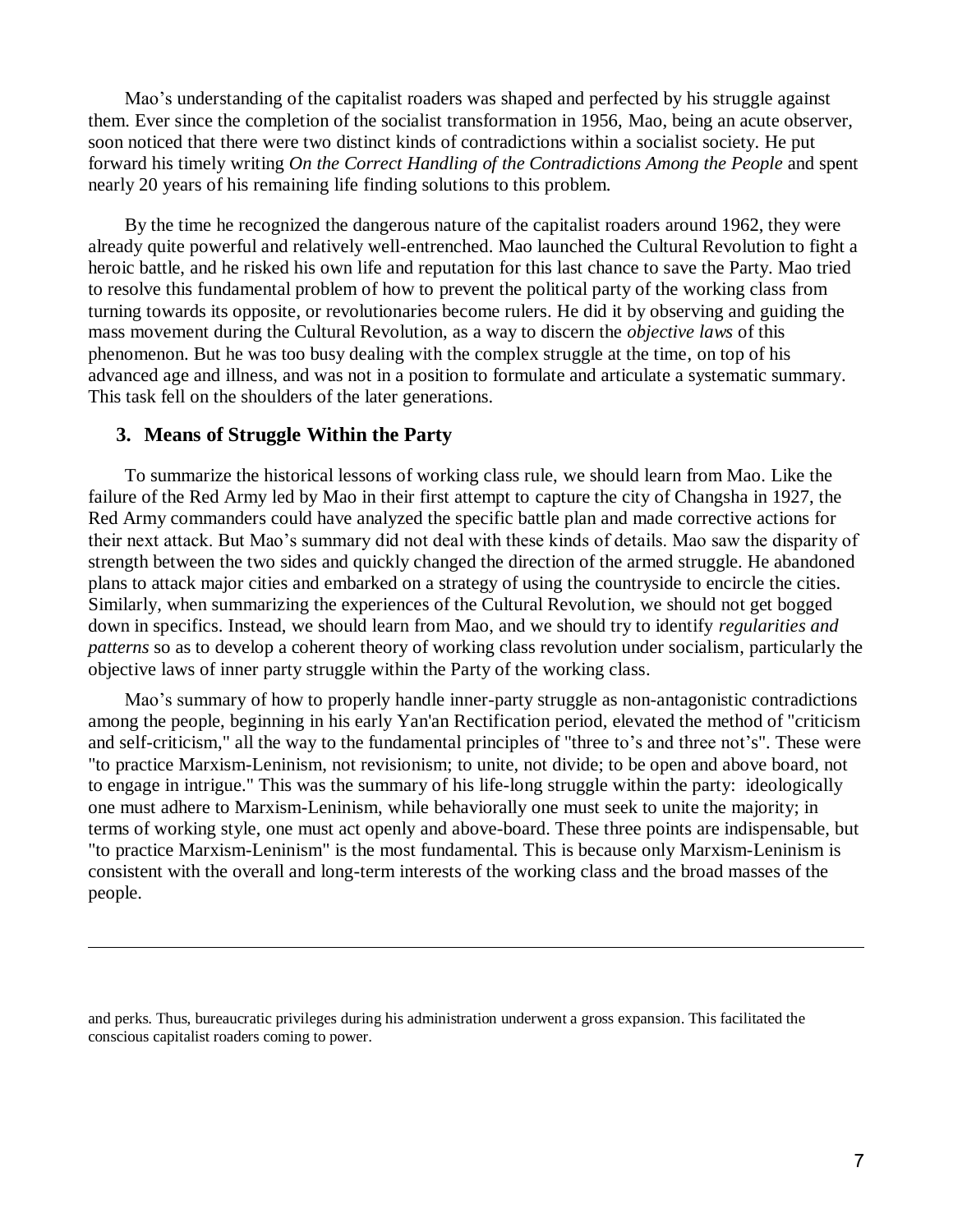"To unite, not divide" is to adhere to democratic centralism for struggles within the party on the basis of Marxism-Leninism. It is to insist on majority rule. Those who engaged in separatist and sectarian activities in the revolutionary ranks were those who cared mainly for the interests of an individual or of a small group, rather than the long-term and overriding interests of the working class and the broad masses of people. But after one had deviated from Marxism-Leninism and had deviated from the socialist road, to then condemn Mao for violation of democratic centralism is pointless. Back in 1962, Mao warned those capitalist roaders in the party who believed in decollectivizing the people's commune that if they insisted on doing so it would result in a split of the party. Democratic centralism is only a means or a system to handle disagreements among those communists who adhere to the socialist road. For example, between revolutionaries and reactionaries, such as Chiang Kai-shek, there would be no democratic centralism to speak of.

"To be open and aboveboard, not to engage in intrigue" is also an important condition to ensure the unity of the revolutionary ranks. However, this does not mean that the struggle within the party doesn't involve strategies. Unite the majority, for example, is itself a basic strategy. Again, on the one hand, we should not conceal our views, and on the other hand, we should make room for incorrect approaches to have a chance to be fully exposed during a process. A case in point was that of the practice of Liu and Deng in mass suppression during more than 50 days in the summer of 1966, as the Cultural Revolution began. This is Mao's "open strategy" of allowing them to be in charge so as to give them a chance to mend their ways or to fully expose them. The danger for revolutionaries is not in making mistakes, but in refusing to own up to their mistakes, as did Liu and Deng. The distinction between an "open strategy" and "conspiracy" is that the former is open and honest, whereas the purpose of engaging in shady maneuvers is like that of Deng Xiaoping, who at first proclaimed, "never reverse the verdict (about the Cultural Revolution)," and then made an about-face and betrayed the people once he was in charge.

These were Mao's summaries in terms of ideology, principles, and lines. As for how these embodied principles which could be translated into concrete policies, such as the wage system, the issue of mass organizations, and so forth, he was more cautious and had an attitude of exploration without firm conclusions.

#### **4. The Practice of the Cultural Revolution**

In retrospect, another important summation of the Cultural Revolution is that the methods of struggle are themselves a reflection of the class struggle. One method, for example, is to think of the emancipation of all humankind by the working class; thus it becomes important to conduct struggles through criticism and self-criticism as a way to achieve the purpose of "curing the disease and saving the patient." Other methods start out with the mentality of capitalists' or petty capitalists' self-centered view of the world which strives to get ahead of others, to be the "top dog," by pinning labels on others, finding faults in others, conducting mud-slinging and other unscrupulous methods to defeat rivals. The former method is based on a belief in and a reliance upon the masses, while the latter strikes against many to protect a few.

Many people committed Left-wing infantilism during the Cultural Revolution. Similar to kids who are just learning to speak and love to say "no," many people like to rebel against all authorities. The phenomena of "down with everything" and "overthrowing everything" during the Cultural Revolution were nothing but a reflection of the fact that, once the broad masses of the people learned that they did have the right to manage the affairs of the country, for some people, all they knew how to do was to say "NO" to everything.

In mass movements, the kind of people who often charge forward and take a lead tend to be shortlived in their leadership role. They tend to be like Kuai Dafu of Tsinghua University, who took up the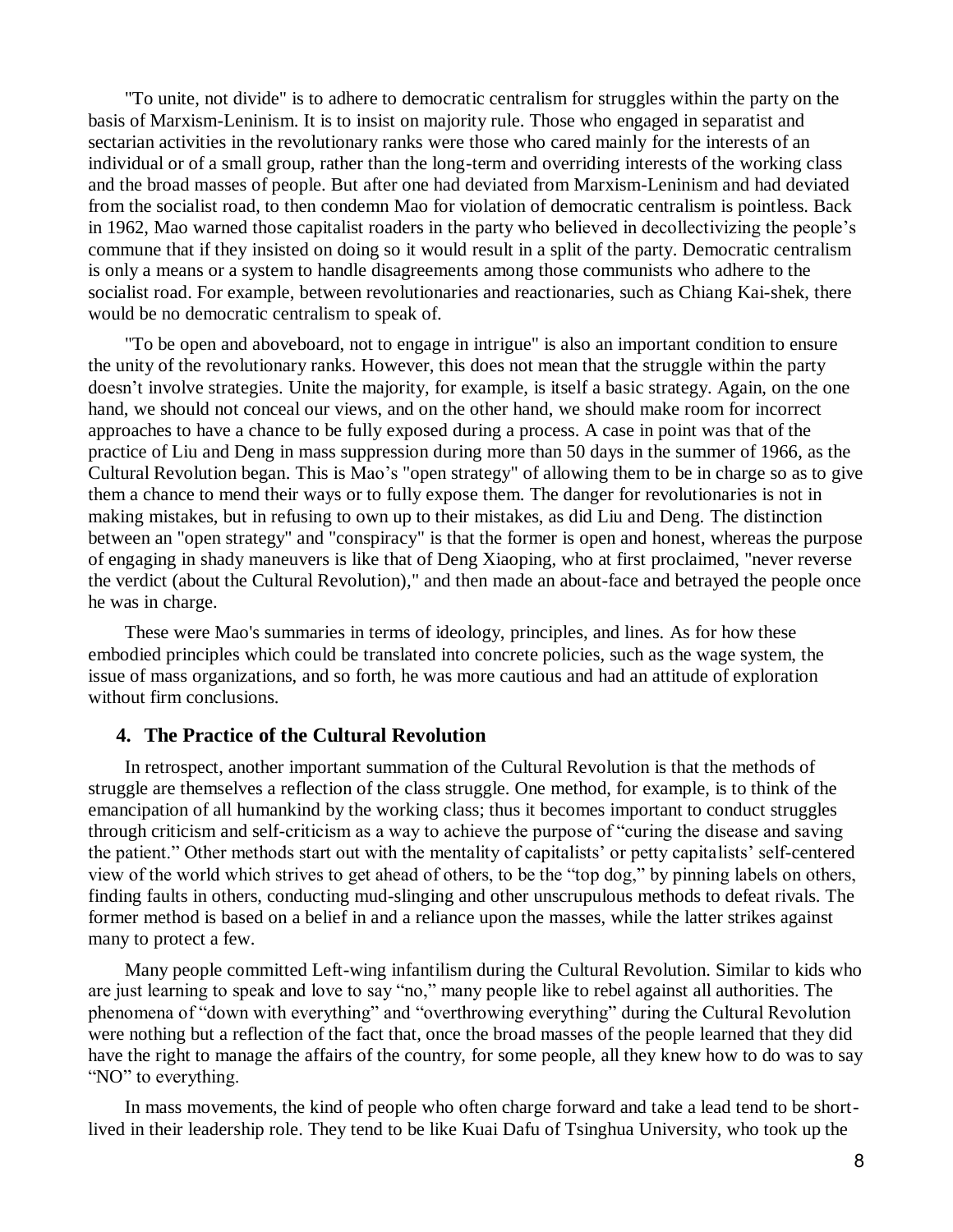vanguard position in his criticism of Liu Shaoqi, or like the warrior-fighter Wang Yulai, who emerged against the landlords in Longbow village during the land reform, as described in Hinton's book *Fanshen*. They tend to go from historical heroes to historical villains.

Once Kuai Dafu became a student leader, his individualism exploded. He put small group interests above everything else. He lost all common sense and resorted to violent conflicts with the rival Red Guard faction in his university. He turned into his opposite faster than those he alleged were capitalist roaders, creating one of the most unbearable pains in history for the mass movement.<sup>11</sup> Similarly, once Wang Yulai became one of the leaders in Longbow, he rode roughshod over the people, abused his power, and tyrannized the villagers. He feathered his own nest and became the new bully of the village.

In the history of thousands of years of class struggle, the roles for individuals were either as the oppressors over the masses, or as the oppressed; thus only a few people have grasped the communist world outlook of liberation of the whole human race; therefore, this outcome is very understandable and to be expected. This is an important reason why the mass movement is not a substitute for the leadership of the Party.

However, I find that all the errors committed by the revolutionaries and rebels during the Cultural Revolution were minor issues. Most criticisms of such errors have not touched on the fundamental problems. These errors were not the main reasons for the failure of the Cultural Revolution to prevent capitalism from taking over in China. This is because revolutions have always been carried forward by imperfect people. To have a mass movement, characters like Kuai Dafu must get on stage, and those in power (as in the June 20 incident in Wuhan<sup>12</sup>) will try every means to maintain their own power. These are *objective laws* of the class struggle. We must *first* understand the objective laws in order to apply them in transforming the world. Thus, before we know how to distinguish precisely between bureaucratic privileges and the so-called "bourgeois rights,"<sup>13</sup> before we have a theory with a clear understanding of the contradictions between the Party's leadership role and the supervision by the masses under socialism, and before we have a systematic approach to protect the right of the masses to supervise the leaders, all the other issues are minor problems.

It now appears that the revolutionaries' initial ignorance of the nature of capitalist roaders before the Cultural Revolution was the main cause for the turmoil and difficulties that occurred during the Cultural Revolution. Even though Mao was the first to truly understand this new phenomenon and coin the phrase "the capitalist roaders," by the time the revolutionaries like Mao understood what the capitalist roaders were really doing, it was too late. This is not to say that anyone can identify a new phenomenon before it appears. To do so would be to put the cart before the horse. However, Mao's original thought of overcoming the problems through political rectifications and educational campaigns within the Party had failed. In hindsight, the revolutionaries did not realize in time that an informal bureaucratic capitalist clique within the Party had taken shape long before the Cultural Revolution.

l

 $11$  See "Tsinghua's Kuai Dafu" by Xu Aijing, 2011, published by History of the Chinese Cultural Revolution Publishing House in Hong Kong (in Chinese).

<sup>&</sup>lt;sup>12</sup> See "Annals of the '7-20' Incident" by Xu Hai-liang, published 2010 by China Cultural Communication Press, and

<sup>&</sup>quot;Failure of Charisma: The Cultural Revolution in Wuhan" by Wang Shao-guang, 1995.

<sup>&</sup>lt;sup>13</sup> See Marx's "Critique of the Gotha Program."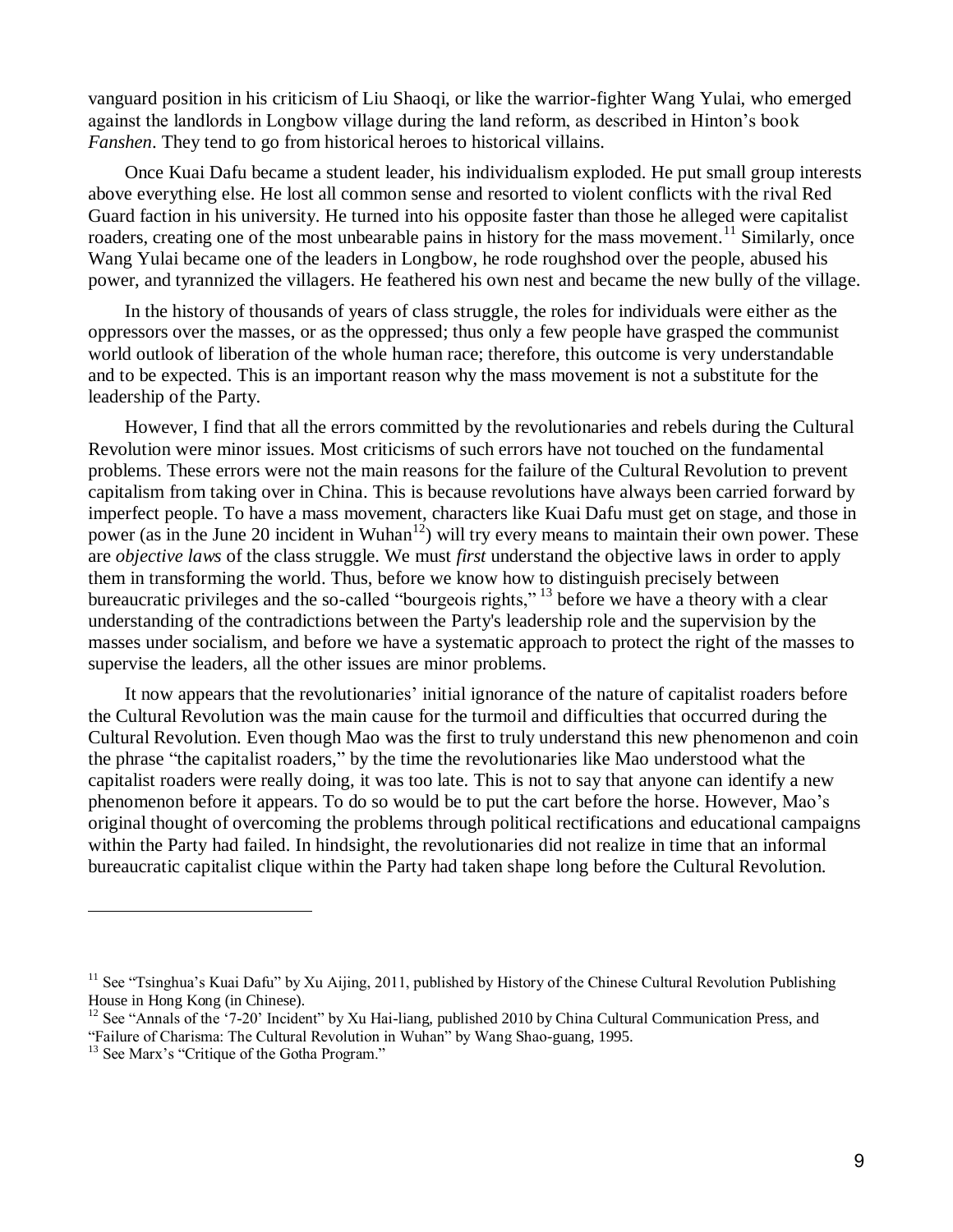As a result, the Cultural Revolution involved two inevitable "errors." First, given the presence of a bureaucratic capitalist clique within the Party, the movement had no choice other than "making the revolution by kicking the Party Committee aside." Otherwise, the ordinary masses could not have been aroused. However, this created a power vacuum. Due to partisan "warfare," anarchy prevailed in many places. In this case, a simple implementation of universal suffrage as in the Paris Commune would not have worked. It would only have deepened the intensity of the factional wars. The second "error" committed during the Cultural Revolution was the dismantling of all spontaneous and semiindependent mass organizations after the formation of the Revolutionary Committees and the restoration of the Party Committees (Shanghai perhaps was the only exception). This may have been a necessary measure to prevent an all-out civil war at the time, but it also deprived the masses of their ability to effectively supervise those in power, thus foreshadowing the coming-to-power of the capitalist roaders.

It is not enough to have only a few people with a correct understanding of the historical experiences of the state of working class rule in order for it to work. It necessitates the same understanding by the vast majority of the Party members *and* of the working class. This requires the majority of party members, cadres, and workers to recognize the nature of the capitalist roaders in their own struggles against them. Without this practice, they would not have gained this understanding. The Cultural Revolution was the first time the working class, after it took over state power, had a comprehensive contest with the capitalist roaders. During this period some people learned about this very quickly, while most people recognized this more slowly. The inevitable failure of the Cultural Revolution in stopping the capitalist roaders from coming to power could be compared to the initial wobbling and fall of a child learning to walk for the first time. However, it was also an indispensable step for the working class on its journey toward its final victory.

Upon summarizing the historical experience of states of working class rule since the October Revolution, we can see that the relationship between the working class and its party – in future socialism under states of working class power (i.e., under the dictatorship of the proletariat) – there must be a return to the two cardinal principles of the Paris Commune, as summarized by Marx: namely, abolition of bureaucratic privileges and adherence to the principle of democratic supervision by the working class over the leaders and their leadership.

Later, I shall make further arguments regarding this thesis. But now I need to address the following question: since the Cultural Revolution failed to keep the working class in power in the end, are there any useful things that the working class can learn from the capitalists? In other words, as proposed by some, shouldn't the working class borrow bourgeois governmental structures to resolve some of the problems that were faced by a state of working class rule?

# **II. Naiveté of Emulating Capitalist Democracy and the Rule of Law**

There are a few related lines of thought currently popular among the Chinese left which deviate from class analysis as well as from the two central ideas summarized by Marx after the Paris Commune.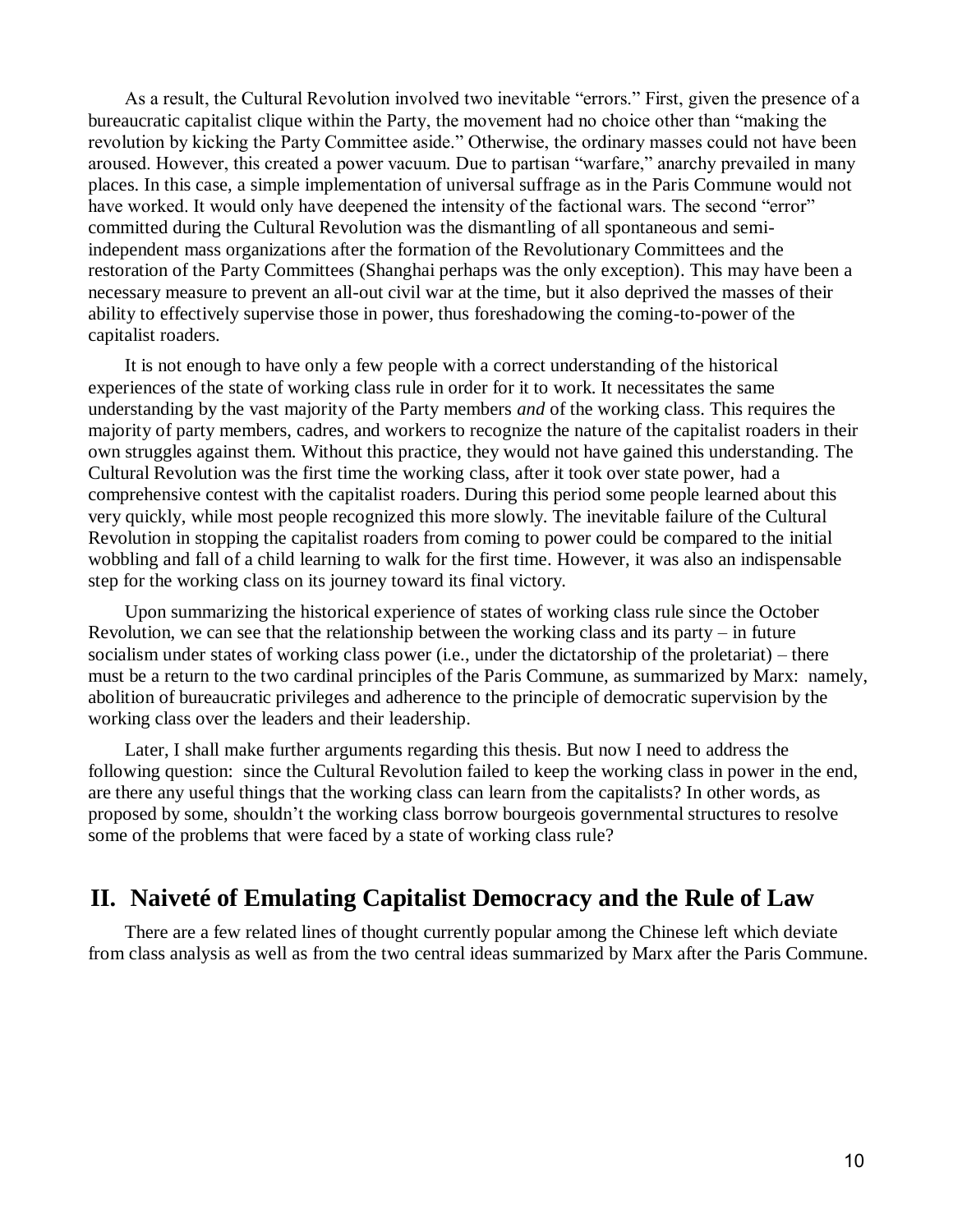One line of thought is that only a multiparty parliamentary system is capable of effectively supervising the ruling party. A similar line of thought is that only with formal democracy and universal suffrage – by "returning the constitution to the people, and returning the governance to the people" – can there be effective supervision by the people. Another line of thought believes in the rule of law as a means to restrain the ruling party and resolve the issue of the supervision of the government by the people.<sup>14</sup>

I believe that these views reflect illusions that people have of capitalist democracy and constitutionalism, as well as of the rule of law. They also reflect the lack of clarity about the nature of socialism among some people. Since the principle of the working class as the masters of socialist society needs to be demonstrated not only at the political level, it must also be manifested in the arena of production. So for those who are keen on bourgeois democracy, we have to ask: in socialized production, how will their principles of multiparty parliamentary democracy become implemented in a socialist country with ownership of the means of production by the whole people? In other words, how can we organize production, such as running rail lines, aviation and other transportation systems, or in running steel, automotive and other industrial productions, or running schools and other functioning organs and units based on a multiparty parliamentary system? The answer is obvious.

I think that if the future party of the working class wants to avoid the fate of the past, it must conduct a comparative analysis between the practice of capitalist democracy, constitutionalism, and the rule of law under capitalism versus the experiences of socialism during Mao's era. Through such a comparative analysis, we may develop a scientific summary based on Marxism-Leninism.

#### **1. A Multiparty Parliamentary System is the Denial of a State of Working Class Rule**

A state of working class rule cannot be realized through a multiparty parliamentary system. This conclusion can be made only after one comes to a real understanding of the foundation of a multiparty parliamentary system under capitalism.

A. Differences in Substances Between Democracy Under a Private Enterprise System vs. the one Under Ownership by the Whole People

We know that internally, within a capitalist organization, such as a company or an enterprise, or those that serve the interest of capitalism as a whole, such as a standing army, there is no multiparty system. This is because the maximization of self-interest is the intrinsic nature of capitalism. Other than internally suppressing the resistance of the working class and externally engaging in imperialist expansions, there is no overriding interest among capitalists. Nonetheless, there must be a system which establishes the rules of the game for the competition between capitalists, and this system must be accepted by all. The formulation of this set of rules is the fundamental task of capitalist democracy. The whole point of a multiparty parliamentary system within capitalism is to set up a mechanism or platform for developing a set of acceptable rules of the game for the system as a whole in order to

 $14$  In fact this idea was very popular even before the end of the Cultural Revolution in 1974, as reflected in the influential poster "On Socialist Democracy and the Legal System" signed by Li Yizhe. This poster was very thought-provoking, and for the generation without the experience of living in a capitalist society at that time, like this writer, it was easy to be swayed by its views.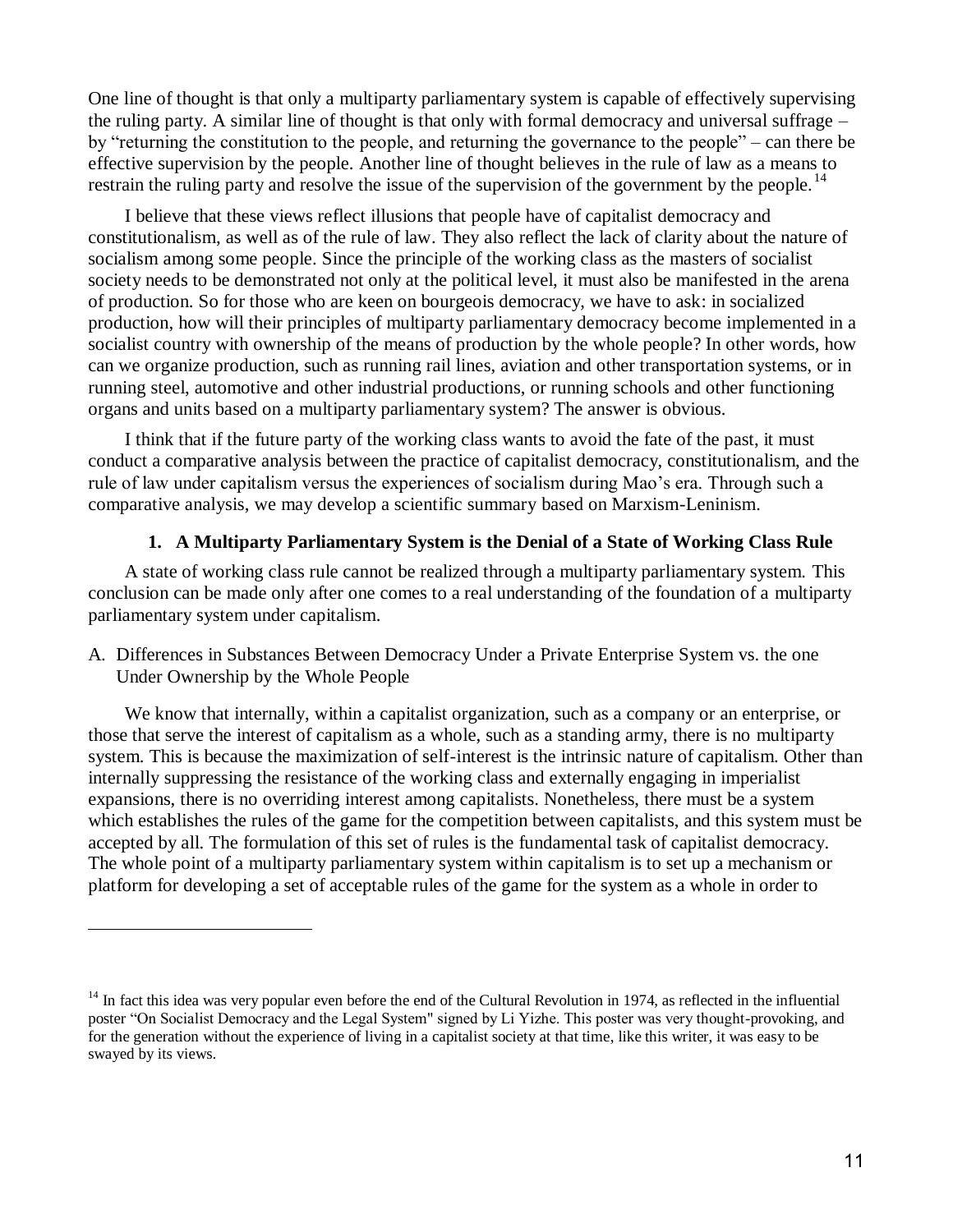mediate between and among diverse interests, so as to avoid a life and death struggle between different capitalists, a struggle that could potentially bury the whole system.

Furthermore, under capitalism there is a distinction between the so-called "public" and "private" domains. Capitalists treat both their personal life and their control over capital as activities within the sphere of a "private" domain. Thus, according to the logic of capitalism, while political activities are within the "public" domain, economic activities (such as the operations of business enterprises and companies) belong to the "private" domain. As a result, the organizational forms of the two types are diametrically opposed. In the so-called "private" domain, i.e., within a company or enterprise, the capitalist is the king with strict dictatorial rules, while within the so-called "public" domain, i.e., the political institutions that serve capitalism and coordinate and mediate between diverse interests among capitalists, the dominant organizational form is often a multiparty parliamentary system.

Since capitalists compete with one another over markets and power, their interests are not consistent with each other. Thus, the core principle of bourgeois democracy under capitalism (under what is actually the dictatorship of the bourgeoisie) is to maintain the fundamental characteristics of shareholding – that is, the principle of "one-dollar-one-vote," in which lesser money is ruled by greater money. The parliamentary system is thus in reality a mutually restraining kind of "democracy of the dollar." The independence between the capital interest groups determines their political independence. This is the economic foundation of the multiparty parliamentary system.

Contrary to the logic of the capitalist, the pursuit of maximization of personal interest cannot free the working class. Only through the liberation of humankind, only by destroying the system of oppression of some people over others, can the working class finally achieve its own emancipation. Thus, except for those opportunists who wish to achieve personal emancipation through individual means (i.e., escaping from their class), there is no fundamental conflict of interest within the working class.

For those concerned with the interests of the working class as a whole, the debates and arguments within the working class center around the nature of the overriding general interest of the class, not the rules of the games that allow individuals to achieve personal interest maximization. For example, during Mao's era in China, the debates centered around the prioritization of developments between heavy industry (such as machine building), light industry (consumer products) and agriculture, or the priority on the improvement of educational standards versus popular education, and so on. In the future, on the premise of pursuing and maximizing the overall interests of the working class and broad masses as a whole, there will still be debates, such as over the safety of genetically modified food. Only by "letting a hundred flowers blossom and a hundred schools of thought contend" can members of the working class achieve a clear understanding of what exactly represents the overall interests and goals for the class as a whole, and through this process the class may reach a consensus of opinions on specific questions.

Therefore, in socialism, under the state of working class rule, both political activities and all economic activities that involve mutual cooperation and coordination outside of the private life of individuals are part of the so-called "public" domain. Thus, there is no longer the need for diametrically opposite forms of organization as between political and economic activities.

From the perspective of pursuing and maximizing the overall interests of the working class as a whole, and before classes and class struggle withers away, only the system of democratic centralism is consistent with the long term and overriding interests of the working class. By democratic centralism, we mean a system where the minority abides by the decisions of the majority, subordinates obey the decisions of their superiors, and the whole party of the working class obeys the decisions of the central committee of its party. Thus, it is not possible for a multiparty system to represent the political interests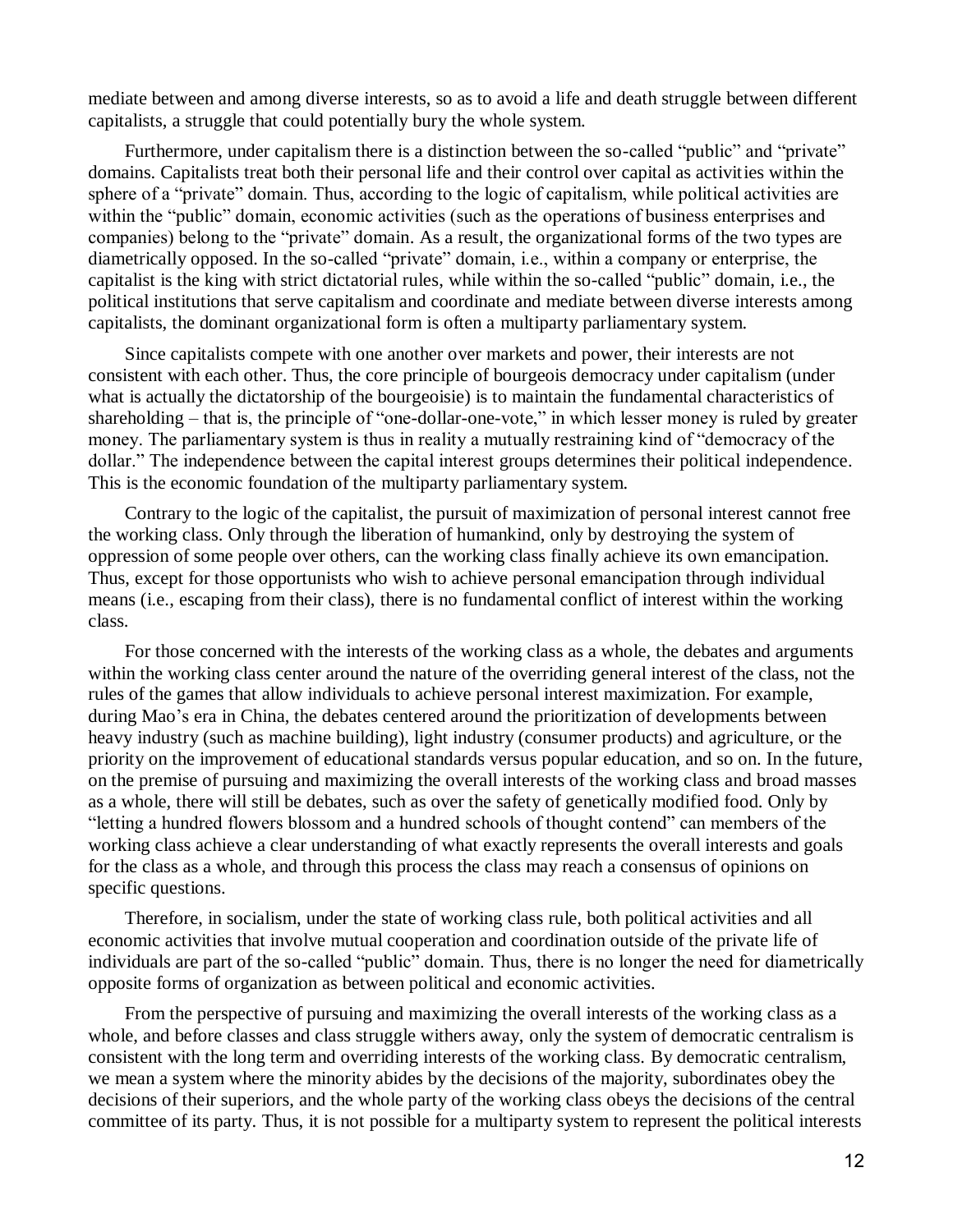of the working class as a whole; only a centralized and unified party based on democratic centralism can achieve this.

The consistency between the overriding interests of the working class as a whole and the interests of individuals within the class dictates this. A multitude of political parties representing the same overall interests of the working class at the same time does not make logical sense. Only a centralized political party practicing democratic centralism is in line with the overall interests of the working class. When there are internal disagreements within the working class, the only way out is for the minority to obey the decisions of the majority, and not to split into different political parties based on different political views. If there is a multitude of parties of the working class, this can only be in situations where the class is not in power, and this is a sign of the immaturity of the class.

Although the truth sometimes lies in the hands of a few, the question of what exactly constitutes the overall interests of the working class must be decided by the majority. The way Mao conducted his struggle during the Jing-gang mountain period in the 1930's exemplifies this point. While trying to convince everyone of the errors of the dominant adventurist line at the time, Mao had no choice but to patiently wait for the realization of the truth through practice. Mao did not engage in separatist activities, reasoning that so long as everyone's orientation and goals are the same, the revolutionaries have no other choice. Once the orientation and purpose of participating in the revolution deviates, for some people, from the overall interests of the working class, a split within the party becomes inevitable. The Russian Bolshevik and Menshevik split was an example.

B. A Multiparty Parliamentary System Necessarily Denies the Overall Interests of the Working Class

If divisions and political dissent within the working class were allowed to split the working class into different political parties under socialism, let us imagine what a so-called "multiparty system of working class rule" would be like. One possibility would be to form parties based on industries, not unlike trade unions. For example, one party would represent the interests of steel workers, and another party would represent the interests of autoworkers, and so on. Different political parties would thus compete with each other over political power. Under such circumstances, it is not possible for an industry-based party to consider the overall interests of the working class as a whole!

Another possibility would be to form parties according to different points of view. Putting this into practice in an enterprise would result in members of different political parties competing for the leadership of the enterprise. This was precisely the kind of factional battle that erupted during the Cultural Revolution throughout China! A fundamental characteristic of factionalism is the orientation around individual or small group interests as opposed to orientation around the overall interests of the class. With factional battles, no one is considering the overall interests of the class.

The absurdity of these two cases is obvious.<sup>15</sup> From this we can see that only the establishment of a political party based on democratic centralism is in line with the overall interests of the working class.

<sup>&</sup>lt;sup>15</sup> Other airheaded utopian proposals are similarly absurd, such as dividing the Party of the working class into a party for education, a party for production, etc. The "theorists" of such schemes seem to not have understood Lenin's "State and Revolution."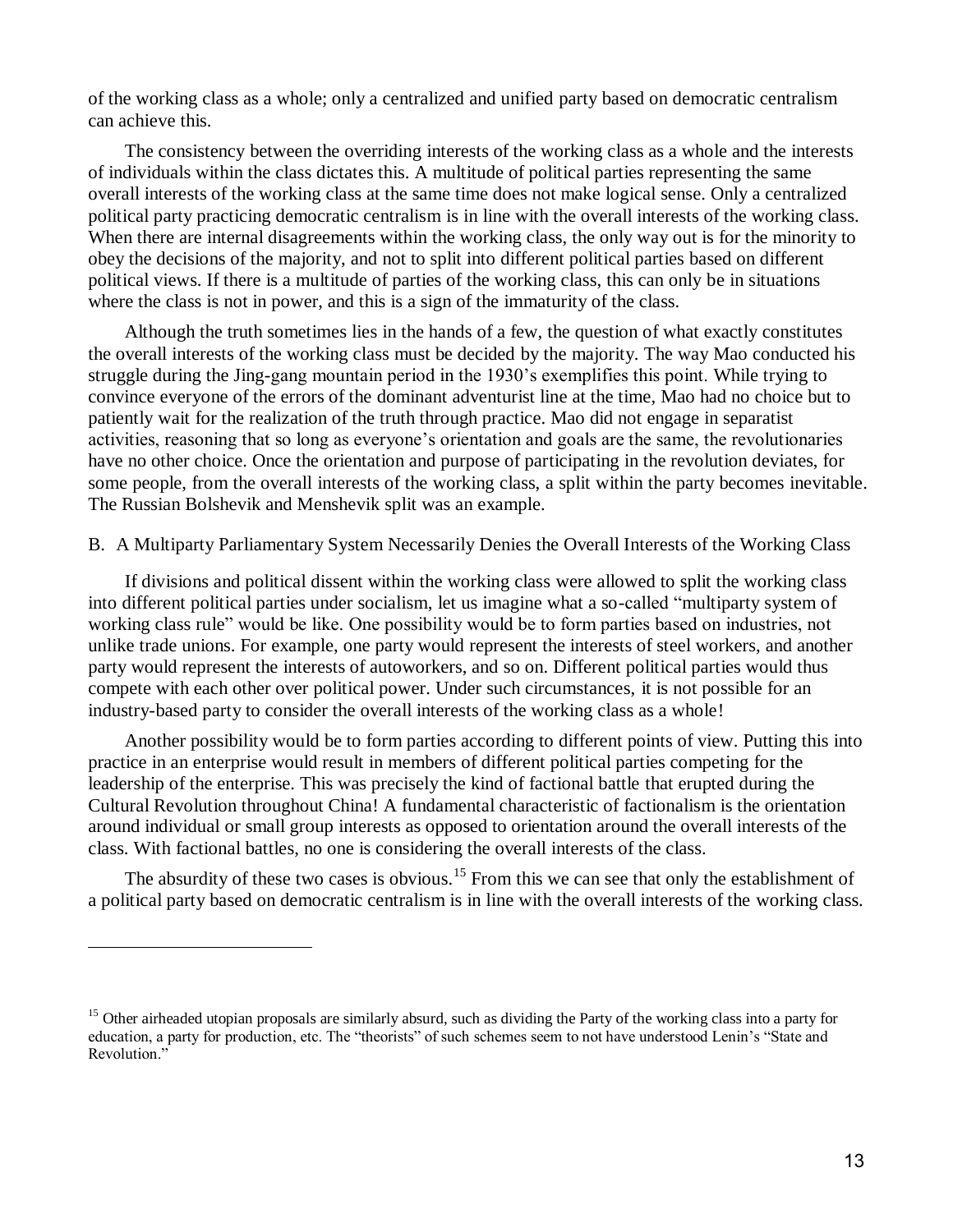Since all political and economic activities of the working class should be subordinated to the overall interests of the working class, in socialist society under the state of working class rule, in principle, the organizational forms for politics and economics are the same. Except for personal life, there is not a gulf between the so-called "public" and "private" domains. Any theories of party building for the working class must go through this verification in the economic domain in order to understand how the theories might be carried out in practice. Through this inquiry it becomes clear that the capitalist multiparty parliamentary system has never been carried out in the production arenas and has never been implemented within a capitalist enterprise, nor can it be. The multiparty parliamentary system, from its very conception, was established outside of individual enterprises as a mechanism to mediate and weigh the conflicting and hostile interests between different capitalists.

This shows that the so-called "multiparty system of the working class" as raised by some people is as bogus and absurd as the so-called "socialist market economy." We judge everything based on its true nature, not on its label. For example, in today's China, even if those unscrupulous sellers of *recycled gutter oil* as cooking oil labeled their product as "socialist recycled gutter oil," that would not change the nature of the gutter oil at all. Adding a "working class" or "socialist" name cannot change the nature of the multiparty system nor the market economy, just like adding a "socialist" label in front of the word "brothel" or adding a "working class" label in front of the word "gambling hall" changes neither the nature of a brothel nor a gambling hall.

#### C. The Relationship Between Democratic Centralism and Planned Economy

In all societies, the organizational forms in production dictate the organizational forms in politics. The latter is to serve the former. Certain organizational forms and methods of production must have a set of corresponding state apparatus or political organizations. The form of organization in production is the economic base, and the form of political organization is the superstructure. That the superstructure must adapt to the economic base is a basic principle of historical materialism.

For example, in a feudal society with self-sufficient and small-scale production as its main form of production, the size of the feudal kingdom has little impact on the production process (except for the ravages caused by warring monarchs). Therefore, the size of a kingdom mainly depended on differences in language and culture as a product of natural conditions, especially in Europe.

In the capitalist society dominated by commodity production and market economy, socialized production gradually becomes the main form of production. On the one hand, the size of the market is closely related to the territorial coverage of a state, so the bourgeoisie will not easily allow individual independent kingdoms to impose restrictions on the full market. On the other hand, due to the intensified contradictions between socialized production and private ownership of the means of production, the bourgeois state is forced to intervene ever more in the "private" economy (e.g., the current economic crisis sweeping the globe and various national "rescue" measures), bombarding the separation between "public" and "private." These are examples of superstructures adapting to economic base.

In a socialist country where the working class is in power, the socialized nature of production will also be increasing; more and more people need to collaborate during production processes. If the purpose of any production is to service the overall interests of the working class, then, the class interest requires that the individual interests be subservient to the general interest, the immediate interests be subservient to the long-term interests, the local interests be subservient to the global interests. The form of economic organization that is most adapted to this necessity can only be a planned economy that is based on considerations of the overall interests of the working class, rather than a fragmented market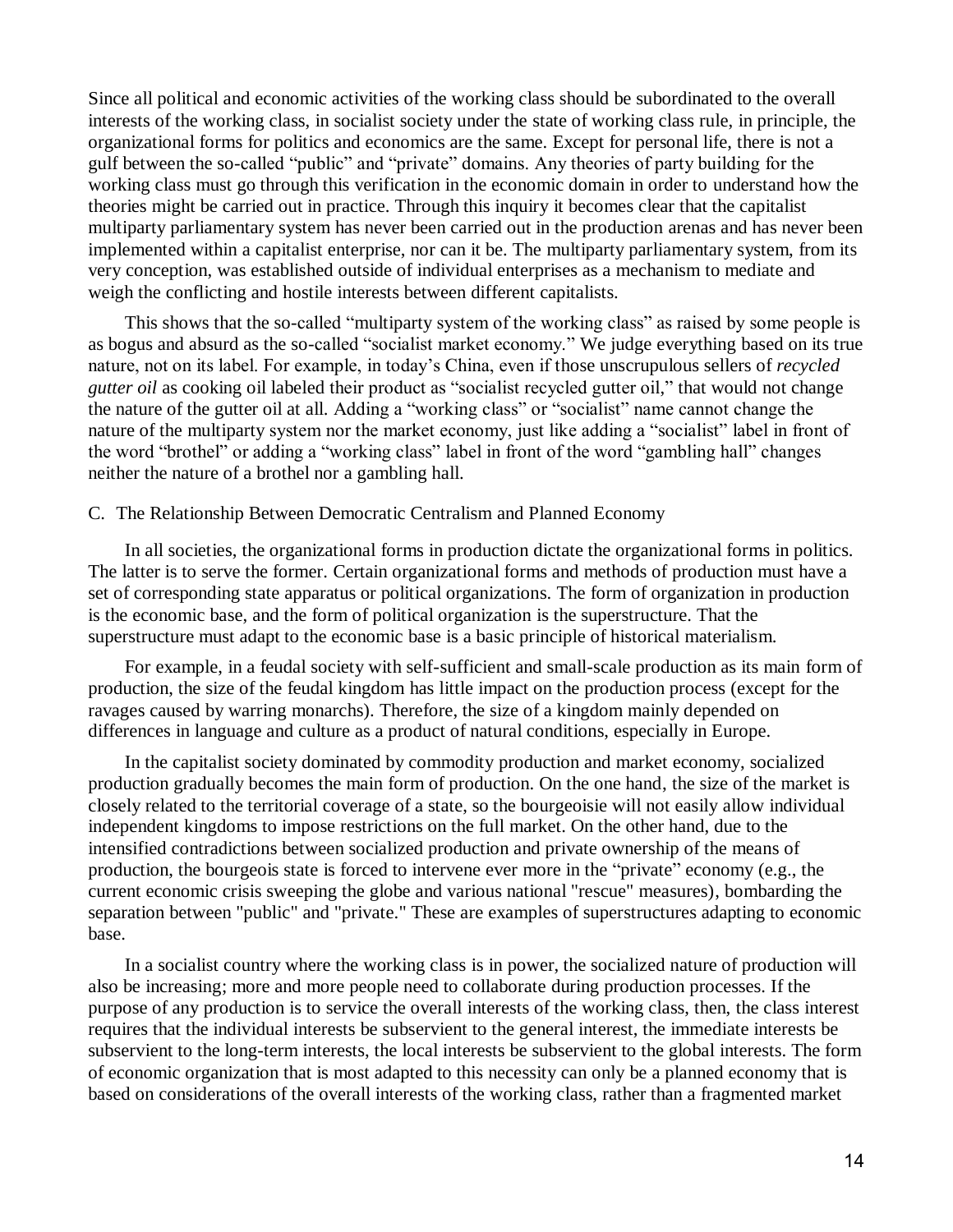economy. In other words, only a planned economy is consistent with the overall interests of the working class.

It becomes clear that aside from the principle of democratic centralism, in which the minority yields to the majority, the individual is subservient to the class, the local subordinate to the global, there can be no other forms of superstructure that are also consistent with a planned economy. For example, can a multiparty parliamentary type of a system be consistent with a planned economy? No! For it is based on a private enterprise system with conflicting interests competing for control.

#### D. Aims of a State of the Working Class Rule

Many people are against the authoritarianism of the current regime, but the issue is not authoritarianism *per se*: the central issue is the question of which class is exercising its authority. This is because; as long as there are classes, there will be a dictatorship by the ruling class over other classes. Furthermore, a socialist economy under the state of working class rule must be a planned economy, but a society based on a planned economy might not necessarily be a socialist society under a state of working class rule (such as a family dynasty). Similarly, the political party of the working class must be a centralized and unified party, but a centralized and unified party might not necessarily be the political party of the working class.

The consistency between the overriding interests of the working class as a whole and the interests of an individual member of the class is not a denial of the diversity of political life within the working class, rather the foundation of this diversity *is* this consistency. In other words, the reason that there is a diversity of political life within the working class is that there is consistency between the overriding interests of the working class as a whole and the interests of any individual as a member of the class; this diversity does *not* include the desire to escape from the class. As long as there are some people within the class who are being oppressed, the whole class cannot achieve its final freedom.

Within the working class, therefore, there is a diversity of concerns and areas of focus. For example, while some people focus mainly on economic development, others focus mainly on science and technology, others focus mainly on environmental protection, others focus on women's liberation, and others focus on national equality, while others focus on cultural and educational issues, and so on. Regardless of each sphere of concern, as long as the basic orientation for all is consistent with the overall interests of the working class, and everyone strives to create a new world devoid of oppression and exploitation, where everyone has an equal standing, as long as everyone sees their own area of concern as an integral part of the general interests of the working class, then such a diversity *is* the very foundation and means for clarifying and articulating just what are the overall interests of the working class. But this diversity of the political life of the working class has nothing to do with a "multiparty system" based on opposing and hostile interest groups. Instead, the consensus among the working class is achieved through the extensive democracy of the working class.<sup>16</sup> Indeed, by sharp contrast, a multiparty system will be a means for the capitalist roaders to split the working class; it merely

l

<sup>16</sup> See Fred Engst, 2008 (in Chinese), *On the Extensive Democracy of the Working Class*.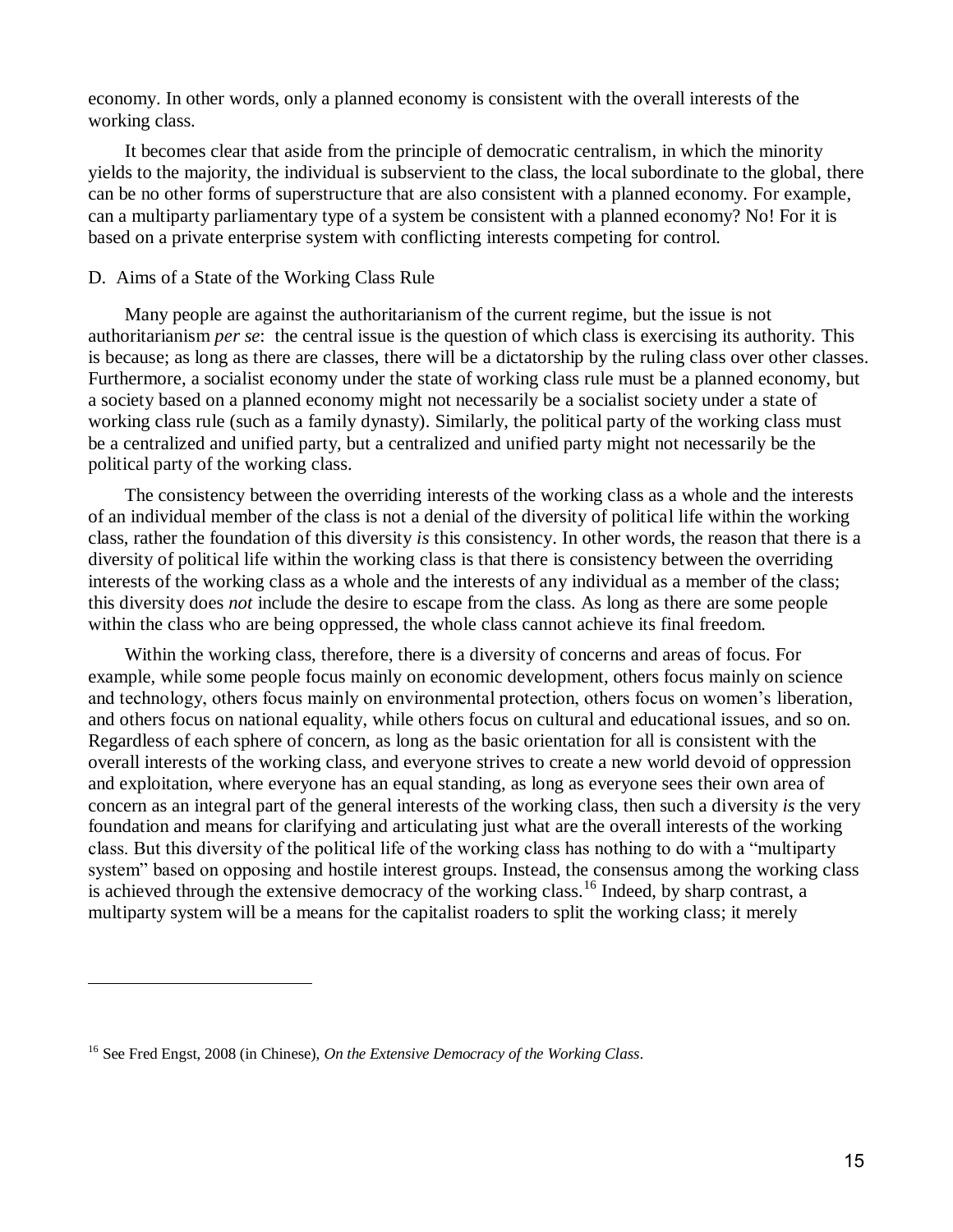provides a convenient means and justification for capitalist roaders to seize control over the party and state.

The analysis above should have clarified why simply emulating a capitalist multiparty parliamentary system will not resolve the problem of how to prevent capitalist roaders from seizing control over the party and the state under a state of working class rule.

## **2. Formal Democracy Will Not Keep the Working Class In Power**

Our approach to analyze the essence of capitalist democracy needs to be based on the relationship between democracy and the ownership systems.

#### A. Ownership System Dictates the Contents of Democracy

Even though the core principle of democracy is majority rule, under different ownership systems, the content of what the majority is ruling over would be completely different. For those having illusions about capitalist democracy, they forget or without realizing that the choice of ownership system is never decided by democracy, but rather that the content of democracy is dictated by the system of ownership that is in place.

The reason that formal democracy will not keep the working class in power is because democracy is always secondary to class rule, to the system of ownership, to who owns the means of production. The latter has always been decided through violent revolutions or counter-revolutions, not through democracy. For example, the US gained its independence through a revolution, not through democracy; the southern slaves in the US won their freedom through a civil war, not through democracy; the peasants in China were able to implement a program of land to the tiller through a revolution, not through democracy. Only after the question of ownership has been decided through violent means can questions of how to run a society with a *given* system of ownership be addressed through democracy. The system of ownership has hardly ever been decided by democratic means.

Reflecting on William Hinton's *Fanshen,* I thought about the relationship between democracy and land reform, for example, and wrote (in 2011):

"The precondition for the toiling masses to become the master of society is to change the ownership system. If a class desires democracy, it must first rise to become the ruling class. Without overthrowing the feudal system of land ownership, how can the Chinese peasants become the master of their destiny? A democracy without land reform is what kind of democracy? If China had the kind of so called democracy like the ones in India, without overthrowing the feudal land ownership system as the precondition, how can landless peasants change their fate?

"We all know that in ancient Greece, democracy then was a democracy of the slaveholders, and slaves did not have any democratic rights. After the American War of Independence, the democracy practiced then was actually a democracy of the slave owners, the capitalists and plantation owners. Not only did black slaves have no democratic rights, women and those who lacked sufficient assets also had no democratic rights. One of the authors of the Declaration of Independence, Thomas Jefferson, had hundreds of slaves himself. His concept of democracy simply did not include the democratic rights of the black slaves.

"Even in today's developed capitalist countries, the working class can only participate in the capitalists' democracy when they can express their own opinions and cast their own votes on disputes between capitalists (such as whether it is better to have a big government with higher taxes for the workers or a small government with cuts in education), where they can 'freely choose' their own boss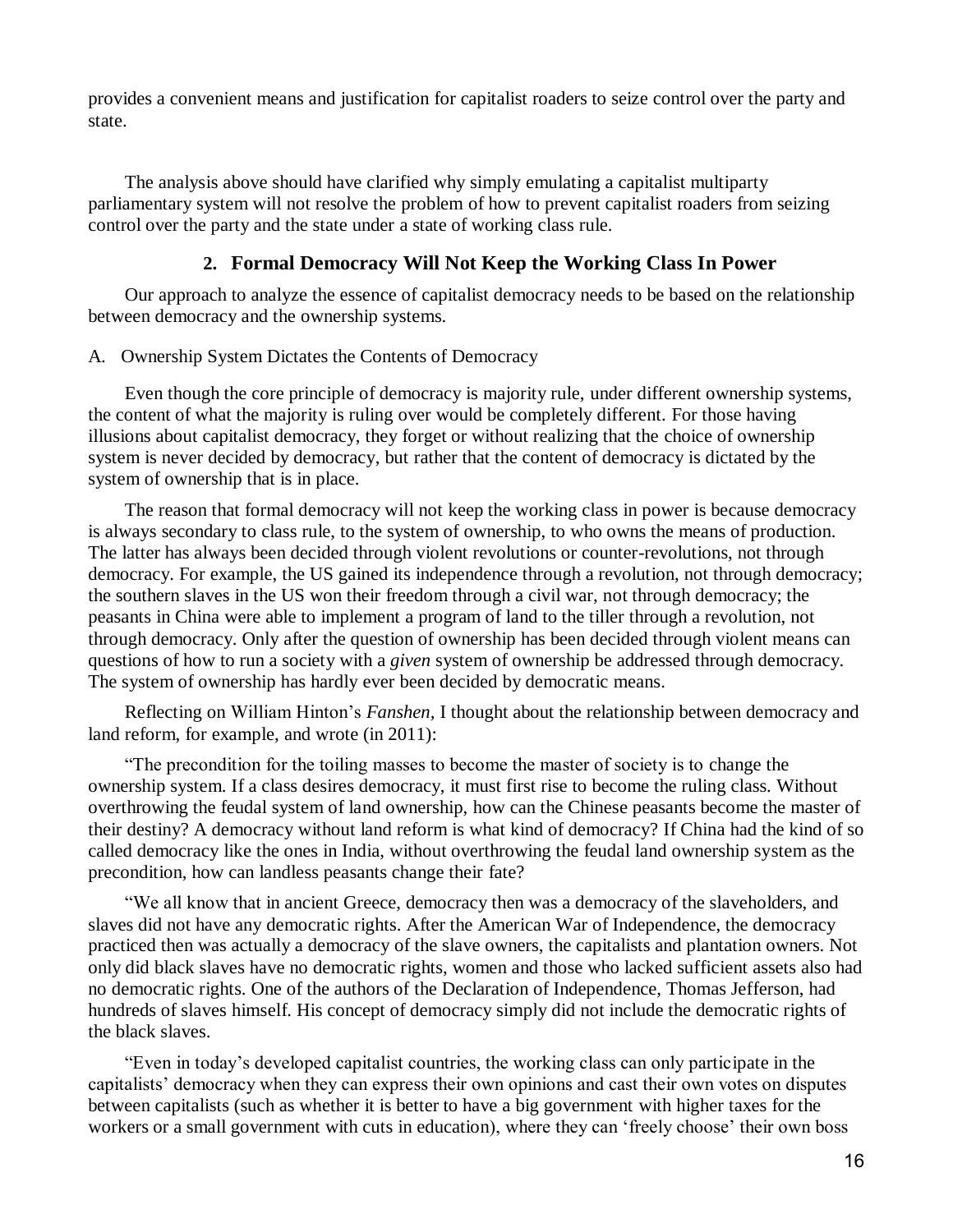under the rules of the game set up by the capitalists. But the working class cannot be the master of society, because under the system of private enterprise, they do not have the rights of management, supervision, or the right of decision-making over the activities of capital.

"Without this right, in order to survive, they have to seek the 'grace' of those with capital and be slaves for capital. Without this right, the kind of democracy they can be a part of is only the kind that is dictated by the interests of the capitalists, the kind of democracy that meets the need for the expansion of capital. Without this right, they cannot restrict the ability of the capitalists, under the pretense of socalled 'free speech,' to manipulate popular opinion through their control of the media. As a result, the kind of democracy that exists for the working class is nothing but the kind that sucks-up to capitalists.

"In 2008, didn't the United States government throw trillions of dollars at the greedy and shameless Wall Street giant financial oligarchy to 'punish' their criminal acts? Didn't the people around the world pay for Wall Street's sins? Without overthrowing the system of private enterprise, what other choices do the people of the U.S. and the world have?"<sup>17</sup>

This is not to belittle formal democracy. Democratic elections are of course important, but they will not solve the underlying problem of which class is in power. We only have to look at the general election results of the developed capitalist countries. Democratic elections are a necessary condition of the working class in power, but they are not, in and of themselves, a sufficient or complete condition for sustaining and consolidating the power of the working class *as a class in power*. In other words, the political power of the working class cannot do without formal democracy, but formal democracy by itself is not sufficient.

#### B. Capitalist Democracy Is, At Its Best, "One-Dollar-One-Vote"

 $\overline{a}$ 

As mentioned above, in the final analysis, democracy under the system of private enterprise is a kind of democracy that caters to the interests of capitalists and tries to curry favors with capitalists. Under the system of private enterprise, rights of private property are sacred, so capitalists will definitely *not* allow the people – through however democratic means – to change private capital into ownership by the whole people, thereby destroying the system of private enterprise. The question of whether or not to maintain this type of ownership structure is never up for a vote, if the capitalists have their say. One of the points stressed for democracy under capitalism is to guard against the so-called "tyranny of the majority." The system of universal suffrage was implemented only after the broad masses of people had bought into capitalism and respected the property rights of capitalists.

Once people stop buying into the system of private enterprise, the capitalists will no longer uphold universal suffrage. This was true in the early days when capitalists first came to power, where they set property requirements for voters. The future will be the same if people start to question the rights of capital. Instead, the capitalists will then uphold only the right of private enterprise in the name of protecting private property. Their concept of democracy only came afterwards, after the broad masses

<sup>17</sup> Fred Engst, 2011 (in Chinese) *On the Relationship Between Democracy and Land Reform Through William Hinton's Fanshen.*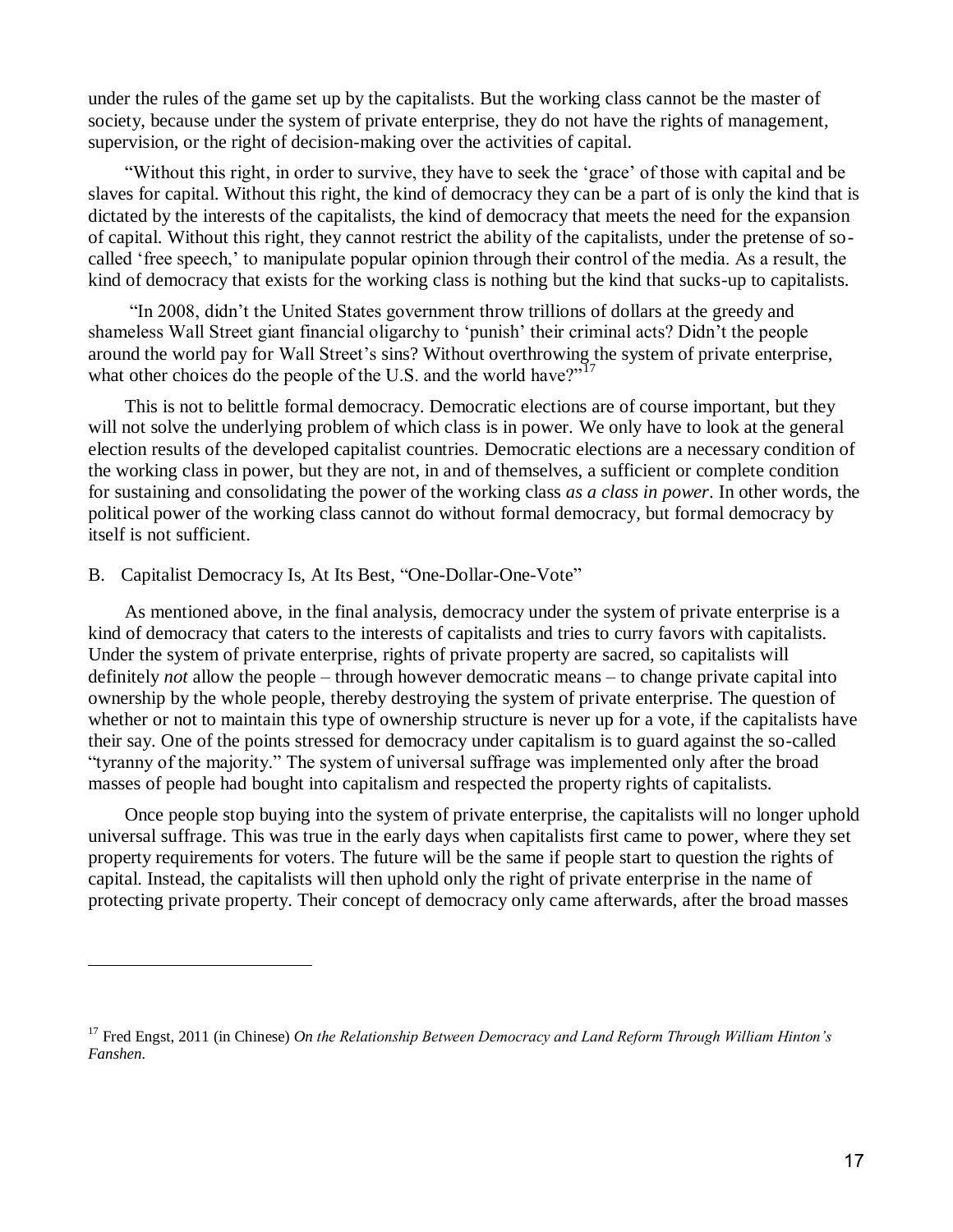of the people respected the rights of capital. Thus, it is clear that the center of power of a capitalist society is capital.

Given this, the best that democracy can do under capitalism is "one-dollar-one-vote." The alternative to "one-dollar-one-vote" under capitalism is dictatorship of a small clique, not "one-personone-vote." This is the inevitable conclusion based on the logic of capitalism. First, democracy of the marketplace is "one-dollar-one-vote". Those that have more purchasing dollars or can entice more consumers' spending have more say in what gets produced or who gets paid by how much. Second, democracy of the workplace is "one-dollar-one-vote." Those with more investment in a firm get more say in what goes on in a firm. Finally, as a result, the most "democratic" democracy of the ballot box, in reality, can be nothing but "one-dollar-one-vote" under capitalism.

For example, if capitalists are unhappy with any candidates or regulations favored by voters, aside from vigorous publicity campaigns through the media they control to sway public opinions, or more violent means, such as a coup d'état or an assassination, the least that the capitalists can do is to withhold their investments in that region, in other words, to divest. This will inevitably cause an economic downturn, and more people will lose their jobs. So long as the majority of the voters buys into the system of private enterprise, they will not blame the downturn on the divesting capitalists, but rather on those politicians or regulations that "forced" the capitalist out. They will have great sympathy for the capitalists, thinking that they themselves would do the same if they were in that position (as if that is a real possibility). Thus, under capitalist democracy, if the voters believe in capitalism, they have no choice but to obediently plead for the capitalists to reinvest, to welcome them back. Those with the more capital, thus, will have more influence and will be sought after more by the voters. Not those with more capital have better ideas, but because they have more economic power. To please the investors, the voters will have to overturn regulations to suit the capitalists, or to remove any candidates with whom the capitalists are unhappy. It is clear from this, bourgeois democracy means, in reality, that the voters have a choice in the ways and means to curry favors with capitalists. And that is all! Without overthrowing the system of private enterprise, the broad masses of people cannot free themselves from the control of capital.

Aren't the people in the Euro area currently facing this very problem? Capitalist media, both in China and around the world, continue to emphasize the "truth" about capitalism. The only way for the Eurozone's economy to recover, they claim, is to restore the "investors' confidence." Survival of the capitalist system does depend on buttering-up the "investors."<sup>18</sup>

In contrast, due to the internal consistency of the fundamental interests of the working class, the core principle of socialist democracy under a state of working class rule is to maintain this class' overall interests through mutual consultation and democratic centralism, in which the minority is subordinate to the will of the majority. Likewise, in socialism, with ownership by the whole people, the working class will not allow anyone to change – through ostensibly "democratic" means – any enterprises originally belonging to the whole people into private enterprises. Such changes will shake

<sup>&</sup>lt;sup>18</sup> In rural Shanxi's Lucheng county during the summer of 2012 one could see such an extremely explicit slogan across the main highway: "Investors are our benefactors, those who attract investors are our loved ones, and those who undermine the investment environment are criminals."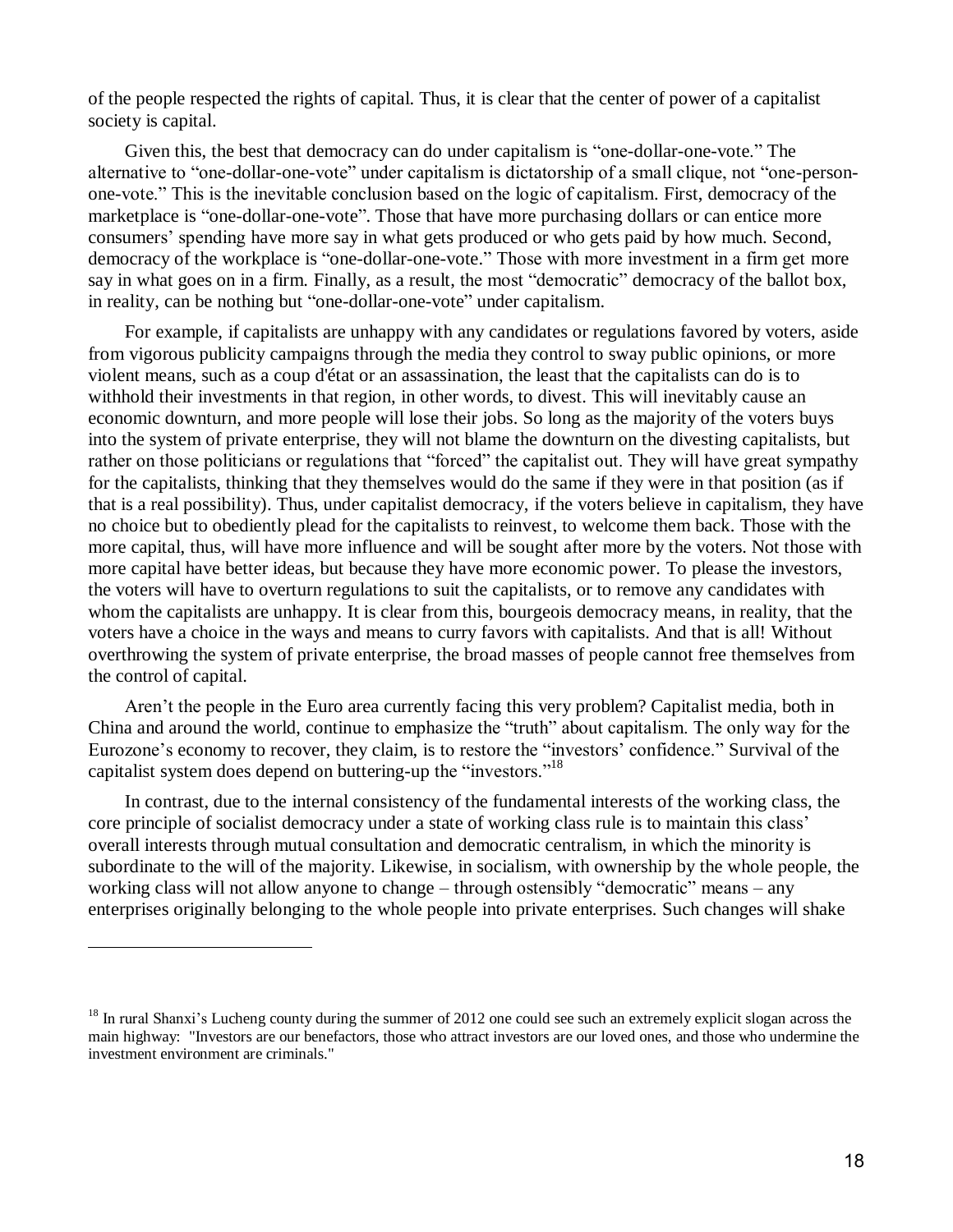the very foundations of ownership by the whole people, eventually causing the socialist system to collapse.

As for why democratic elections alone under socialism will not hold the working class in power, in the final analysis, it is because the dominant ideology among the broad masses of the people is still that of the capitalists. This is because, on the one hand, the broad masses of the people have a strong desire for the socialist road (the banner of socialism being waved by numerous capitalist regimes is clear evidence<sup>19</sup>). On the other hand, there is also a stubborn tendency or force of habit among the broad masses of people to believe in the notion of their individual emancipation only through their individual efforts. When personal interests and the overriding interests of the class come into conflict, people tend to be shortsighted and not as caring about the overall interests of the class. This is the underlying reason why during the socialist period the working class must adhere to the leadership of its own political party in order for it to remain and grow in power.

Only by democracy founded on the base of ownership by the whole people, as was the case of Chinese socialism during Mao's period, can it be possible to achieve the kind of real, extensive, comprehensive, and in-depth democracy that is the closes thing to "one-person-one-vote" for which the broad masses of people are truly craving.

To achieve this, the working class must engage in a long-term and unremitting struggle against all kinds of capitalist and petty-capitalist ideologies within its own ranks. Without this struggle, popular opinions will be swayed left and right by representative figures of the capitalist class, and a simple formal democracy will subvert the state of working class rule. The main political body that adheres to this struggle is the political party of the working class. It must be composed of those who see the interests of the class above one's own narrow interests, those who defend the ownership by the whole people. Once these people become the majority of the population, then class, class dictatorship, and the state will wither away.

By then, and only by then will "one-person-one-vote" finally become the norm. That is, conscious of the impact of one's action on the humanity (e.g. ecological footprint), caring for what is the best for others at large will have become most people's natural behavior. These behaviors will become the norm, like the way people in develop countries customarily follow traffic laws. Yet, by then, formal voting will also become obsolete. This is because the validity of a science, such as debates over global worming or safety of genetically modified food, will be based on evidence, not on anyone's vote.

Thus, to be sure, a socialist country under a state of working class rule cannot do without formal democracy. However, it will be futile to pin our hope of guarding against capitalist roaders taking over the leadership of the party and seizing the power of the state by relying on formal democracy.

 $<sup>19</sup>$  The British Labor Party only in recent years removed the goal of socialism from its party's constitution. In Western</sup> Europe, the majority of the ruling party manifestos contain some talk of socialism. The ruling party in Spain before 2011 was actually called "The Socialist Workers Party"!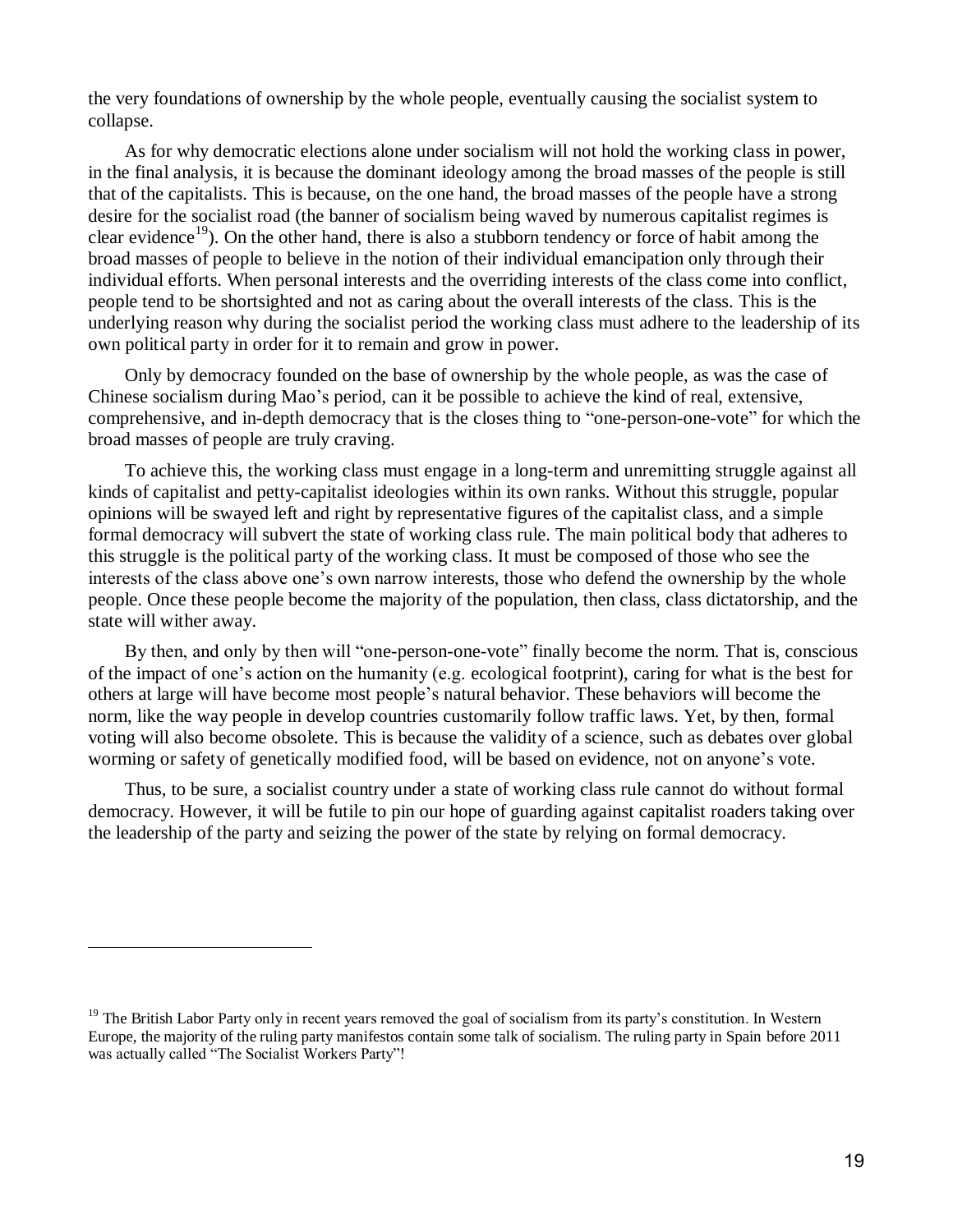#### **3. The Rule of Law Cannot Stop the Ascendance of the Capitalist Roaders**

Some people pin their hope on the rule of law as a means of defending socialist ownership by the whole people, as a guard against the capitalist roaders taking over the leadership of the party and seizing state power. This, however, is an unrealistic and harmful fantasy concerning the role that the rule of law can play in a class society.

#### A. Rules Are Not Binding to the Rule Makers

l

Similar to the above discussion, internally, within a capitalist enterprise or corporation, or within those which serve the interests of capital, such as the standing army, the basic rule is to obey the authority, not the rule of law. Today in China, as we are told that the rule of law becomes ever more "robust," we witness official corruptions becoming only more abundant. This shows that the rule of law does not restrain the ruling class! The rule of law is nothing but a form of class domination and repression.

Widespread, forced demolitions to make way for real estate development, which are so common in today's China, show that the oppressed cannot rely on the so-called rule of law to safeguard their most basic and vital interests. Another example is the toothless labor laws in China. When workers are relatively powerless to fight back, these laws are not worth the paper they are written on. This is because people with political and economic powers make laws, so they will certainly not make rules that tie their hands. China's current reality illustrates the fact that rights that are on the books might not be real, and the powers and rights that some people do have might not be on the books.

Let's take a deeper look at what the rule of law means for the Chinese working class in today's conditions, where their status has fallen into the so-called "vulnerable groups." Guangdong Province promulgated in 2010 a misleading "Ordinance on Democratic Management of Enterprise."<sup>20</sup> Its only regulations concerning the democratic rights of workers were actually about how the union should be run. Workers were not given any decision-making power over business management. Even in "direct matters involving the interests of the employees," workers were given only "the rights to be informed, the rights of expression, participation, consultation, and supervision." Workers have no rights or say in any other matters of an enterprise. The employers can even veto employees' representatives. The ordinance stipulates that "once a representative of the employees has quit, been suspended or terminated the employment relationship within an enterprise, its representative status is to be terminated as well." In other words, once the employer fires a representative of the workers who had been leading the fight against the employer, he or she can no longer represent the workers! What is more, the ordinance also denies the workers' right to strike. It stipulates that during wage negotiations, "workers are to refrain from work stoppages and slowdowns, or other aggressive behavior." The only right that the ordinance gives the workers is the right to complain (or to bitch)!

Even in a country with a so-called "sound legal system" like the United States, if the regime believes it is being threatened, it will resort to any means necessary for its own survival, not allowing any of its own laws to get in the way. For example, after Japan's attack on Pearl Harbor during World

<sup>&</sup>lt;sup>20</sup> Guangdong Province Democratic Management of Enterprises (Exposure Draft Bill  $3<sup>rd</sup>$  Revised), 2010.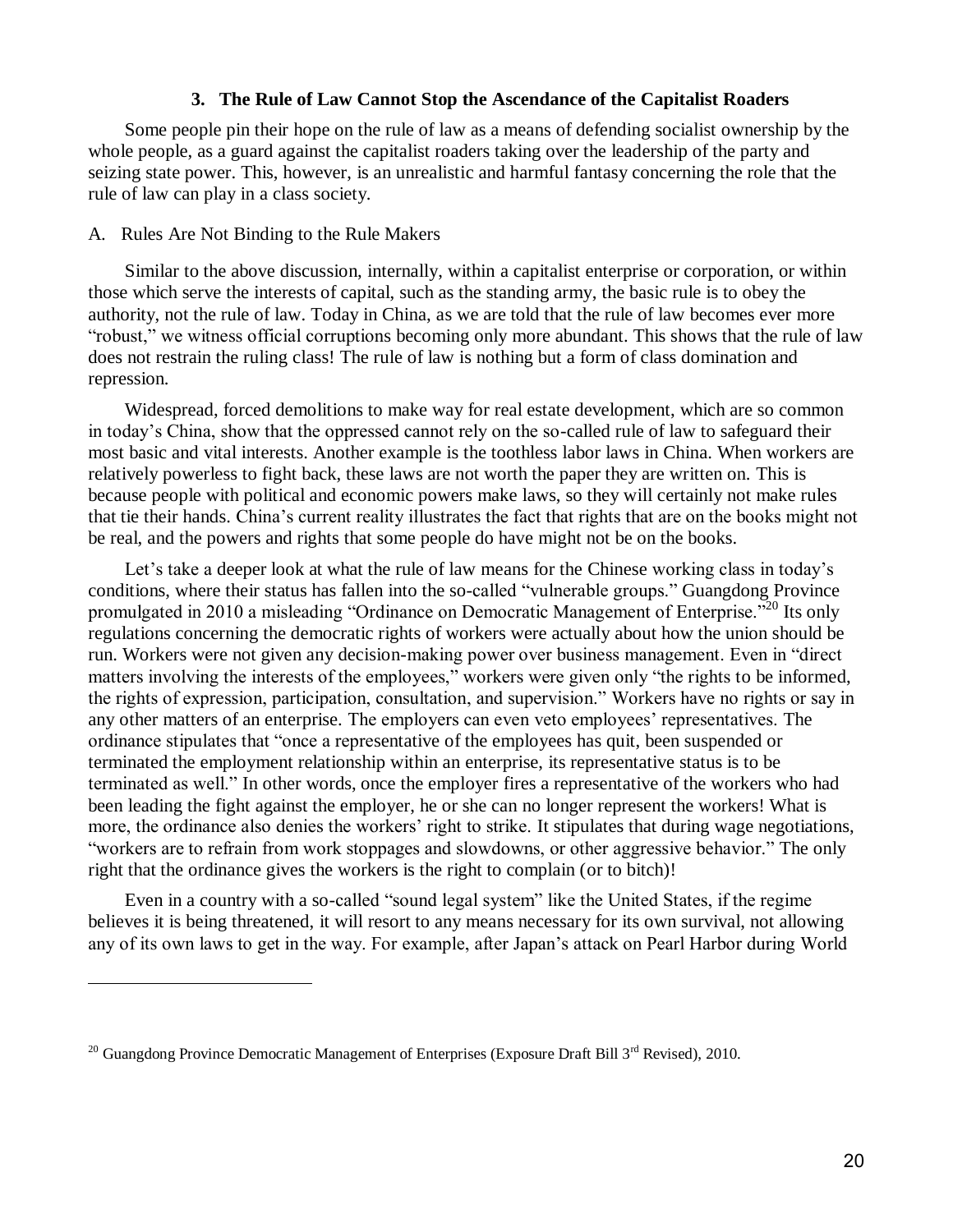War II, the U.S. government indiscriminately detained all West Coast U.S. citizens of Japanese ancestry in internment camps, irrespective of their constitutional rights of citizenship. Those that didn't like it, they can and did file lawsuits, and when they win (some 40 years later), most of them were dead! The case of the prosecution of communists during the McCarthy period is similar.

It is clear from these examples that if the right of free expression threatens the rule by the capitalist class, it will not hesitate to abolish and to trample those democratic rights of the people. In a class society, only that speech which does not threaten the system is "free." The more confident a state is of its power, the more it can be tolerant. For example, once the communists were driven out from the labor movement and cleared from various governmental agencies, the US government expressed a high degree of "tolerance" towards the US communists. Thus, whether there is freedom of speech for the opponents within a regime reflects more the degree of confidence of the regime, and less on the nature of the state.

#### B. Binding Rules Reflect Class Struggle

The above analysis does not imply that the rule of law is unimportant. Compared to rule by personal wish, the rule of law is a form of rule-based rather than an arbitrary governance. This can be seen as a structured class oppression, for it still relies on force to restrain "wrongful" acts. Therefore, the rule of law, in the final analysis, achieves governance through repression. Under the system of private enterprise, the point of having provisions of law and regulations is to maintain a normal operation of the private enterprise system; the purpose is to have an operational set of rules for the mediation between private owners with fundamental conflicts of interest, so as to avoid a life and death struggle between them. Private owners must abide by the rules of the game in their competition with each other.

Speaking in the abstract, any system of rules and regulations must have an interest group behind it to promote its establishment, urge its development, and oversee its implementation. This is the unavoidable conclusion from observing the reality of contemporary capitalist society. On the macro level, without a majority of members of the capitalist class willing to risk everything they have to defend the capitalist system, the establishment and consolidation of private enterprise is impossible. On the micro level, considering regulations on food safety as an example, without an interest group that benefits from these regulations, promotes their establishment, urges their development, and oversees their implementation, the results would be the same as the current state of Chinese food safety. The regulations look good on paper, but the execution or implementation of them is altogether another matter, making the high standards nothing but window dressings. Thus, all the talk about the rule of law become meaningless if one leaves out this basic reality of a class society.

Within the ruling class, the existence of a rule of law is predicated on all parties with conflicting interests consenting to it. In other words, all parties in battle must weigh how best to protect their own interests. They have at least three choices: protect their own interests by playing under the existing set of rules; change the rules; or overturn the existing set of rules. If a party to the conflict feels that its own interests cannot be guaranteed or properly protected under the existing set of rules, it might resort to extralegal means.

The U.S. Civil War is a good case in point. The reason the Southern plantation and slave-owning class provoked the Civil War in a country with a so-called "sound legal system" was that it decided that it could no longer tolerate the "incursion" on its interests under the existing rule of law. The Northern industrial states were pushing for limitations on the spread of slavery and for higher tariffs to protect industrial interests at the expense of the Southern plantation owners. Since the South didn't have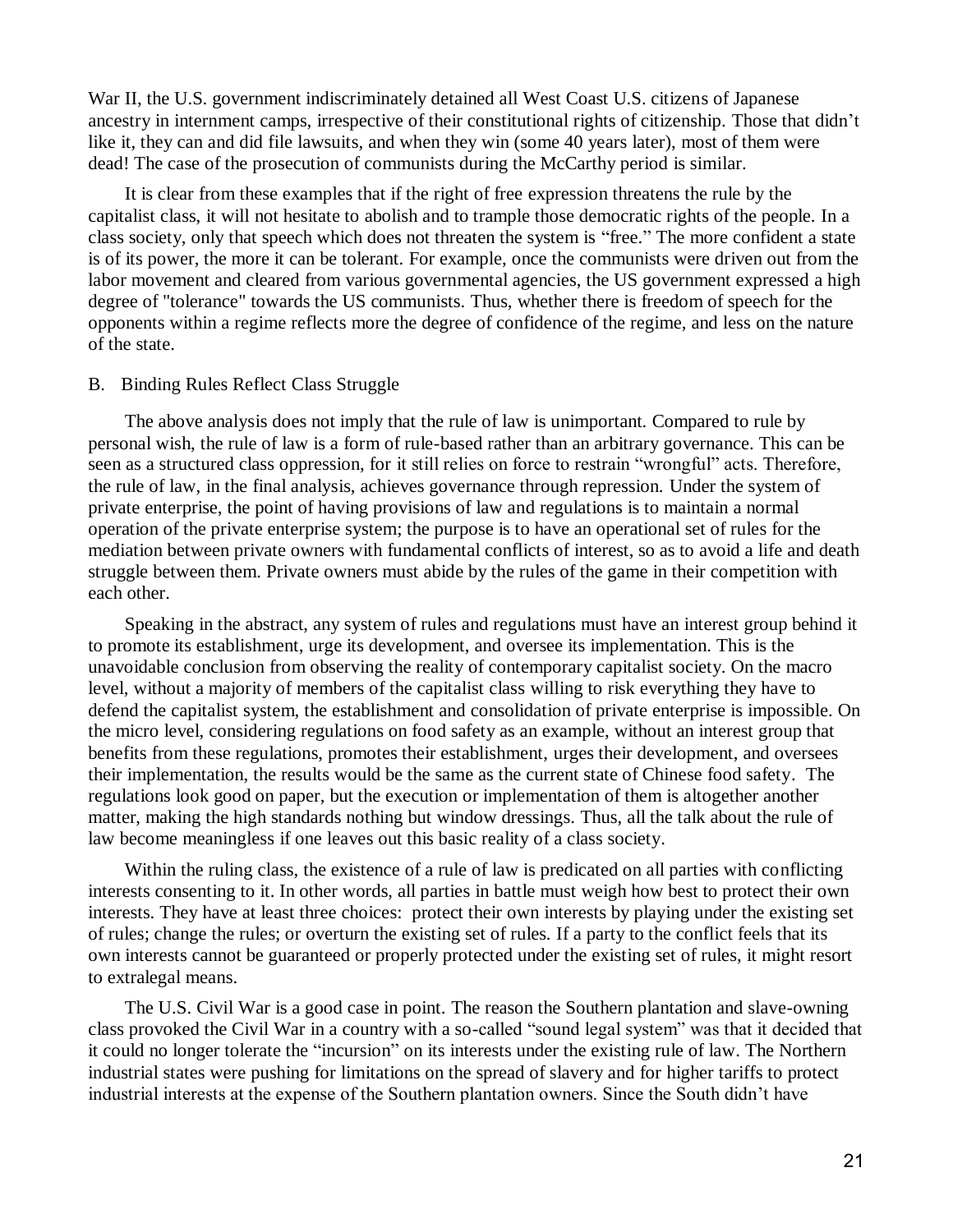enough votes to change the rules of the game, they tried to break away and overthrow the prevailing system in order to protect their own interests.

Further analysis makes it clear that under the system of private enterprise, the rule of law simply refers to the relationship between private property owners. Within the so-called "private" sphere, such as within a capitalist company, there is no "rule of law," nor is there "democracy" to handle internal conflicting interests; there is only the will of the owners of capital who practice authoritarian rule, no matter how large the company that may be. This is where the boss has the final say. This is their paradise. The "rule of law" at most only applies to labor standards and environmental considerations (only so that capitalists can have "fair" competition between themselves). All other matters of a firm are considered private domain, and the "rule of law" does not apply within this context.

Observing the evolution and the current state of the legal systems in Western countries, we find that all the rights conferred by the law require one's struggle to maintain them, and all the rights which were not recognized by the law require one's battle to gain them. For example, the right to strike was obtained by conducting illegal strikes, the right of association was obtained by organizing illegal associations, the right of migration was achieved by illegal migration, and so on. All the rights that people have were illegal at first, and they won those rights through illegal means. Illegality turns into legality when too many people revolt against the law. In comparison, legal struggles can at best only maintain existing rights, not win the rights deemed illegal.

The rule of law and regulations are nothing but tools for battling parties engaged in a class struggle. However, these tools don't serve the weaker side automatically. For example, the minimum wage law gives workers a legal advantage in demanding a higher wage, but the workers themselves must fight for any actual increase in wages.

#### C. Rules are Tools for Struggle, Not the Goals of the Struggle

Thus, for all the laws that are actually binding, the specific terms of the laws reflect a balance of power between opposing forces. The laws and their terms reflect the results of the struggle, not the end point or the goal of any parties to the struggle. It is the change in the balance of forces between classes that causes a change in regulation or law, not the other way around. What is not achievable in the battlefield will not be achievable on the negotiation table.

For all laws and regulations, there are winners and losers. Thus, any particular regulation reflects the balance of forces between interest groups or entities in which one side benefits from the rule and the other suffers from it. Weakness on one side gives rise to offensive measures on the other. We need not go back far to see this. For example, the nationwide strike of French workers in 2010 was an attempt by the French working class to hold on to their own interests. Recently there were the struggles of the people of Greece and Spain. The working class has been trying to fend off rampant attacks on its interests by the capitalists. If workers do not fight back, who will protect their interests?

If those who benefit from a regulation or law do not take the initiative to defend the favorable terms on their own, then the side which "suffers" from it will attempt to look for any opportunity to change the terms. The most basic means for any interest group to strengthen its position is through the formation of associations. This is the fundamental reason for the freedom of association. Any abstract theorizing about the rule of law devoid of this battle of interests between classes, devoid of the balance of forces between conflicting interest groups, can only be the empty talk of an airhead or a bookworm. We often hear such phrases as "We need to protect the basic rights of the people through the rule of law," or "Return the constitution and the civil governance to the people." However, if people do not take the initiative to defend their own rights, who will defend these rights for them? Why should those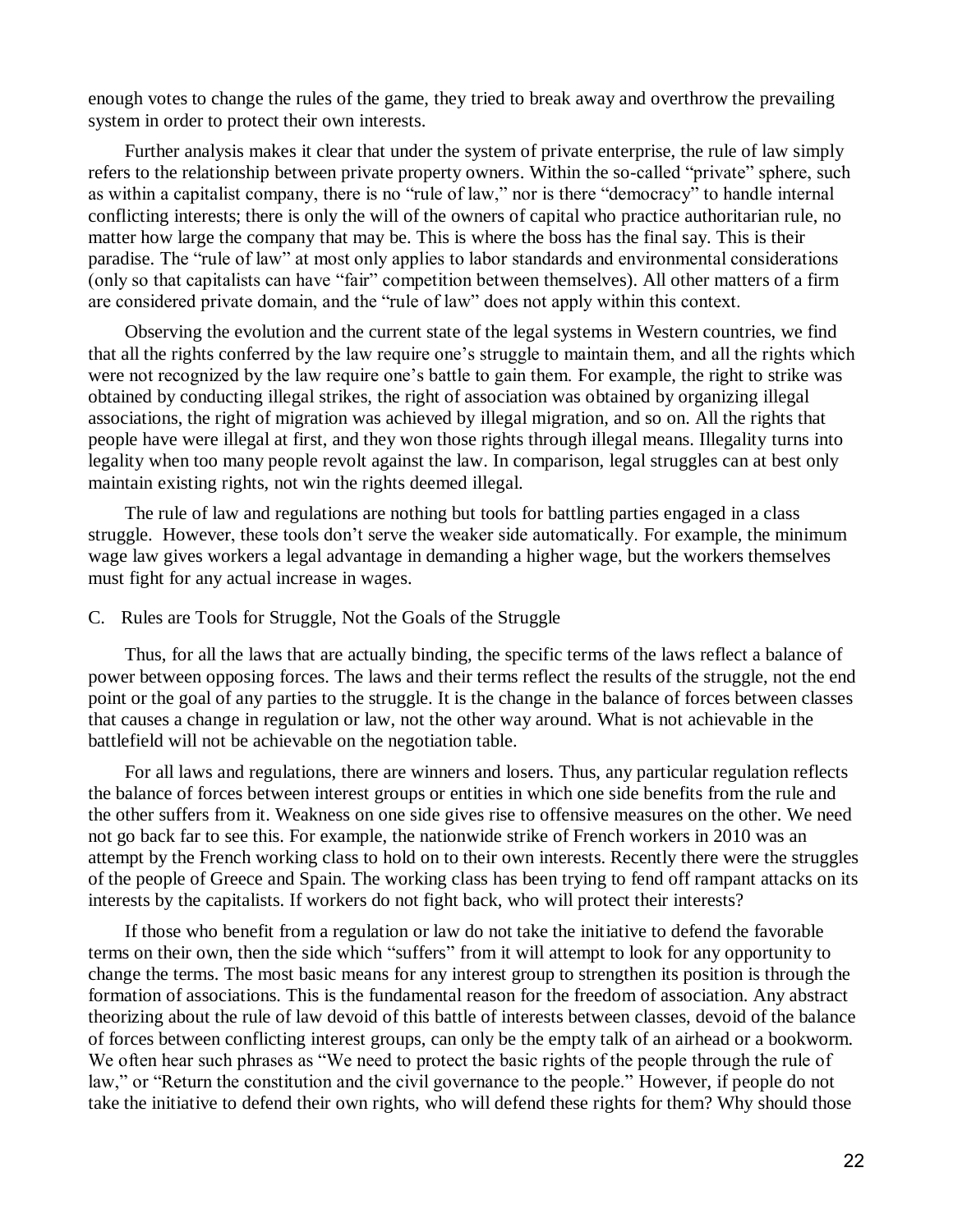elites who make up the laws and regulations, who are not members of the working class, defend the rights of the working class? What are their motivations?

Within the ruling class which defends private enterprises, of course laws and regulations do provide a set of rules for the game as a means to handle contradictions within the ruling class. These rules can also be used by the oppressed, but this is very limited. Once the oppressed class tries to pin its hopes on these regulations, it can no longer change its situation in any fundamental way.

Without the freedom of association, freedom of speech cannot be guaranteed. After the Cultural Revolution, why weren't the rights of free speech, such as the rights of "speaking up and loudly, holding public debates, and writing big character posters" being guaranteed? Besides the betrayal of the working class by its Party, which is the fundamental reason, another reason is the lack of freedom of association. Without freedom of association, freedom of expression is an empty freedom.

An interest group without an organization is a vacuous interest group. In order for the working class to protect its own interests and maintain its political power, this class must be organized. An organized working class can assume a variety of forms, but the form of organization which represents the overall interests of the class, as argued above, can only be a unified and centralized party of the working class. Without it, the working class cannot exercise its own power. Thus, the center of power of a socialist society under the state of working class rule is the political party of the working class.

Of course, a socialist country under the state of working class power cannot operate without laws, regulations, discipline, and the rule of law (I shall return to this point towards the end). But once again, it is futile to pin our hopes on the rule of law as a means of guarding against capitalist roaders taking over the party and seizing the power of the state.

# **III. Two Key Ingredients for Guarding Against the Capitalist Roaders**

Over a long period of development, capitalists have perfected mechanisms to place checks on the governmental powers, which serve their interests, and to supervise and monitor the bureaucrats they've hired, i.e. the separation of the three branches of government and the multiparty parliamentary system. The working class also must carefully observe and summarize the historical experience of states of its own class, so as to find a mechanism to effectively monitor and oversee the managers it appoints at all levels.

Since a multiparty parliamentary system is inconsistent with the political system of the working class as the ruling class, a formal democracy does not guarantee that the working class stays in power. The rule of law does not stop the capitalist roaders from seizing control of the Party and the State. What can the working class rely on to prevent its unified and centralized political party from turning into its opposite after it has seized political power? The only way out is to combine the two principles of the Paris Commune with the historical experience of States composed of working class rule.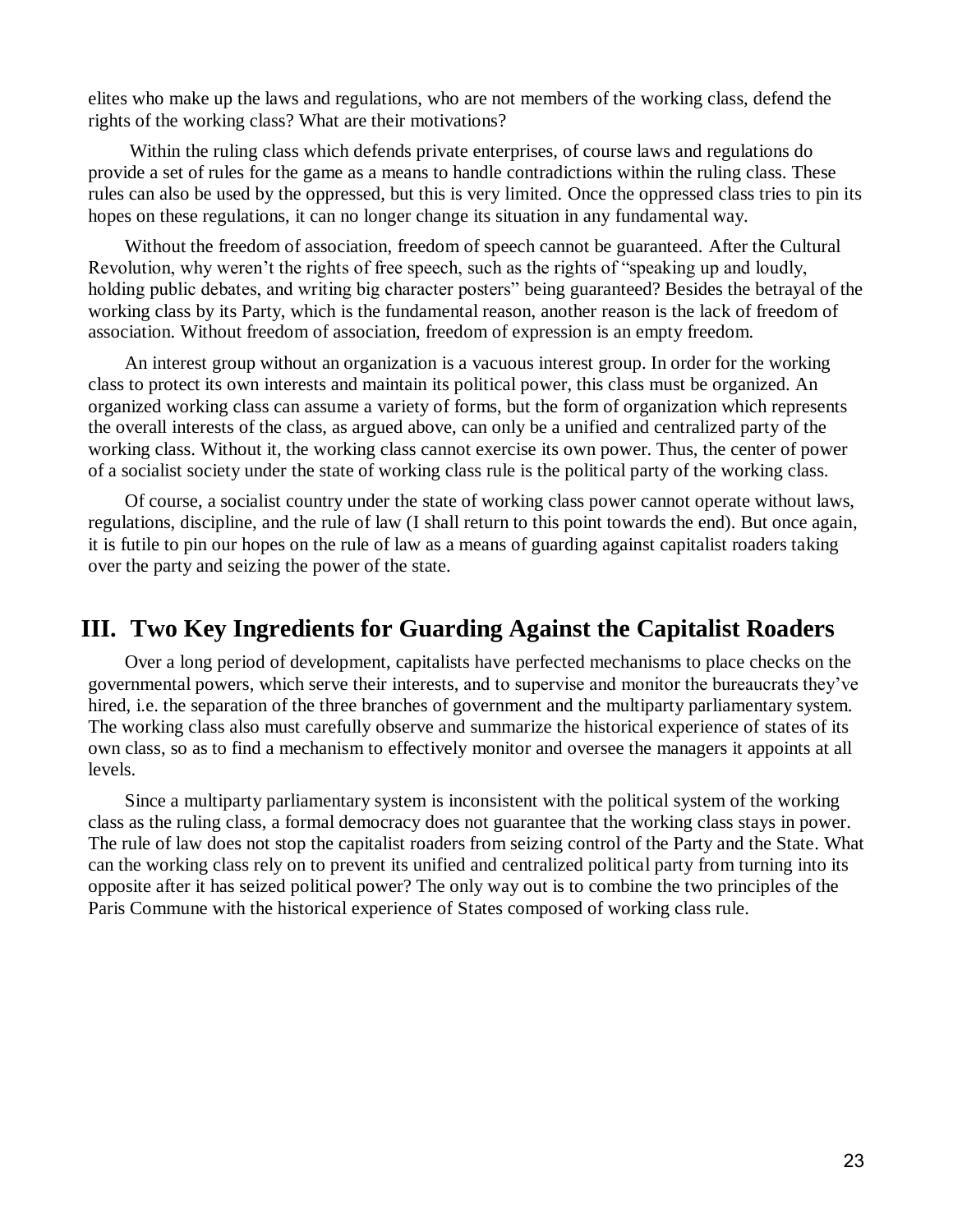Without making excuses based on the objective conditions,  $2<sup>1</sup>$  the historical experiences of the failure of modern socialist states in keeping the working class in power are outstanding proofs that the growth and expansion of the capitalist roaders in states of working class rule is the main danger for turning states of working class power into their opposites. Therefore, what we need to study is *how to eliminate the material basis that breeds capitalist roaders and the political environment that nurtures their growth***.** This is where we need to supplement the Marxist-Leninist theory of party building under socialism.

However, we should try to avoid being designers of a future society, and avoid becoming selfrighteous, arrogant intellectuals. We should learn from Mao. He was not a lonely inventor behind a closed door. Neither the Big Character Posters nor the Red Guards were his inventions (the former by the so-called "Rightests" in 1957, and the latter by children of high ranking party officials in 1966). What he was good at was summarizing the experiences of the mass movements. We should be like Mao in summing up the experience from the past, especially the experience of the Cultural Revolution, so as to extract and strengthen those measures which were successful, and we should own up to the failure of some of the decisions that were made.

Based on this approach, our preliminary finding entails first eradicating the material conditions for the rise of capitalist roaders, so as to prevent the formation of a bourgeois interest group among bureaucrats. And secondly, we must find a more effective means for the broad masses of the people to supervise the ruling Party in order to use the power of the masses to oversee and unearth capitalist roaders.

#### **1st. Eradicating Bureaucratic Privileges: The Material Basis That Breeds Capitalist Roaders**

#### A. Bureaucratic Privileges Were the Hotbeds for Breeding Capitalist Roaders

I believe that bureaucratic privileges and perks constitute the material foundation which spurs political opportunism and capitalist roaders. To eliminate this material basis which breeds capitalist roaders, we must strictly distinguish between bureaucratic privileges and bourgeois rights; we must create a distributional system that decouples one's political and economic standing so as to prevent the formation of bourgeois interest groups within bureaucracies built on the basis of bureaucratic privileges.

The restrictions that the capitalist class places on its bureaucrats are for the same purpose: to prevent the government bureaucracy from transforming into a special interest group that in turn would bargain with the capitalists over the control of capital. Even more important for the working class, is to prevent its entrusted agents who manage institutions at all levels from becoming a distinct interest group.

Mao did not use the phrase "bureaucratic class" in his later life for a good reason. Bureaucratic mentality is not necessarily a class relation. Before the demise of classes and the state, any class in

 $2<sup>1</sup>$  There have been many analyses that tried to explain the failure of the first wave of socialist states in keeping the working class in power. They tend to be based on a long list of objective conditions, such as the strength of capitalism-imperialism, the backward nature of production in those socialist states, the predominance of peasantry, etc.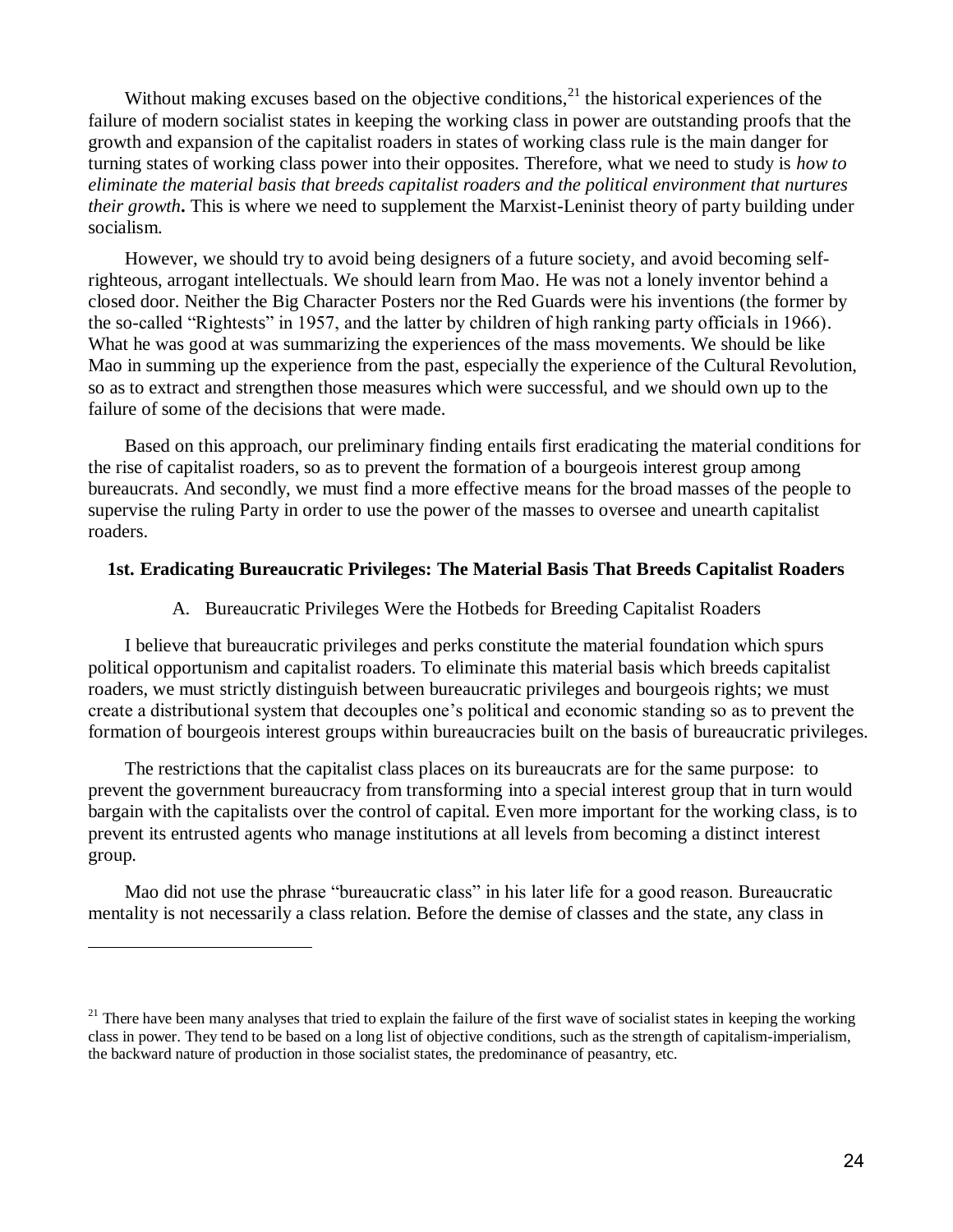power needs to have a bureaucracy. Bureaucracy is a function, not necessarily a separate class or stratum. Those who committed bureaucratic errors did not *necessarily* want to go down the capitalist road. Even Mao admitted that he was guilty of bureaucratic errors sometimes.

Thus, the fundamental problem is not whether or not there is a bureaucracy.<sup>22</sup> Instead, the root of the problem is whether this bureaucracy becomes a bourgeois interest group. Therefore, the terms "cadre class"<sup>23</sup> or "bureaucratic class" are inaccurate. "Bureaucrats" and "capitalist roaders" are quite different concepts. Capitalist roaders were the disguised capitalists within the Party during the period of socialism in China; they were an interest group. Mao later defined those disguised capitalists within the Party as "capitalist roaders." This is a more scientific definition because it requires that we know whether an interest group exists.

#### B. Defining Bureaucratic Privileges

Although bureaucratic privileges can be seen as a part of a broader definition of bourgeois rights, such as reward according to investments, according to risks, or according to responsibilities, the distinction between bureaucratic privileges and other bourgeois rights (such as income distribution according to work) is still far reaching.

In economically underdeveloped countries that have pursued a socialist road under states of working class rule, bureaucratic privileges enjoyed by the party and government officials have manifested themselves in all aspect of daily life, such as privileges in food, clothing, housing, transportation, as well as in healthcare and children's education, and so on. Yet these bureaucratic privileges and perks have an essential difference from those other inevitable legacies of privilege from the old society originating in bourgeois rights, such as the three great differences between workers and peasants, cities and countryside, and mental and manual labor, as well as income distribution according to technical level, seniority, work performed, etc.

These bourgeois rights under socialism were based on the principle of pay according to performance, and more pay for more work. The purpose was to link living conditions to skills and qualifications. This reflects the concessions made by the working class party (e.g., Lenin's "New Economic Policy", a concession to the economic failure of "Wartime Communism") in order to unite the vast majority of the people when the dominant ideology among the masses was still the ideology of capitalists and petty-capitalists, as well as when there existed a substantial number of small producers. Marx argued that such concessions were inevitable. $^{24}$ 

Bureaucratic privileges were different. These privileges linked *pay scale and individual living standards* of party and government officials to their rank within the *leadership hierarchy*. This system of privileges "mixed-up" what was needed for the officials' work and what was needed for their

l

 $22$  The Trotskyist concern with bureaucratization is a misplaced concern. To manage and coordinate large industries or the whole economy requires specialized and dedicated personnel, or bureaucrats. It is the inevitable outcome of socialized production.

<sup>23</sup> See *Failure of Charisma: The Cultural Revolution in Wuhan*, Chapter II, by Wang Shao-guang, 1995.

<sup>24</sup> See Marx's *Critique of the Gotha Program*.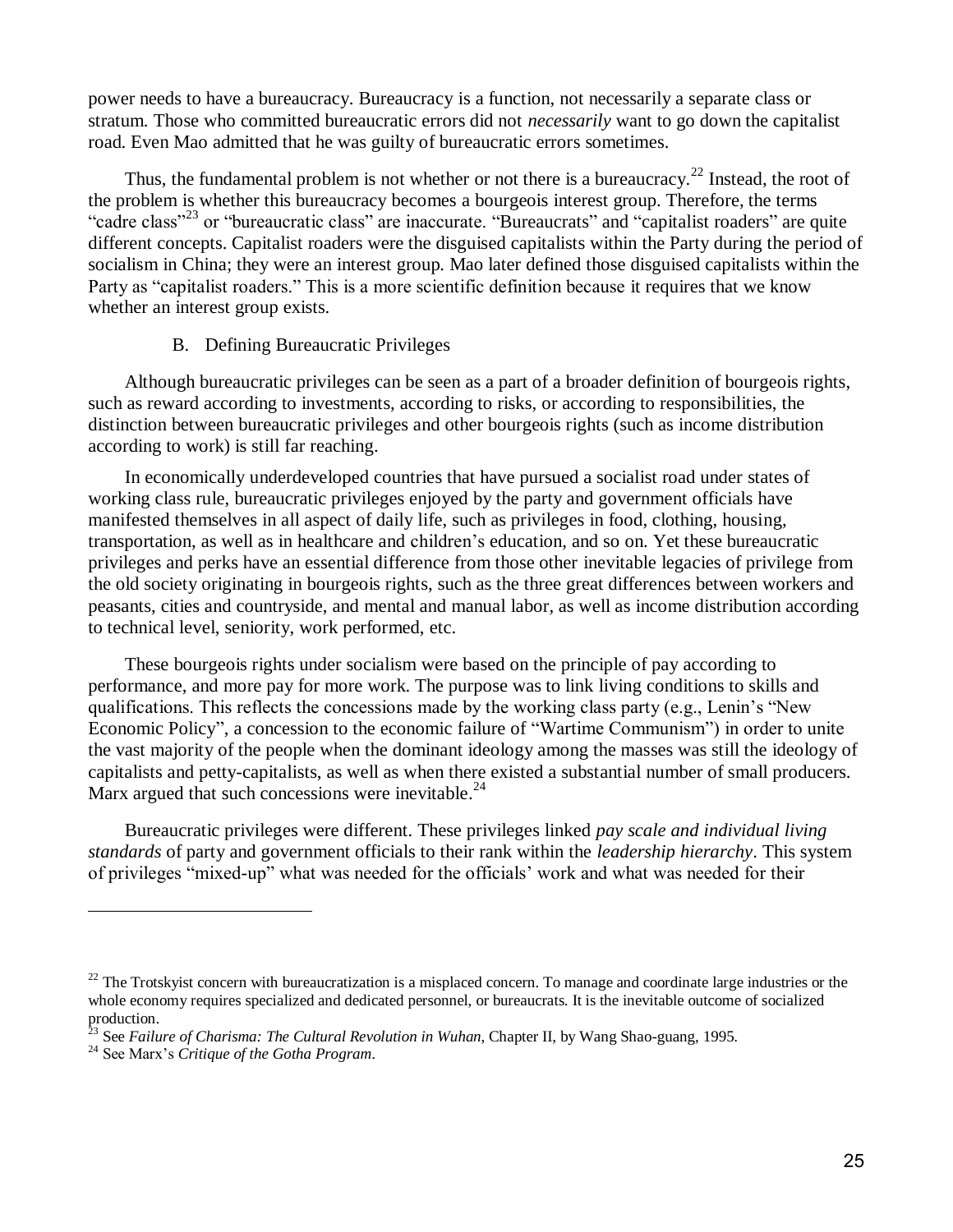personal lives. In other words, such privileges blurred the line between what was in fact *necessary* for the officials to carry-out their duties under conditions of material shortages (such as housing, transportation, communications, security, health care, etc.) based on their levels of responsibility and needs of work on the one hand, and individual pay and family accommodation according to rank within the leadership hierarchy on the other hand.<sup>25</sup> Differences in living conditions according to the rank within leadership hierarchy, however, did not merely reflect a concession. Rather it indicates that the fundamental worldviews among some people within the ruling party were essentially capitalistic.

While "to each according to one's work" is bourgeois right, "to each according to one's rank" is bureaucratic privilege. The regular "bourgeois rights" are based on the principle of equality of exchange, i.e., more pay for more work. In contrast, the bureaucratic privileges are based on the principle of *control* over the means of production, i.e., more pay for more "responsibility." Bureaucratic privileges thus transform the intrinsic superior/subordinate relationships within a bureaucracy into a hierarchy of material rights. They transform the full-time responsibilities for organizing and managing production and society – roles which are necessary for and commissioned by the people – into *capital* for the rights of individual, material well-being or wealth accumulation.

#### C. The Rise of Bureaucratic Privileges

 $\overline{a}$ 

Modern, developed capitalist countries often do not allow their bureaucracies to be so privileged. This is where capitalists are the masters. Bureaucrats are only their employees, fulfilling needs and in service for capitalists. Bureaucrats generally do not enjoy any special privileges. These officials will generally not be allowed to "cash in" their positions into capital or to bargain with the true masters of capital. Many bureaucratic privileges that the Paris Commune opposed, and those that existed during Mao's period, had feudal characteristics.

Thus, treating bureaucratic privileges only as part of bourgeois rights, without making a distinction,<sup>26</sup> is not conducive to class analysis in the socialist period. Even worse, this can also be a deliberate attempt to confuse the two different types of rights: one type should be protected while being only gradually eliminated under socialism, and the other should be banned from the very beginning. Confusing the two actually helps to protect the latter, as in the case of the revolutionarysounding slogan, to "sweep away all demons and snake spirits." This slogan was widely propagated during the start of the Cultural Revolution, but the actual target was so broad that it served to protect the handful capitalist roaders; thus it was actually a reactionary slogan.

No matter what the publicity said, the wage reform of 1954-1956 in China created a fait accompli of *wealth grows along with promotion,* in which officials' income and accommodations changed along

<sup>&</sup>lt;sup>25</sup> The distinction sometimes might not be all that clear. When airplanes and soft sleepers can only meet the needs of a handful of people, allocation according to the needs of work versus allocation according to official rank may be difficult to distinguish. Yet it is also true that specifically reserved supplies for senior officials had a very obvious character of bureaucratic privileges.

<sup>&</sup>lt;sup>26</sup> This might be a fundamental flaw of the discussion about bourgeois rights in the late 1950s characterized by Zhang Chunqiao's article, "Get Rid of the Thinking of Bourgeois Rights." The main problem lies not in whether there is a difference, but the basis of this difference, and its relation to the official position.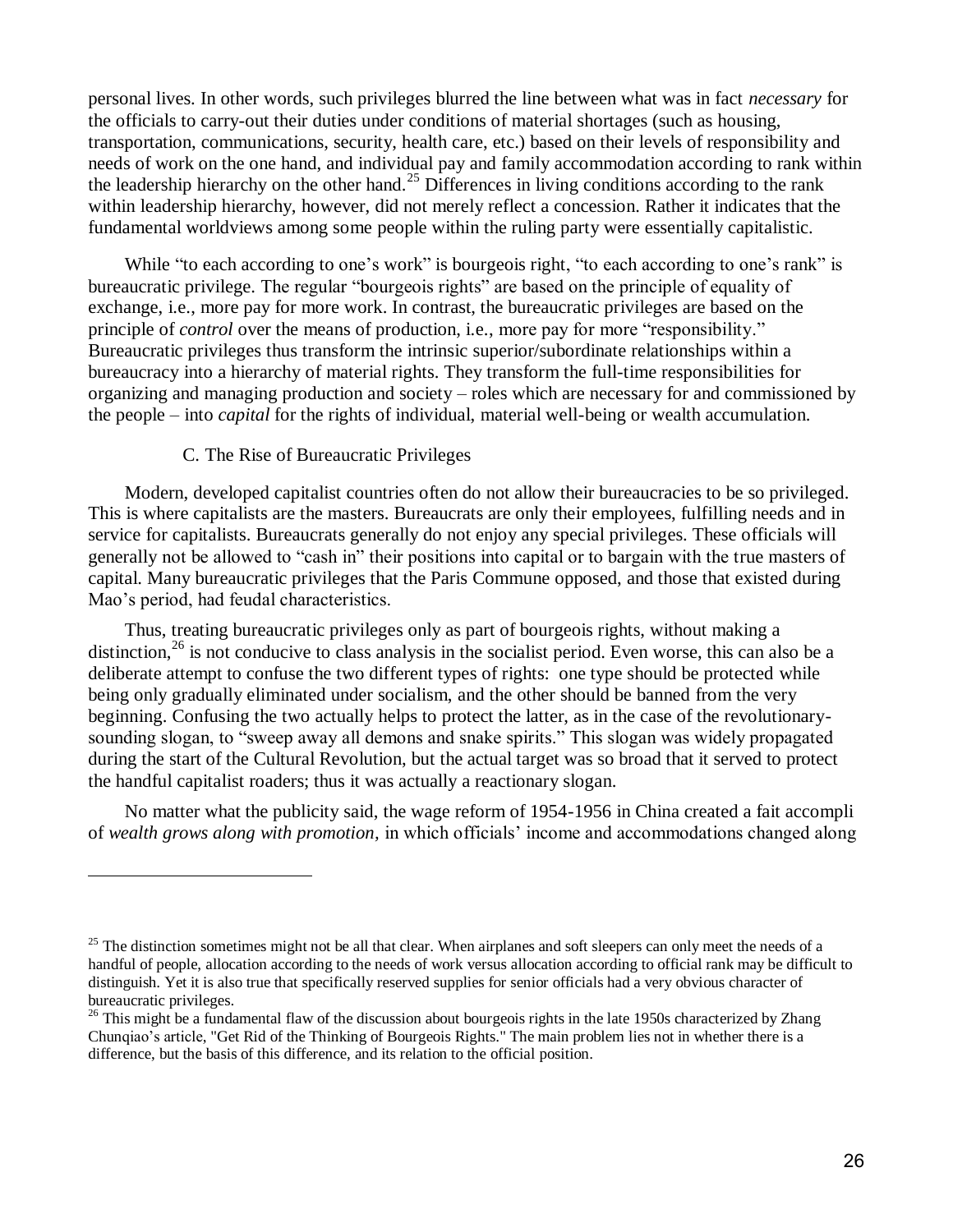with changes in duties or responsibilities inside the Party or government. Thus a vast array of questionable characters or opportunists tried to worm their way into the ruling party. On the other hand, a fait accompli of *poverty goes along with demotion* was created from the time of the 1957 anti-rightist campaign all the way up to the beginning of the Cultural Revolution in 1966, when all the officials who were removed from office not only lost their political standing but also their economic status for the whole family. The contrast between these two phenomena could be the material basis for the belief among party/government officials that "it is better to commit an error in political line than it is to commit an error in organizational line," for the latter might lead to a demotion. This was in direct contrast with party cadres before the revolution, when the vast majority of them risked their lives to fight for the truth.

The more important reason for the emergence of bureaucratic privilege and perks, aside from feudal remnants, or theoretical defects, and/or a tendency for China originally to copy from the Soviet model, is, I think: in the absence of supervision by the masses, bureaucratic privileges and perks became a powerful tool in the hands of superiors to ring-in their subordinates. This is especially true as an extremely effective means for the central authority to have tight control over a huge bureaucracy in the whole country. This requires that one who is dismissed from office pay a hefty price. Otherwise, in the absence of other means of deterrence, superiors will have difficulties in controlling those subordinates who do not obey their commands, and the principle of subordinates obeying their superiors cannot be guaranteed. This might be the true reason for the rapid rise of bureaucratic privileges during Stalin's time in the USSR.

#### D. The Significance of Abolishing Bureaucratic Privileges

The existence of bureaucratic privileges created a serious distortion in the nature of the two-line struggles within the Party. Although line struggles had always been considered non-antagonistic contradictions among revolutionaries, there were fundamental differences between the nature of the inner-party struggles before and after the 1949 liberation. The inner-party struggles before the liberation were not, or were unlikely to be, linked to an individual's personal economic well-being. After the liberation, the status of the Party changed into a ruling party, a party with economic decisionmaking power. As a consequence, winners or losers of the inner-party struggles not only led to promotions or demotions of individuals; when there were bureaucratic privileges, this change of official positions also affected the economic status of the individuals involved. The fact that line struggles do affect one's economic status changes the nature of this struggle. It breeds a speculative motive into this struggle; it fuels the tendency towards the struggle for power.

Thus, we can assert that the bureaucratic privileges are the economic foundation for political speculations and the rise of capitalist roaders.

Bureaucratic privileges were shattered for the first time during the Cultural Revolution. Due to the freeze on wages, the Cultural Revolution, intentionally or not, implemented a system of decoupling one's political and economic standing. A large number of workers were promoted/elected into all levels of leading positions, and a new generation of worker and peasant representatives were promoted into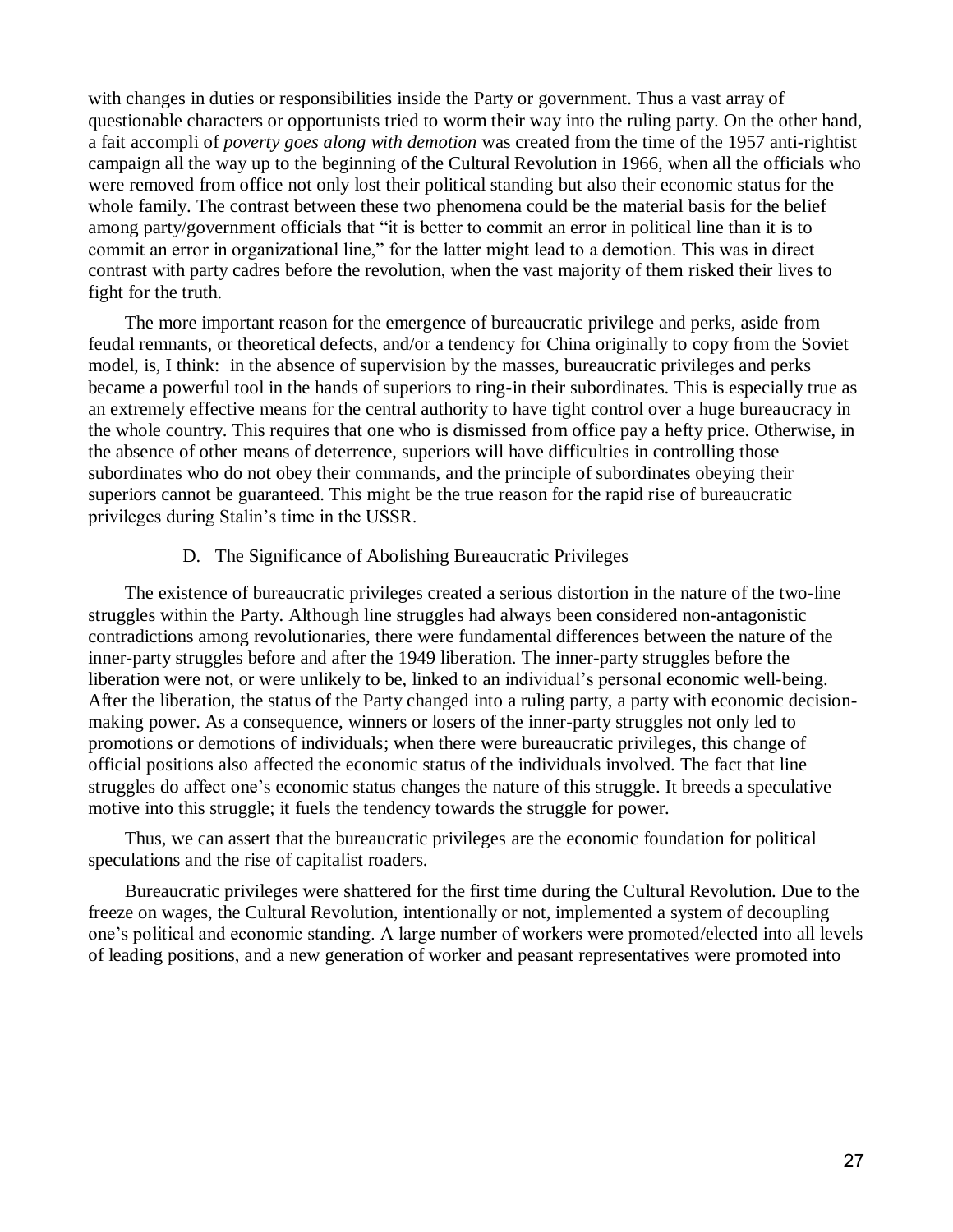the central government, such as Wang Hongwen,<sup>27</sup> Wu Guixian,<sup>28</sup> and Chen Yonggui.<sup>29</sup> Additionally, all of the representatives of the masses at all levels of the Revolutionary Committees received only their wage (or work points) before their promotions. <sup>30</sup> They did not enjoy any of the bureaucratic privileges associated with their positions. Meanwhile, the vast majority of those who were removed from office or sidelined from power were taking their wages as usual, occupied their housing just as before, and their daily lives were not much affected, aside from those being known as people "sent down" to cadre school to participate in labor.<sup>31</sup>

The point of distinguishing between bureaucratic privileges and bourgeois rights was that, on the one hand, it preserved the kind of belief in bourgeois right according to which long-standing party members or revolutionary veterans should enjoy superior economic status. On the other hand, it essentially separated one's economic status from one's hierarchy within officialdom. Before bourgeois rights could be completely wiped out, this separation served to eliminate, as much as possible, the corrosive effects of a superior economic status.

For example, we should investigate the origin of the "exaggeration and boasting" phenomenon during the Great Leap Forward in the late 1950's. Many people do not distinguish between mistakes that were due to "eagerness" on the one hand, and on the other, the "man-made" disasters that were due to "falsifying figures", which led to the three difficult years (1959-1961) in China (aside from the debt payments demanded by the USSR at the time when there were also wide spread acute natural disasters hitting many provinces). The former quickly calmed down in the face of reality, as did Mao, while the latter generated new lies to cover the old, as in the cases of Wu Zhipu in Henan province and Zeng Xisheng in Anhui province. But we should not stop at the level of who should be blamed for the "exaggeration and boasting" phenomenon. Ample historical documents have adequately exposed Liu Shaoqi's role in promoting and encouraging this "wind" of exaggeration and boasting. The question is: why were there so many people in the Party interested in exaggerating and telling lies? What was the economic basis for it?

This brings us to the problem of bureaucratic privileges. If the practice during the Cultural Revolution of *promotion makes no fortune* and *demotion loses no fortune* had been implemented during the wage reforms of the early 1950's in China, those in the Party who dared to speak the truth would *not* have been greatly reduced; the motivation for exaggerating and telling lies *would* have been greatly reduced; and those cadres who were more inclined toward protecting the interests of higher officials *would* have been greatly reduced. For example, if the wage level for cadres had been based on some

 $27$  A rebel leader from a Shanghai textile mill who later rose to be the Vice Chair of the Party before being arrested along with others in the so-called "Gang of Four" in October, 1976.

 $2<sup>28</sup>$  A model worker from a textile mill who later was promoted to become a deputy prime minister during the Cultural Revolution.

 $^{29}$  A peasant leader from the model village called Dazhai who later become a deputy prime minister in charge of agriculture during the Cultural Revolution.

 $30$  See Tian Jia-li's 2011 article (in Chinese) entitled "No fortune with promotion but cuts in grain rationing" in which he details how during Mao's period all those workers who were being promoted into leading positions in factories during the Cultural Revolution not only didn't get any raises in wage, they had to work longer hours and endure cuts on their grain rationing, since the rationing gave a higher rate for manual labor than office work.

<sup>&</sup>lt;sup>31</sup> Seeing this as a punishment actually reflected a certain privileged way of thinking in itself.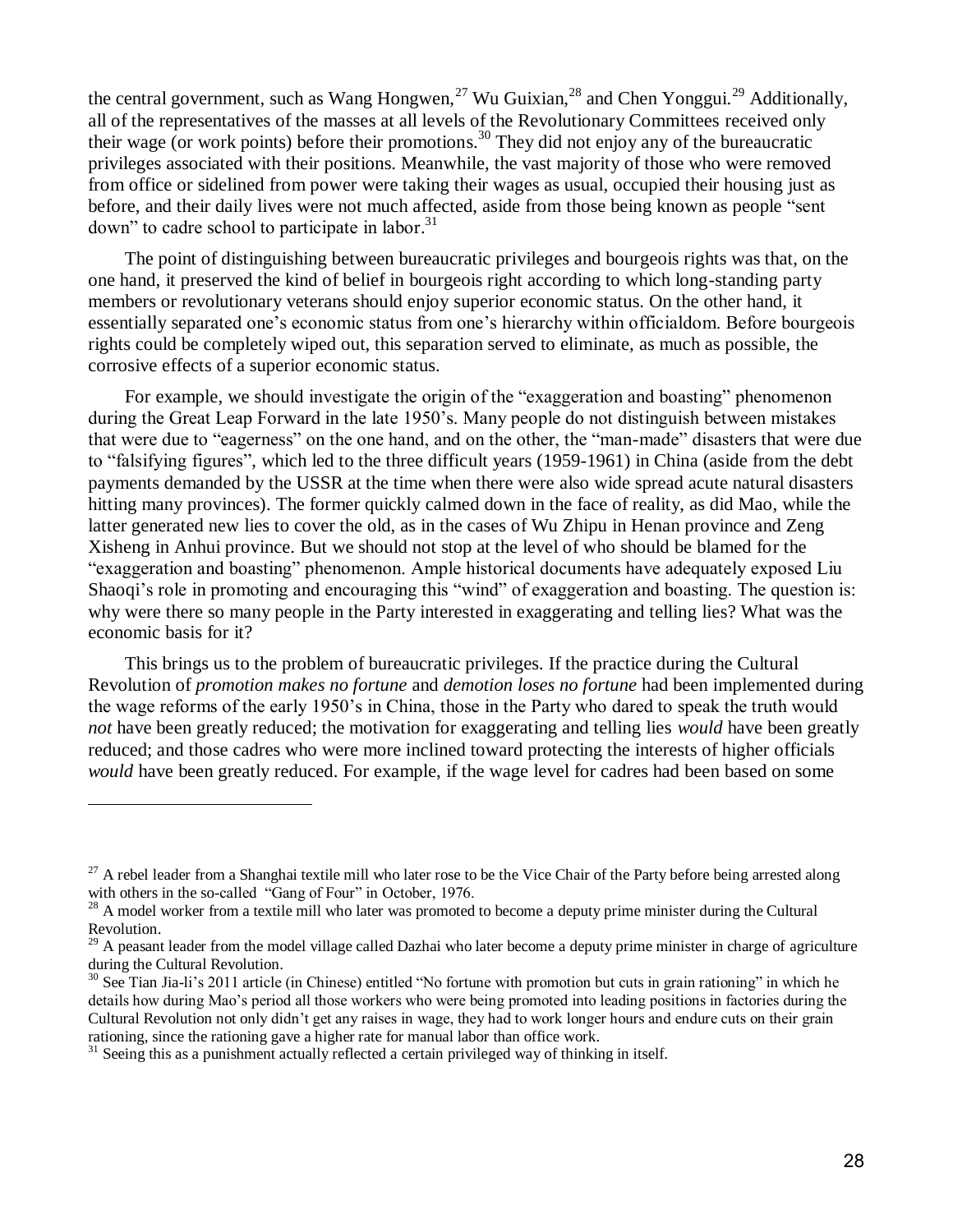objective criteria such as seniority, tenure in the Party, experience, skill level, education, or working hours – rather than being based on political views, rank within the bureaucracy, or position within the leadership, then it would have been possible to achieve a system of income distribution that decoupled one's political and economic standing.

This decoupling is very important. One of the reasons that the working class during Mao's era could be the master of society had a lot to do with having job securities, or the so called *iron rice bowls*. This is because only through economic security can there be genuine freedom of speech and the proliferation of more people who dare to tell the truth. This is why in capitalism people may very well be able and willing to "tell the President off," but they don't dare to tell-off their bosses, for it is their bosses, not their President, who exercise control over their wallets and purses.

The failure to separate bureaucratic privileges from bourgeois rights could have been the root cause for the exaggeration and lying. Mao was surprised to find that there were so many cadres inside the Party who were willing to tell lies, who lacked the spirit of "five fear nots,"<sup>32</sup> and who were willing to protect their own posts at the expense of people's lives, all of which resulted in the "man-made" aspect of the three difficult years. This harsh reality forced Mao and other revolutionaries inside the Party to think deeply about the root cause of the problem and to explore the means of struggle against the capitalist roaders inside the Party, thereby leading to the Socialist Education Campaign and the Cultural Revolution.

Thus, in order to eradicate the material basis that breeds capitalist roaders, we must decouple one's political standing from one's economic standing as much as possible.

#### **2nd. Destroying the Political Environment That Nourishes the Capitalist Roaders**

It is not enough just to eradicate the material basis that breeds capitalist roaders, for the capitalist world outlook entails not only the pursuit of material interests. More importantly, capitalist ideology promotes intense competition over the power to enslave others, to get ahead of others, to become "top dog." Capitalists care a great deal about who is in charge.

Thus, to destroy the political environment that nurtures the growth of capitalist roaders, it is necessary to address at least the following four points:

A. To recognize on a theoretical level the mutual indispensability of the leadership of the Party and the masses' democratic supervision and checks on Party leaders.

B. To take the kind of spontaneous, semi-independent mass organizations, like those that emerged during the Cultural Revolution, as the main form of the masses' checks and supervision of those in power.

C. To have a correct understanding of factionalism and the ability to handle factionalism within the working class.

D. To set boundaries on both the leadership role of the local party committees and the oversight role of the rank and file workers.

I will elaborate these 4 points in turn. First, we need:

l

 $32$  "Fear not of dismissal, of being expelled from the Party, of divorce, of being put in jail, or of decapitation."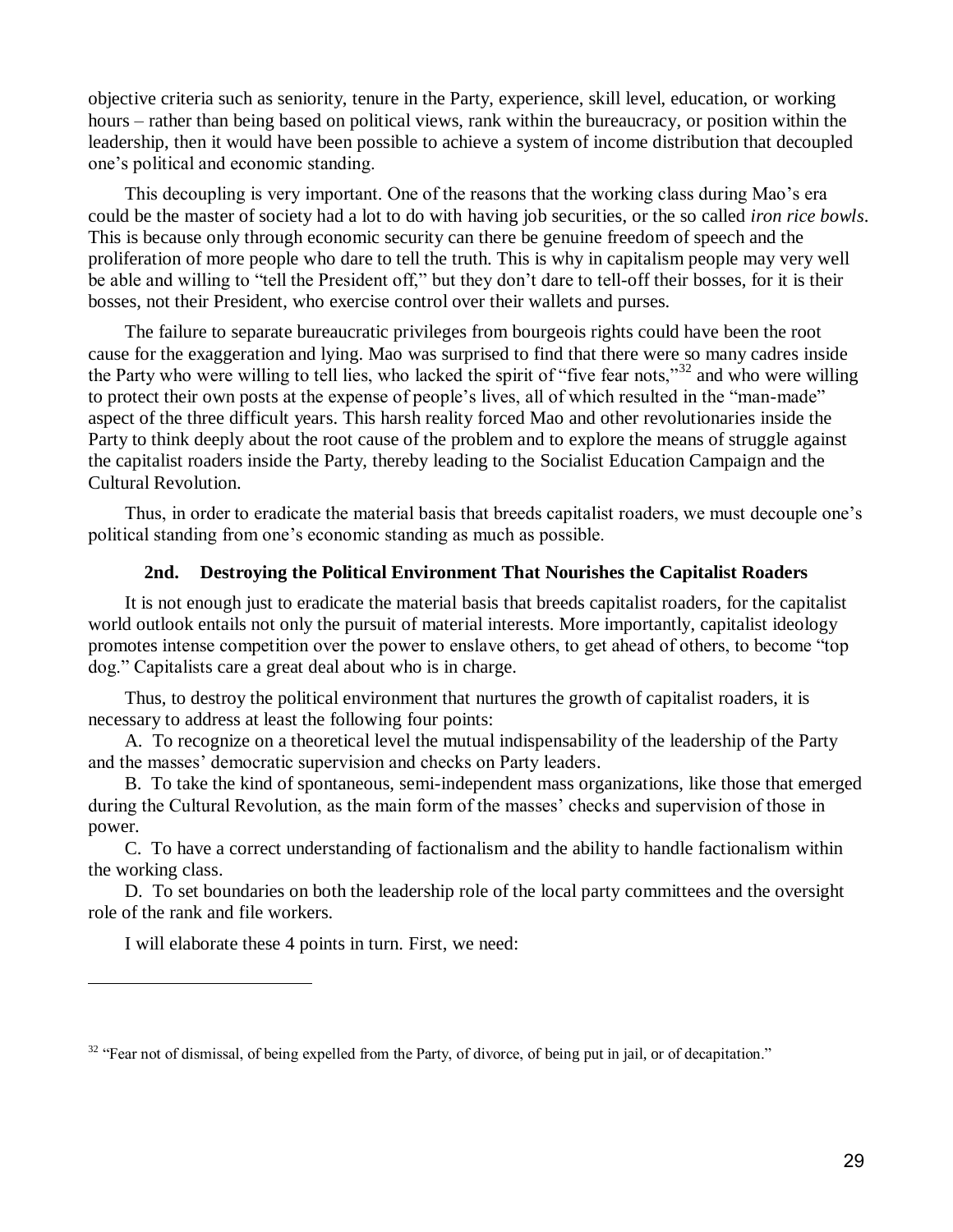A. To Recognize on a Theoretical Level the Dialectical Relationship Between the Leadership of the Party and the Democratic Supervision by the Rank-and-File Workers over the Party Leaders

On the question of why a state of working class rule cannot endure without its Party's leadership, Marxism-Leninism and Maoism have covered this subject profusely, and I have addressed it a bit earlier also, so I do not need to repeat these expositions here. I only wish to identify a basic fact. No dictatorship by a class exists merely in the abstract. They all depend on individuals from the class with class consciousness in order to carry out the task, for the interests of a class can only be articulated and expressed fully through an organized party or parties of like-minded people. This is true both for the working class and for the capitalist class.<sup>33</sup>

At the same time, as I have said before, those who strike first in the beginning of a mass movement are often those characters who are short-lived in their working class stand. Yet this is also quite natural, since in the thousands of years of class struggle and class oppression, only a relatively few people have possessed the communist outlook of liberation of the whole human race. The factional battles that occurred during the Cultural Revolution proved that without a politically conscious, mass social body to act in accordance with the principle of democratic centralism as the center of power, the core interests of the working class cannot be guaranteed. This is the fundamental reason why a spontaneous movement of the masses cannot replace the party's leadership.

In Lenin's opposition to Trotsky's idea after the October Revolution of making the trade union the supreme decision making body in economics, above the leadership of the Party, Lenin emphasized the role of trade unions as a conveyor belt between the Party and the masses. At that time, the question of the effectiveness of putting checks on and supervision over the Party was not yet on the agenda of the working class revolution.<sup>34</sup> Similarly, after the revolution in China, mass organizations such as the trade unions, the women's federations and others were basically under the leadership of party committees. It was impossible for them to effectively check and supervise their own leaders.

The emergence of capitalist roaders raised the question of the masses' supervision and check of those in power onto an indispensible theoretical level for all revolutionaries to consider under socialism.

What we need to explain here is why the masses' democratic supervision and checks over those in authority are essential under a state of working class rule. <sup>35</sup> If the political party of the working class is divorced from the masses before it takes over state power, the revolution will fail. But once in power, the danger of the Party separating itself from the masses is not so obvious. Once in power through a working class-led revolution, if the system is such that the Party cadres are responsible only to their superiors – without an equal accountability to their subordinates, as well as being compelled to hear

l

<sup>&</sup>lt;sup>33</sup> Former U.S. Vice President Dick Cheney, for example, is a politician with strong class-consciousness. He took many turns in the corporate and governmental worlds in the U.S., but he was not bent on making money just for himself. He dedicated his whole life to defend the hegemony of U.S. imperialism in the world.

 $34$  As noted earlier, the Trotskyist concern over bureaucratization is a misplaced concern. The issue is not whether there is a bureaucracy but whether the bureaucracy evolves into a bourgeois interest group.

<sup>&</sup>lt;sup>35</sup> This question may seem to be a no-brainer for those who don't believe in the necessity of the leadership of the Party: of course the people have to oversee those in power. But for those who believed *only* in the leadership of the Party, it was a real question to be addressed.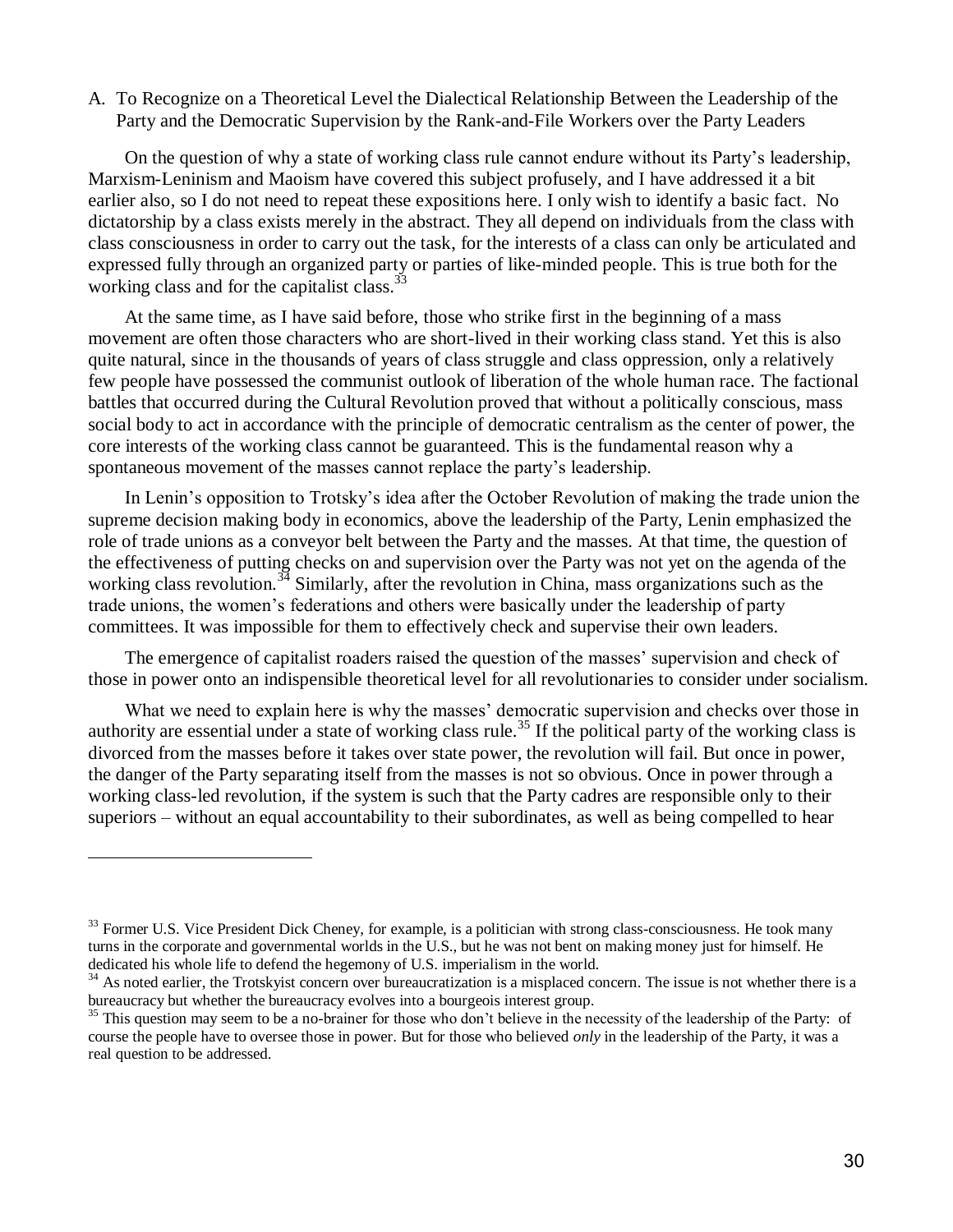and consider the criticisms from and supervision by the masses – then it becomes all too easy for the Party cadres to "sour," degenerate and evolve toward their opposite, changing into capitalist roaders.

On the one hand, this is because those people who join the Party with more or less politically "speculative" motivations will intentionally (consciously) or unintentionally (unconsciously) use the ruling position of the working class party as a means to enslave others, to acquire the power to dictate over others, and consciously or unconsciously to realize the goal of "getting ahead" of others and rising to the position of "top dog." Many cadres who resisted the supervision by the masses during the Cultural Revolution reflected this sentiment. On the other hand, within the Party and among the masses there were a large number of independent thinkers and revolutionaries who cared about the overall interests of the working class and who were aware – or who learned – that they could be subject to repression and attack<sup>36</sup> by capitalist roaders within the Party. The successors to the cause of working class revolution thus lack opportunities to grow. Therefore we can say that this lack of consistency between cadres' responsibility to their superiors on the one side, and accountability to their subordinates and the masses on the other, constitutes the political environment that is responsible for the growth of the capitalist roaders. This is why checks and supervision by the masses are crucial.

The leadership of the party and the supervision by the masses are contradictory, just as democracy and centralism are contradictory. They are the mutually indispensable two sides of the same coin or of the unity of opposites in a socialist society. Just like the unity of opposites of alertness and sleep for a person. On the surface, it seems that one must negate the other. For example, either one has the right to

<sup>&</sup>lt;sup>36</sup> A good example was Zhang Kai-fan from Anhui province during the late 1950's. Top officials in Wu-wei county had engaged in exaggeration and boasting about crop yields and pushed for equalitarian communism. Facing a crop failure in 1959, they insisted that there was still a bumper crop and demanded more grain from the peasants. When they couldn't find more, they resorted to fascist extortion in an attempt to cover their own hides; this resulted in famine. Zhang Kai-fan, then Vice Governor and deputy general secretary of the Anhui provincial party committee, came to Wu-wei to see what was going on in his hometown. Zhang found widespread corruption and abuse of power by the local officials who, in the name of "communal kitchens," ate more and took more for themselves. He ordered the local officials to return the occupied housing and private plots to the peasants, and to return food to families. He also ordered them to open the local markets and fishponds. The local officials, however, instead of owning up to their misdeeds, reported to the provincial Party committee that "Zhang Kai-fan asked us to investigate the changes in labor power, farming tools, housing, cadres' work style, and medical care before and after the formation of the people's commune. We don't understand what his motive was. We ask the provincial Party committee to have an investigation of him." Together with the then Governor Zeng Xi-sheng, who was one of the leading figures for exaggeration and boasting about crop yields, the men sent a report all the way to the Central Committee that said: "Our deputy general secretary of the province, comrade Zhang Kai-fan, when he went to Wu-wei to investigate the local conditions, ordered the dismantlement of the communal kitchen, and with a suspicious attitude asked the local officials to investigate the changes in a few areas before and after the formation of the people's commune, causing a great confusion in the work for the locals. The Wu-wei party committee complained about Zhang's work, and they think his approach violated the policies and directives from the Central Committee. We are sending both reports from Wu-wei county and Wu-hu prefecture party committees for your review." On August 10, Chairman Mao mistakenly wrote on the report that Zhang Kai-fan was "a right deviationist" and "an opportunist who sneaked into the Party." Afterwards, Zhang Kai-fan was expelled from the Party, removed from his vice governorship, was repudiated for 51 days, locked up for more than 200 days, and then was sent to a coal mine for labor reform. It was not until the Seven Thousand Cadres Meeting in early 1962 that he was vindicated and restored to his original post as Vice Governor. See http://www.ahage.net/BBS/read.php?tid-57611.html (in Chinese) and

http://blog.sina.com.cn/s/blog\_4e5f987f0100hj9d.html.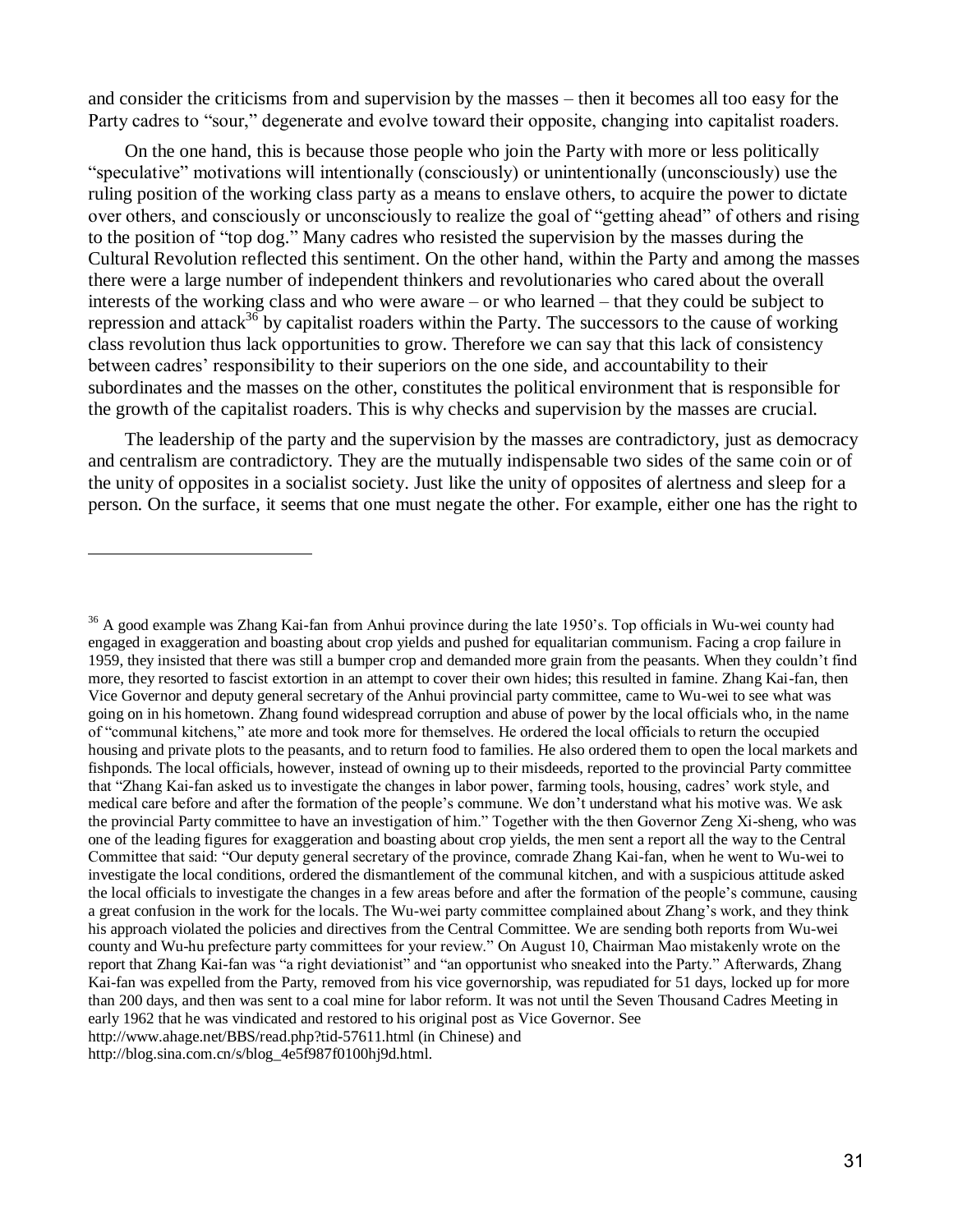lead, or one has the right to oversee, and we have either democracy or centralism. It seems that a person cannot be both asleep and awake at the same time. But Marxian materialist dialectics is fascinating. If what we mean by "at the same time" is *at the same second*, then it is true that it will be hard to be asleep and awake at the same time. However, if our "time" refers to the same day, for example, then our wakefulness and sleep do occur at the "same time."

The same is true for democracy and centralism. For example, during a battle, the Red Army soldiers must obey orders. But afterwards, while doing the summing-up of the war experience, the soldiers can exercise their democratic rights through criticism of the way their commander conducted his/her leadership.

Contradiction does not necessarily imply incompatibility. This is the main difference between dialectics and the so-called "golden mean" of the Confucian school (or the pursuit for a "happy median"). Any attempt to achieve the so-called "golden mean," such as a state of semi-consciousness between sleep and waking, is contrary to the laws of nature. Likewise, any pursuit of eclectically achieving a balance between two contradictory sides, without an understanding of their internal relationship and without differentiating between the primary and secondary aspects of the relationship between the two, is as unrealistic as having a "little bit" of democracy and centralism thrown together.

The relationship between the leading role of the Party and the supervision by the masses is like waves with alternating primary and secondary roles for each. Sometimes the leading role of the Party should be stressed, while at other times the supervision by the masses should be stressed. That is why we need to have mass movements from time to time to get rid of the bad leaders, and yet we can't remain in mass movements all of the time. Even elections in the West are only periodic.

This contradiction within socialism between the leadership of the party and the supervision by the masses is one of the most telling examples of the contractions among the people. This contradiction within a socialist society can only be overcome once classes have dissolved, after the withering away of the state. All other attempts to emphasize only one side in order to overcome this contradiction are futile. If one stresses only the leading role of the Party and resists or opposes mass supervision, then the Party will deteriorate and slide into its opposite. If one stresses only the supervision by the masses and resists or denies the leading role of the Party, then the mass movement will go astray, be manipulated by devious elements, and erupt in factional battles that will lead to the demise of a state of working class rule. This is a fundamental experience of the Cultural Revolution.

Having a sound theoretical understanding is insufficient, however. We also need

B. To Take the Kind of Cultural Revolution Style Mass Organizations as the Main Form of Checks and Supervision of Those in Power by the Rank-and-File Workers

I make this point because it is my view that in the history of mankind there has never been such a comprehensive, effective mechanism to have the broad masses of the people become involved in the democratic supervision of the Party, government, and military leaders at all levels. The spontaneous, semi-independent mass organizations of the Cultural Revolution took up this role. This is practically the only means for the cadres of the Party to truly realize the necessary consistency between responsibility to the Party and accountability to the masses.

The capitalist system's separation of the three branches of governmental power (the multiparty parliamentary or legislative branch, the centralized and unified executive branch, and the independent judiciary branch) is predicated on a fundamental conflict of interest between capitalists; therefore, this organizational form does not apply to the need of supervision in a situation where there is a fundamental consistency of interests within the working class. Thus, although we cannot simply copy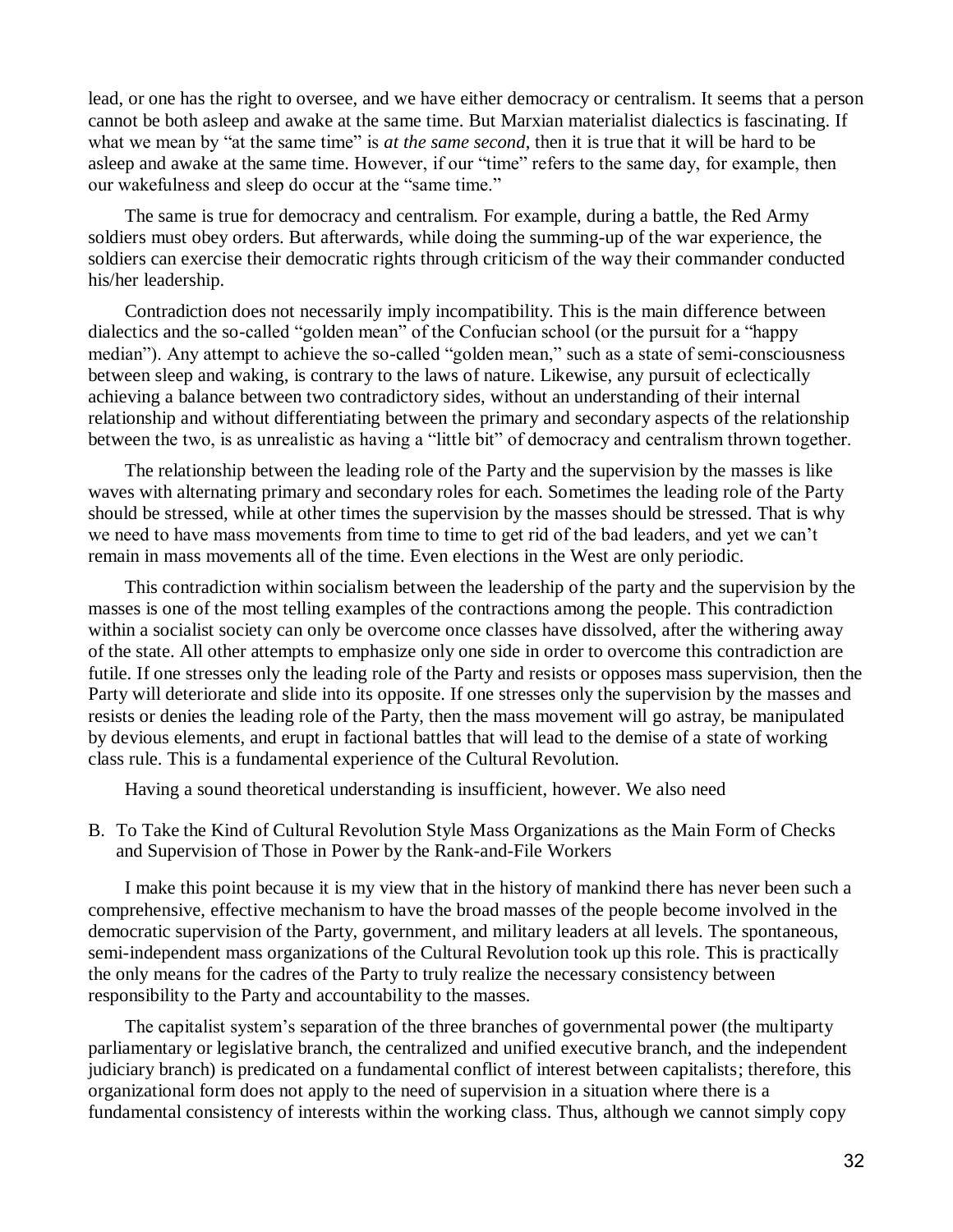the form of capitalist democracy, there are lessons to draw from it. The most important of these lessons is how to create a check on those in power.

The reason for the relative independence of the mass organizations under a state of working class rule originated not from the mutual independence of interests among the people, but rather from the need of effective supervision. People are still amazed at how effective this Cultural Revolution "style" of check on the powers of the bureaucracy. Without the relative independence of the mass organizations, this kind of check is inconceivable. It cannot be accomplished simply by "big character posters" or individual freedom of speech by themselves. The dispersion of the strength of individuals cannot be compared to the strength of the organized and aroused masses.

The "semi-independent" mass organizations that sprung-up during the Cultural Revolution were spontaneous mass organizations that emerged within enterprises, work units, or within the various provinces, municipalities and regions. The reason I say these mass organizations were "semiindependent" is because, at all levels, they had only a relative independence, not an absolute independence. First, funding for their activities was arranged by the state; otherwise, their office space and staff could not have been sustained. Second, although the spontaneous mass organizations at each level of society were not obligated to follow the leadership of the party committees at their same social level in terms of how they were organized, they were nevertheless subject to the permission of the superior party committees; otherwise, they could have been outlawed. For example, Red Guards and rebel mass organizations in schools and factories did not have to obey the leadership of the party committees at the factory or school level in terms of their organization, yet they were subject to approval by the provincial, municipal or other superior party committees. Likewise, municipal and provincial rebel organizations were subject to approval by the central authority before they could be considered legitimate.

These mass organizations differed from political parties in that they had neither full independence nor were they national in scale. Nationwide mass organizations challenging the central authority of the Communist Party during the Cultural Revolution were not allowed, and they were strictly banned, reflecting the hold on the state by the working class.

Some people complain that Mao did not establish – or "invent" – a new oversight mechanism during the Cultural Revolution. But in fact, this *was* the mechanism summed-up by Mao! Many leftists in China cannot see this, especially some of the older rebels. It reminds me of the Chinese proverb, "can't see Lushan Mountain's view due to Lushan Mountain's fog." Are there any more effective oversight mechanisms in history than this?

These measures by the Central Committee during the Cultural Revolution were effective means for dealing with the problem of how to maintain the leadership of the Party, while at the same time, through the relatively independent mass organizations, having an effective means to oversee cadres within the Party.

However, if we want the mass organizations to come into existence, then we need

C. To Have a Correct Understanding of Factionalism and the Ability to Handle Factionalism Within the Working Class

In a class society, because of the existence of various capitalist and petty-capitalist ideologies, these ideologies must be reflected within the working class. As a result, there will also inevitably be different factions based on those ideologies. The appearance of factionalism, however, is more than just the existence of differing opinions within the working class. Factionalism also reflects different interests.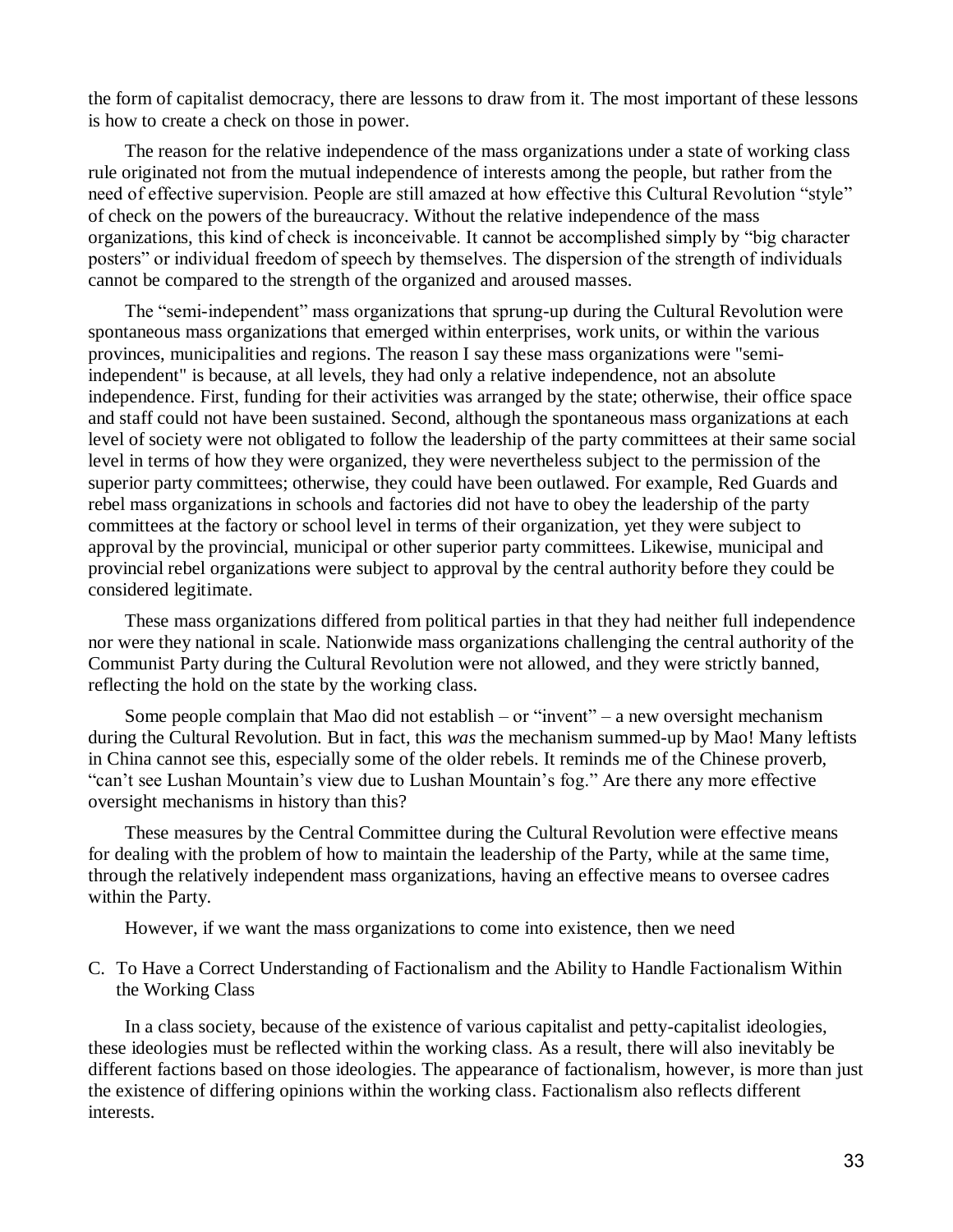While the Party of the working class *is* the organized "faction" in society that defends the interest of the working class, organized factions within this party can only be defenders of interests *other* than the class as a whole. The difference between belonging to a particular organized faction versus possessing a particular idea about how to build socialism, for example, is that the people within an organized faction must have their loyalties to that faction, whereas the people in different informal "factions" based on their ideas can still have their loyalties to the class.

Precisely because strength goes with organization, we believe in organizing the working class to fight the capitalists on the one hand; on the other hand, we are opposed to the kind of factional organizing within the party of the working class that fights for partisan interests which are different from the interests of the class as a whole. Once a particular idea is organized into a faction, it takes on a life of its own that might not be consistent with the interest of the whole or collective class.

The factional warfare among the mass organizations during the Cultural Revolution which almost brought China to the brink of a civil war is a case in point. Had factions been allowed to be organized inside the Party, the factional warfare would have been sure to bring down the state of the working class much sooner. Our orientation toward factionalism needs to be aimed at preventing the factional interests of a small group from operating at the expense of the interests of the class as a whole. Factionalism is, thus, contrary to the principle of democratic centralism.

Although within the Party of the working class, no organized factions are allowed,  $37$  and only democratic centralism is supposed to be practiced (the minority being subordinate to the will of the majority), still the struggles over the correct line and disguised factional fights within the Party – as well as a variety of capitalist and petty-capitalist ideologies within the society – must also be reflected in the factional struggles among and within mass organizations. How to deal with the problem of factionalism inside of the working class is a crucial issue for a state of working class rule. The political party of the working class cannot but oppose the various conflicting partisan activities among the masses, but a simple banning of sectarian mass organizations is not the best way, nor is it an effective way of combatting factionalism.

Just as in the field of the arts, as Mao said, on the one hand we cannot let the so-called "poisonous weeds" take over, but on the other hand we should not simply eliminate the presence of "poisonous weeds." Without the presence of "poisonous weeds" it will not be easy for the people to distinguish what are "fragrant flowers" and what are "poisonous weeds" in the first place. Mao always attached particular importance to the role of "teachers by negative example." It is only in comparison that people can identify what is good and what is bad. Similarly, we should oppose factionalism, but we should also recognize its existence and the existence of factional elements. The method of opposition to sectarian positions is to point out their errors through criticism and self-criticism in order to achieve a unity of opinions, not to enforce a ban on factional mass organizations before the problems of factional thinking are resolved. As long as the mass organizations are legitimate (i.e., they do defend the

 $37$  In 1921, after summarizing the actual experience of the October Revolution, Lenin correctly suggested that the Party ban all organized factional activities within the Party. See Lenin's speech to the Tenth Congress of the R.C.P.(B.) in March, 1921.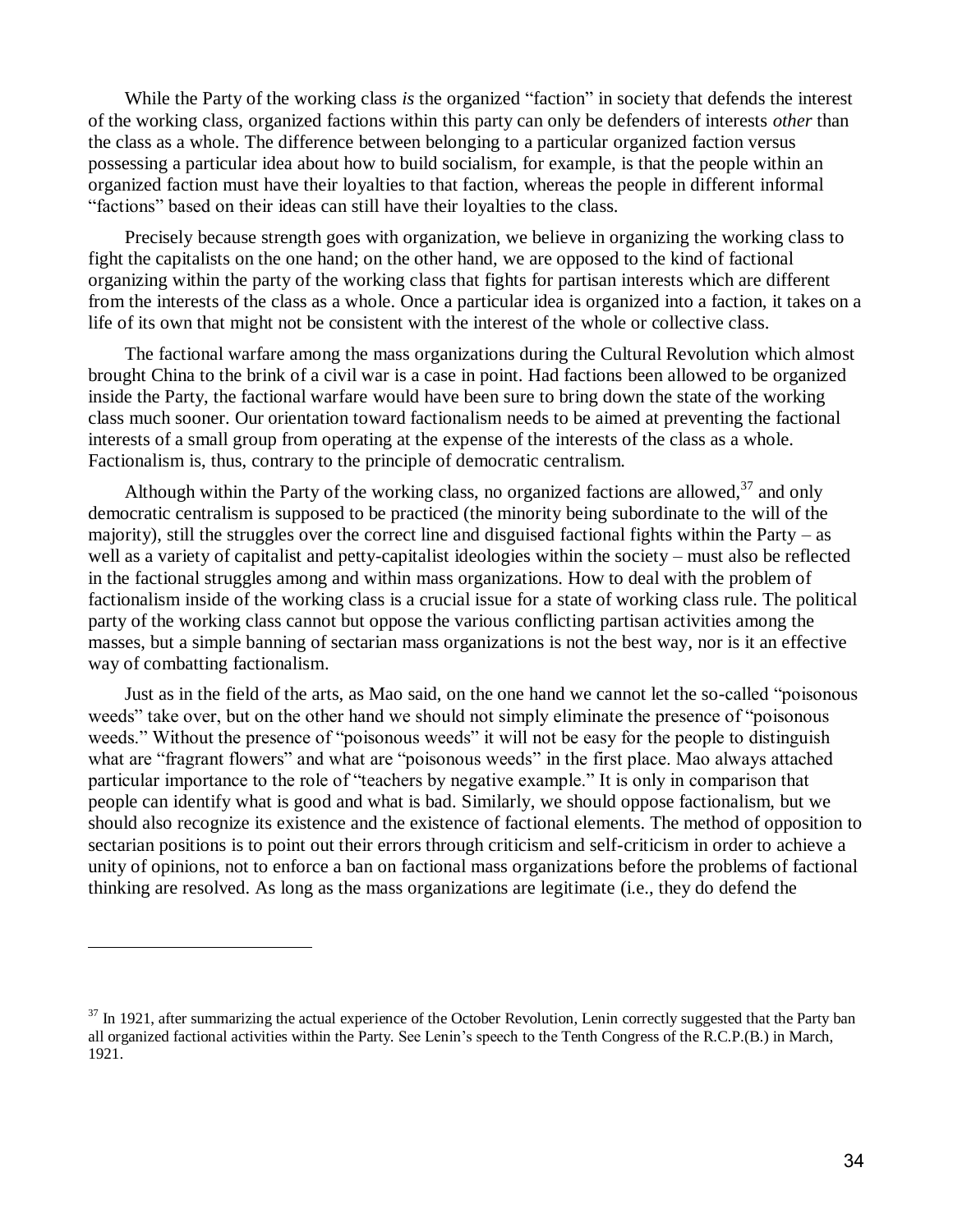ownership of the means of production by the whole people), we can only deal with them through criticism and self-criticism, through the method of speaking up loudly and holding public debates.

The solution of having democracy within the class can't be achieved by allowing factions to form within the Party, but rather by allowing factions to form among mass organizations so as to challenge the power-holders within the Party. As for how to ban organized factions within the Party on the one hand, and yet allow factions to exist among the masses on the other hand, this question remains to be explored further in future practice. But in any case, any power that is not checked and subject to supervision is not only a dangerous power, but also is contrary to the fundamental principle of the working class being the master of society. To resolve this contradiction, we need

D. To Set Boundaries on Both the Leadership Role of the Local Party Committees and the Oversight Role of the Rank And File Workers

For each locality, to properly handle the relationship between the leadership role of the Party committees and the oversight role of the rank and file workers, an important ingredient, it seems, is to set up a structure that clearly delineates the limits and boundaries of each side's power and rights. We don't worship structures, but neither should we believe they are useless. In summarizing the experience of the Cultural Revolution, especially the experience of the movement in Wuhan as described by Wang Shaoguang, we learned the importance of having limits on both sides for a mass movement.

An important reason underlying the sectarian battles during the Cultural Revolution was the lack of clear understanding about the limits on power and rights for all sides. Factional conflicts, especially the factional wars between different rebel groups, were often caused by fights over which faction would get to put their people in office within the newly-formed Revolutionary Committees. Since those spontaneous, semi-independent mass organizations were organized by like-minded people and easily split into different organized factions when there were major differences, democratic centralism was not practiced among them. Moreover, for reasons stated above on the solution for democracy within the class, these mass organizations needed not practice democratic centralism within their own groupings. Thus, in principle, no group or individual who does not practice democratic centralism should have the right to dictate who should be in office. Only democratically elected organs which *do* practice democratic centralism, such as a local workers' representative congress, should have such a right.

The most important duty or right for mass organizations is to keep a check on the people in authority through public opinion. Thus, their rights are mainly in terms of freedom of expression, such as the rights of publication, assembly, and demonstrations. They don't have the right of suppression or imposition in relation to other mass organizations or people, such as infringing on the rights of others for publications, assemblies, demonstrations, and so on. Such infringement (not merely verbal excesses) should be considered out of bounds.

Similarly, the power of the party committees at all levels should also be limited. They should not have the right to ban those spontaneous, semi-independent mass organizations that they do not like at their level of authority. Only their superior organ should have this power. When dealing with the public opinions of the masses, leaders at all levels can only use the powers of persuasion and patient explanation. The overwhelming majority of the people are reasonable; troublemakers are only a tiny minority.

Of course, it is inevitable that some mass organizations may be exploited by opportunist criminal elements or be manipulated by capitalist roaders. The internal contradictions within an enterprise, a work unit, or even within the whole party, will be reflected in the mass organizations. Nonetheless, as Abraham Lincoln famously said, "You may fool all of the people some of the time; you can even fool some of the people all of the time; but you can't fool all of the people all of the time." As long as the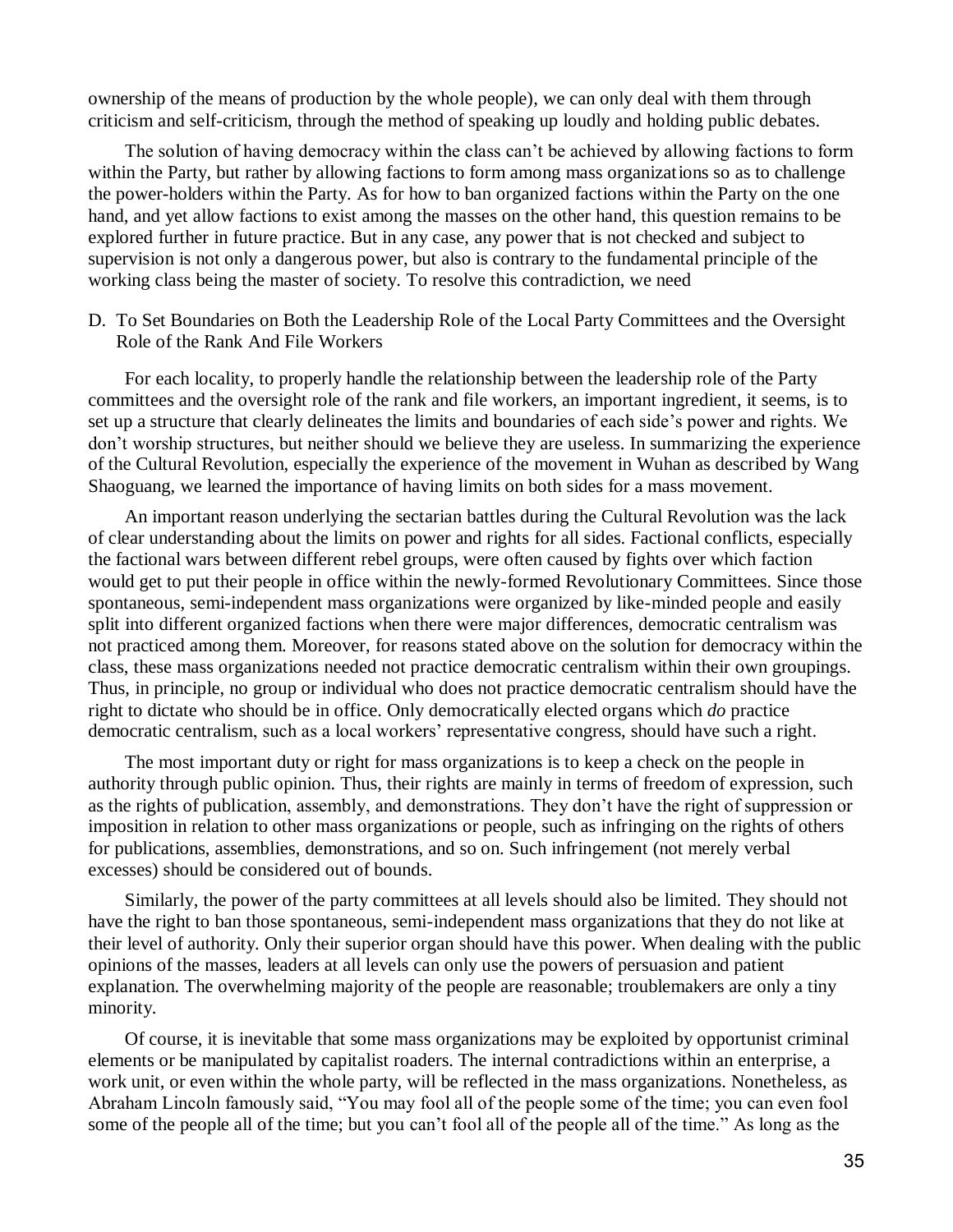supreme leadership of the Party and the country lies in the hands of the working class, then any manipulation by a few "bad guys" and capitalist roaders will only be temporary. In other words, so long as the state still rests in the hands of the people who safeguard the overall, long-term interests of the working class, rather than in the hands of those who serve the interests of a "party-state" bureaucratic capitalist group, then the capitalist roaders who manipulate from behind the scenes will not be successful for very long. This, of course, is predicated on the Party's leadership at all levels acting in accordance with the democratic centralism. If this is true, i.e., if these underlying conditions exist, the masses in their struggle against the capitalist roaders will gradually recognize them *as* capitalist roaders. Besides, the true capitalist roaders can only be identified through a mass movement. There is no other way.

In the event of trouble or strikes led by mass organizations, for example, or if those in power try to ban some mass organizations, these unusual phenomena are reflections of the intensity of the contradictions on both sides. They reflect a mishandling of the contradictions among the people. Such instances require that the upper-level leadership come forward to help resolve the problems. The limitation of rights I'm talking about here concerns the relationship between the two sides under normal circumstances. If the rights of both the local party committees and the masses are correctly identified, then the contradictions between the two, in general, should not become highly intensified.

Those in power certainly do not like opposition by people with different views. However, this is the basic requirement of democratic oversight. Even in capitalist countries, the existence of trade unions exerts a constraint on the employers' actions. Of course, the rights of these trade unions are very limited within the social horizon of the capitalist system. They only have a say in connection with such questions as wages, benefits, working conditions, etc. In all other areas, the employers dominate and workers possess little or no rights of collective intervention. However, when the working class is the master of society, the situation is completely different. In this case, there are no issues that are offlimits to the working class.

How working class mass organizations should be operated in the future can only be explored and answered through the practices of the future. For example, how should they relate to the leadership of the higher party organizations? How should they conduct their internal management? How should they handle differences, oppositions and conflicts between different organizations? Such problems are very similar to those that occurred during the Cultural Revolution. But differences and oppositions are normal phenomena in an extensive democracy of the working class. There is nothing to fear in them. Only violent confrontations should be strictly banned, and violators should be dealt with according to the criminal code. Based on the experience of the Cultural Revolution, those who refuse to accept the leadership and supervision from any source (like Qinghua University's Kuai Dafu) have to be banned. This is why the mass organizations have only a relative rather than an absolute independence.

# **Conclusion**

The Party's leadership and the supervision by the masses are two indispensable sides of the *unity of opposites* in one of the important contradictions of a socialist society. The specific method or content of how to deal with this contradiction on the grass-roots level is to place limits on the respective rights and duties of each side.

The successors to the cause of the working class revolution cannot be "cultured" in greenhouses or classrooms. Instead, they can only be tempered through mass movements, through the inevitable struggle against the capitalist roaders. Only those who become capable of correctly handling the